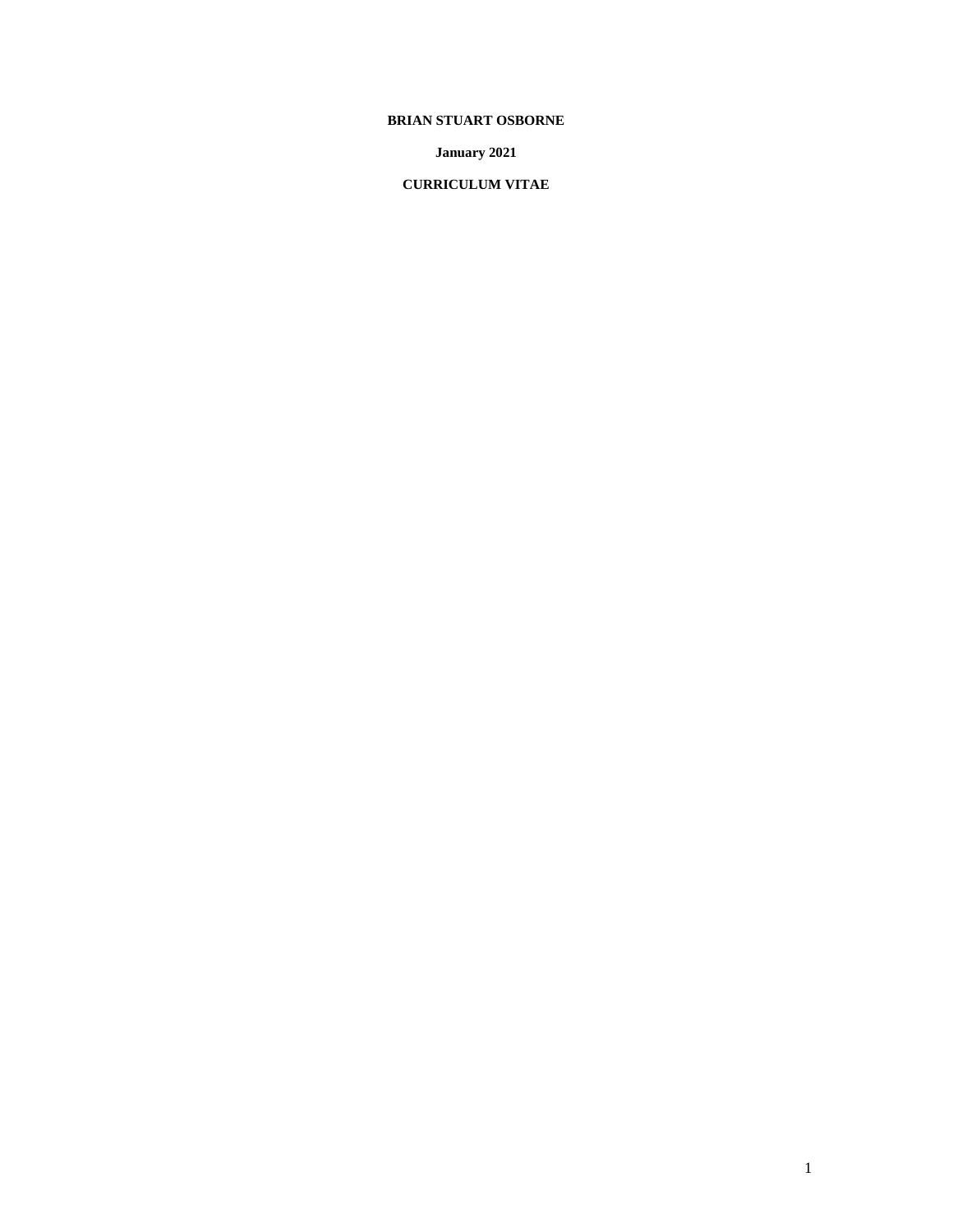# *PERSONAL*

| <b>Name:</b> | <b>OSBORNE, Brian Stuart</b>          |                                                |
|--------------|---------------------------------------|------------------------------------------------|
|              | Date of Birth:<br>Place of Birth:     | 13 October, 1938<br>Treharris, Glamorgan, U.K. |
| Citizenship: | British/Canadian citizen (2 May 1975) |                                                |

# *EDUCATION AND APPOINTMENTS*

| <b>DEGREE</b> | <b>UNIVERSITY</b>                             | <b>DEPARTMENT</b> | YEAR                   |  |
|---------------|-----------------------------------------------|-------------------|------------------------|--|
| B.A. Hons.    | Southampton                                   | Geography         | 1960                   |  |
| Ph.D.         | Southampton                                   | Geography         | 1967                   |  |
| Date          | <b>Rank and Position</b><br><b>Department</b> |                   | Institute              |  |
| 2006-         | <b>Adjunct Research Professor</b>             | Can. Studies      | Carleton               |  |
| 2005-         | Visiting Prof. Emeritus                       | Geography/Tourism | Curtin, W.A.           |  |
| 2004-         | <b>Professor Emeritus</b>                     | Geography         | Queen's                |  |
| 2004          | Retired (1 July)                              | Geography         | Queen's                |  |
| 2003-         | professeur associé                            | geographie        | Laval                  |  |
| 1993-94       | <b>Acting Head</b>                            | Geography         | Queen's                |  |
| 1979-89       | Head                                          | Geography         | Queen's                |  |
| 1977          | Professor                                     | Geography         | Queen's                |  |
| 1969-70       | <b>Acting Head</b>                            | Geography         | Oueen's                |  |
| 1969          | Assoc. Professor (tenure)                     | Geography         | Oueen's                |  |
| 1967          | Assist. Professor                             | Geography         | Oueen's                |  |
| 1963-67       | Asst. Prof. and Head                          | Geography         | S. Col. State College. |  |
|               |                                               |                   |                        |  |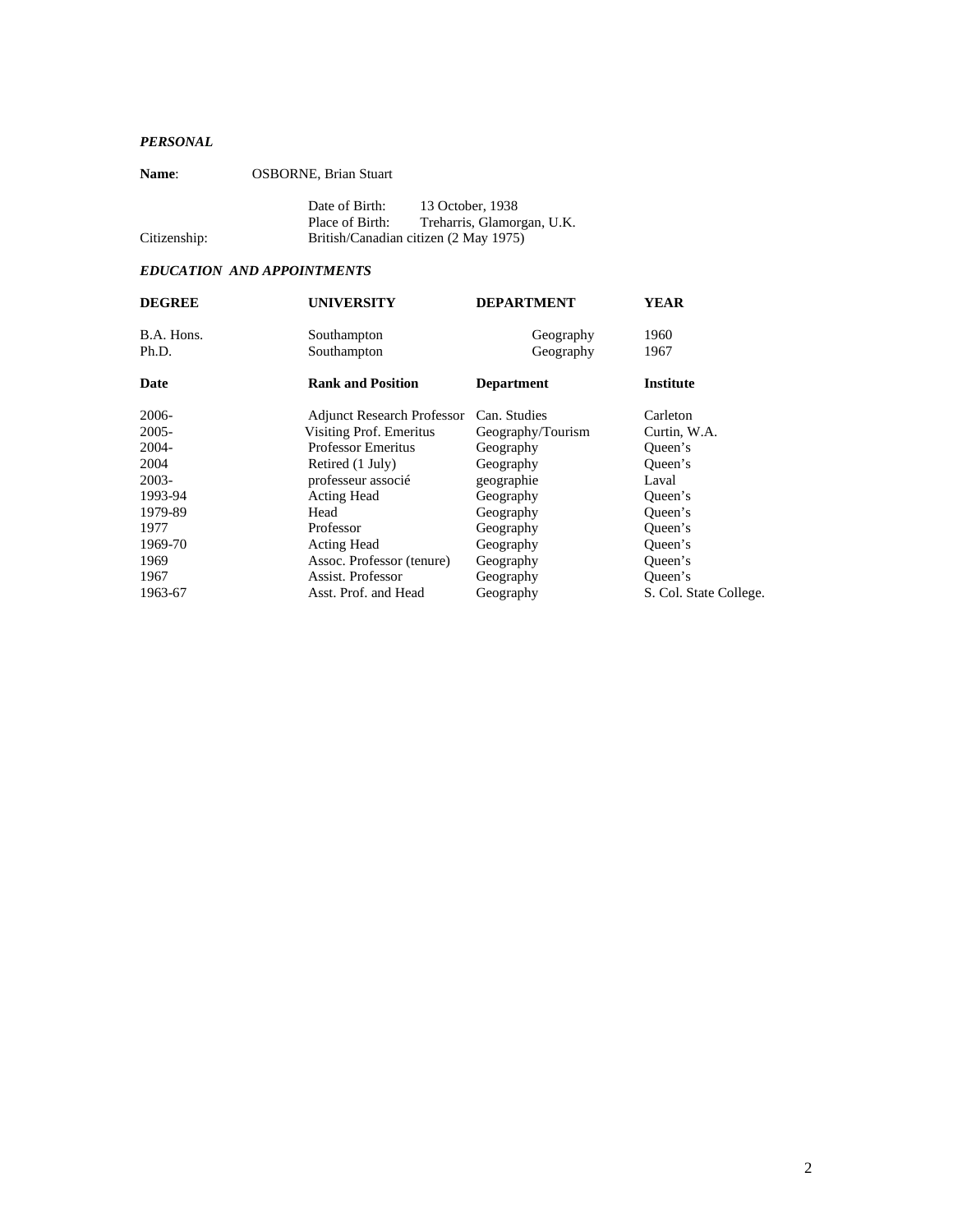## *HONOURS: ACADEMIC, SCHOLARLY AND PROFESSIONAL:*

1960-6. Southampton University Research Scholarship. 1963. Southampton University Sportsman of the Year (inaugural award). 1985. Canadian Studies Fellowship, UoW, St. David's. 1988. Fellow, Royal Canadian Geographical Society. 1996. Quatercentenary Fellow, Emmanuel College, Cambridge. 1996. Rockefeller Resident Scholar, Bellagio Study Centre. 1998. Canadian Association of Geographers (Ontario), Service to Ontario Geography Award. 1999. Julian Szeicz Award for Excellence in Teaching, Department of Geography. 2002. Queen Elizabeth II Golden Jubilee Medal. 2006. The Presbyterian Church in Canada's Rev. Dr. Melville T. Bailey Congregational History Prize, for "The Rock and the Sword: A History of St. Andrew's Presbyterian Church, Kingston, Ontario." 2007. Royal Canadian Geographical Society, Camsell Medal. 2007. Pittsburgh Historical Society, Honorary Life-Membership. 2008. Kingston Historical Society, Service Award. 2008. Ontario Historical Society, Cruikshank Medal for Service to Ontario History. 2009. Queen's Alumni Jim Bennet Award for Service to Community. 2010. Province of Ontario, Volunteer Service Award. 2012. Queen Elizabeth II Diamond Jubilee Medal. 2012. Province of Ontario, Volunteer Service Award. 2015 Royal Canadian Geographical Society, Massey Medal. 2016 Frontenac Heritage Foundation, Angus Award for Heritage Conservation. 2018 Queen's Distinguished Service Award. 2020 Governor General's Award, C.M.

# *SCHOLARLY AND PROFESSIONAL ACTIVITIES*:

#### **Professional Activities**

**Tenure and promotion reviews**: Cambridge, Lakehead, Memorial, Edmonton, Simon Fraser, Toronto, York, McMaster, Manitoba, Regina, Guelph, Calgary, Carleton, Southampton, Trent, Tel Aviv, Hebrew National, Ottawa, Victoria, Waterloo, Wilfrid Laurier, Hashemite universities. National Archives of Canada.

**Professional Consultant**: Parks Canada; National Film Board; Heritage Canada; Township of Kingston; Canadian Transport Commission; Reville Associates; Museum of Science and Technology; Canada Post; Cataraqui Conservation Authority; National Capital Commission; Kingston Economic Development Corporation (KEDCO); City of Kingston; Mississauga First Nation of Alderville; U.S. National Parks Service; Canada Industrial Relations Board.

**Publishing Consultant**: Longmans, McClelland-Stewart, McGill-Queen's University Press, Harper and Row, Edward Arnold, University of Toronto Press, Cambridge University Press, Oxford University Press, University of Alberta Press, University of Pennsylvania Press, Routledge, University of British Columbia Press, University of Manitoba Press.

**Conference Organizer**: British-Canadian Symposium on Historical Geography, 1975; OAGEE Spring Conference, "Pressures on Our Pathways," Department of Geography, Queen's University, April 1987; Combined Meetings of Ontario Historical Geographers and Eastern U.S. Historical Geographers, Queen's University, 1984; British-Canadian Symposium on Historical Geography (St. Andrews-Danbury),1975-77; Ontario-Quebec (Queen's-Laval Exchange), 1995-96; 11th. International Conference Historical Geographers (Laval), 2001; Green Lines Tourism/Heritage, 2008-17; Scientific Committee, The Great War Centenary "Landscapes and sites of memory of the Great War" (Ieper, Flanders) 16-18 September 2011; World Heritage Tourism Research Network (WHTRN) Workshop, "Memoryscapes of the Great War, 1914-2014, Laval University, Quebec City, June 2012; "Commemorating the Great War," Halifax, 2014.

**Grant Reviews**: Canada Council, British Council, Killam, SSHRCC (Grants; Fellowships; MCRI), SSFC, FCAR, Liverhulm Awards, Cambridge University, Wilfrid Laurier University, Irish Universities Postdoctoral Award.

**External Graduate Examiner**: Carleton, McMaster, Western, York, Witwatersrand, Singapore, Laval, Waterloo, Toronto, Guelph, Wilfrid Laurier, McGill, Trent, New South Wales, Curtin (Perth) universities.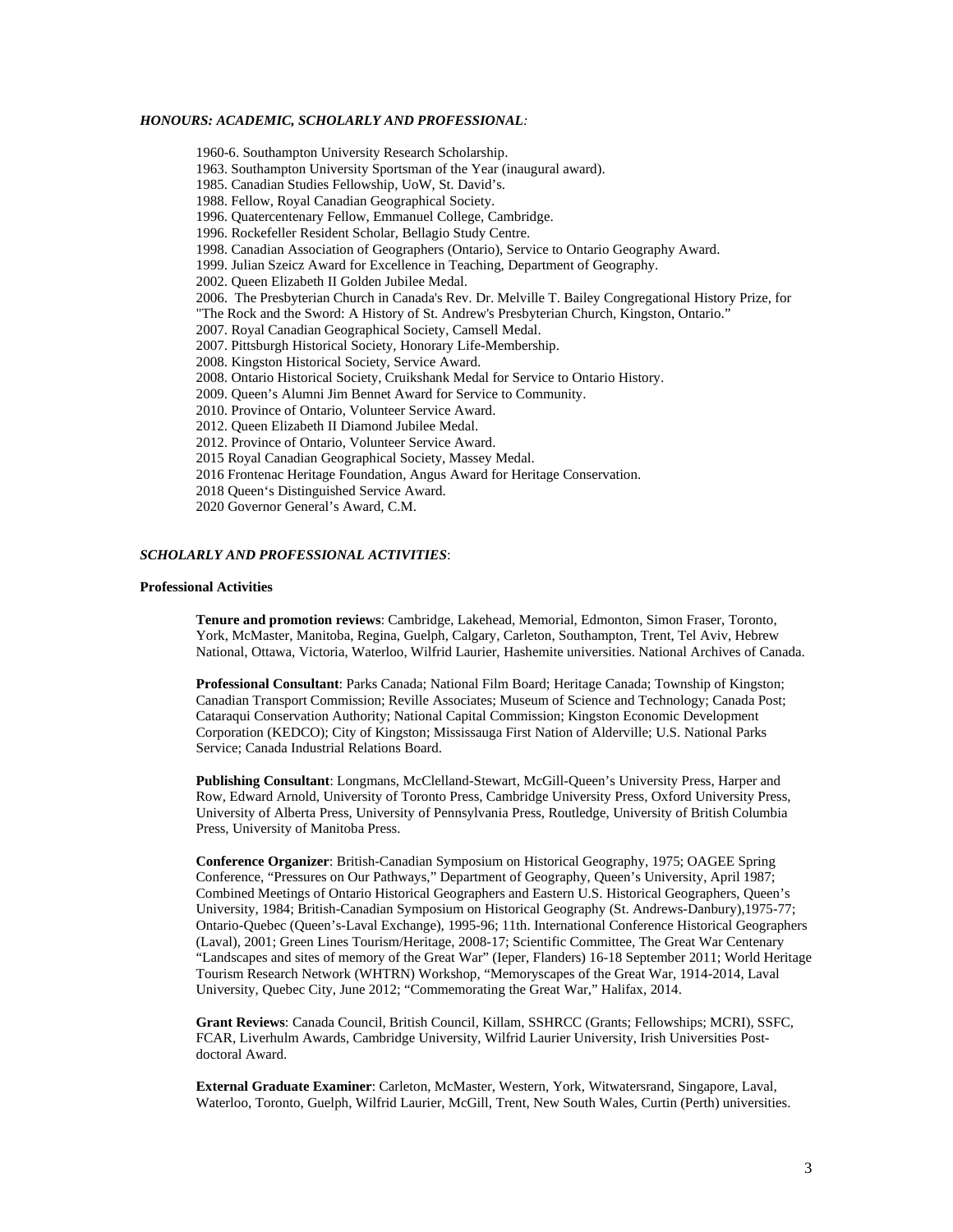**Program Reviews**: Frontenac School Board Review of Geography Program; Departments of Geography at University of Toronto (2), University of Zimbabwe, York University, University of Winnipeg, Mount Allison University, and Nipissing University. Various departments, University of Limerick, Ireland (5).

**Journal Reviews**: Reviewed papers for *Canadian Geographer, CHOICE, Journal of the C.H.A., Journal of Historical Geography, Ontario History, Social History, Urban History Review, Rural Studies, Annals AAG, Canadian Historical Review, Society and Space, Canadian Journal of African Studies, International Journal of Heritage Studies, Material History Review, Mosaic, Ecumene, Acadiensis, The Northern Mariner, Journal of Canadian Studies, Gender, Place and Culture, Atlantis, Ontario History, Memory Studies, Anthropological Notebooks, Historia Agraria, AlterNative.*

# **Editorial**

Editor, **The Champlain Society** (1988-04); Editorial Board, "Storylines: An Anthology of Told Stories," Ontario Ministry of Education, 1988-89; Editorial Board, **Canadian Geographic**, (1997-2006); Editorial Board, **Material History (Culture) Review**, (1996-); Editor, Kingston Historical Society's newsletter, **Limelight** (1999-2005), and journal, **Historic Kingston** (1999-2006), **Ontario History** (2004-5); Editorial Board, Marine Museum Great Lakes, **JibGems** (2005-15); Editorial Board of Greater Kingston Community Foundation, **Ripples** (2006-12). Scientific Advisor and Editorial Board, **International Journal of Heritage and Sustainable Development** (2010-12)

#### **Memberships**

Royal Canadian Geographical Society; Kingston Historical Society; Pittsburgh Historical Society; Gananoque Historical Society; The Champlain Society; Marine Museum of the Great Lakes; Ontario Historical Society; Kingston Association of Museums, Art Galleries, Historic Sites.

# **Professional Responsibilities**

CAG, Executive, 1982-84 CAG, Honours and Awards Committee, 1984-87 Heads of Ontario Departments of Geography, Chair, 1980-84 SSFC, Councillor, 1989-92 SSHRCC, Geography Research Committee, 1983-85 SSHRC, Chair, Fellowship Committee, 1988-94 RCGS, Board of Directors, 1988-94 RCGS, Member and Chair, Research Committee, 1988-94 RCGS, Vice-Chair, Honours and Awards Committee, 1994-98 RCGS, Chair, Honours and Awards Committee, 1998-2004 RCGS, Board of Governors, 1998-2004 RCGS, Vice-President, 1998-2004 RCGS, Chair, Nominating Committee, 2000-2004 RCGS, Member, Canadian Geographic, Editorial Board, 1998-2005 Champlain Society, Editor, 1989-2002; Chalmers Book Prize, 2008-19 Ontario Historical Society, Board of Directors, 2001-4; Vice-President 2002-4; President 2004-6.

#### **Community Activities**

Friends of Rideau, Board of Directors, 1995-2001; 2005-18 Kingston Historical Society, Vice-President, 1999-02 Kingston Historical Society, President, 2002-5 Kingston Sydenham Ward, Executive, 1999-2001 Later Life Learning, Organizer, 1980-2016 Member, Nominating Group, Frontenac Axis, UNESCO Bisosphere Reserve, 1998-2002 Member, Nominating Committee, Rideau as National Heritage River, 1998-2002. Member, Nominating Committee, Rideau Canal and Kingston Fortifications, UNESCO/WHO, 2004-7 Director, Museum of the Great Lakes at Kingston, 2005-10 Board Member, Cataraqui Archaeological Research Foundation, 2004-10 Member, Ontario Ministry of Resources, Advisory Research Committee, 2004- Member, Publication Advisory Committee, *The Land Between*, 2009-13 Board Member, Community Foundation of Greater Kingston, 2007-10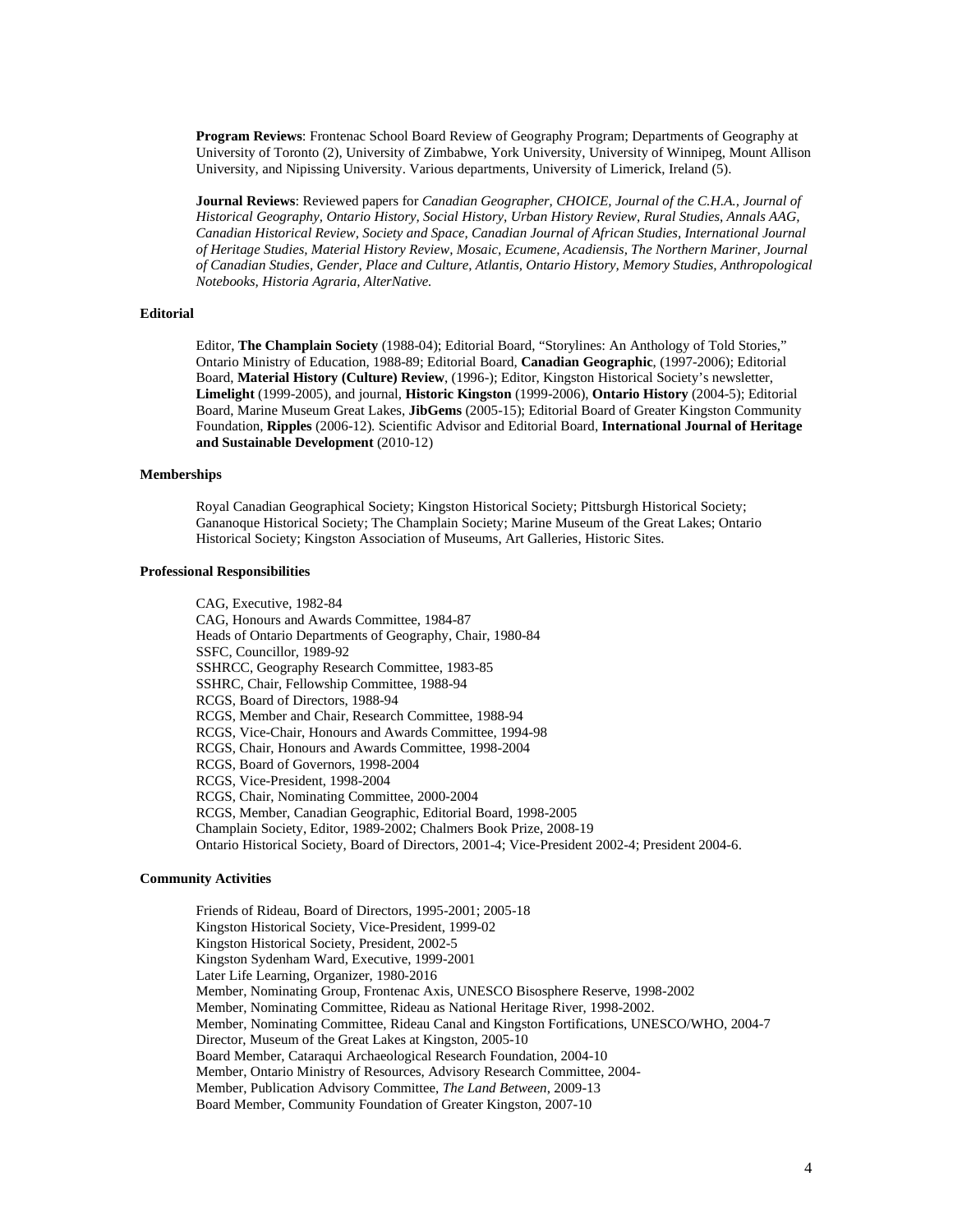Chair, City of Kingston, Arts Advisory Committee, 2008-9 Member, National Heritage Site Nomination, Cataraqui Cemetery, 2008 Member/Researcher, Kingston's Lower Burial Ground Committee, 2008 Member, Team, Marine Museum Heritage Integrity Statement, 2008-10 Member, Team, Cataraqui Cemetery Heritage Integrity Statement, 2008-10 Member, Kingston Arts Council, Kingston Arts Grant Committee, 2009-10 Member, Cultural Champion, City of Kingston Sustainability Initiative, 2009-10 Chair, Kingston Grand Theatre Advisory Board, 2009-13 Member, Kingston Association of Museums, Art Galleries, Historic Sites, 2013-16 Chair, KAM, Heritage Fund, 2013-15.

### *SIGNIFICANT UNIVERSITY ADMINISTRATIVE DUTIES:*

# **University**

Chairman, Chancellor Richardson Memorial Committee, 1969-79, 1998-2004 Senate Committee on Academic Development, 1970-72 Chairman, Roselawn [Donald Gordon Conference Centre] Planning Committee, 1970-72 Brockington Visitors' Committee, 1970-72 Task Force on Steady State, 1971-72 Committee for Review of University Archives, 1974 Advisory Committee, Faculty of Education, 1977 Senate, 1977-80; 1999-2001 Chair, Senate Committee, Scholarship and Student Aid, 1977-81 Steering Committee, SURP, 1979-1989 President, University Faculty Club Steering Committee, SPA, 1979-1989 Archives Advisory Committee, 1991-95; Chair, 1994-6 Sexual Harassment Complaint Procedure, Advisor, 1995-6 Establishment of Q.U. Research Ethics Board, Member, 1998-2000 Chair, School of Urban Planning, Internal Review, 2000 Member, Headship Appointment, Geography, 2003-4 Member, Internal Review, Education, 2003-4 Member, University Archivist Appointment Committee, 2005 Member, Director Agnes Etherington Arts Centre Appointment Committee, 2007 Member, Admissions Committee, Division II, 1974-76 Member, Graduate Council, 1974-76 Associate Chairman, Division II, 1978-80

# **Faculty**

Faculty Review Committee, 1972 Library Report Faculty of Arts Development Committee, 1974-76 Chairman, Sub-Committee on Annual Assessments, 1984-85 Faculty Development Committee, 1981 Advisory Committee, Correctional Services Program, 1986-95 Nominating Committee, 1994-96

#### **Department**

Faculty-Student Committee, 1969 Field Committee, 1968, 1973 Air Photo-Library Committee, 1967-69 Liaison Committee, 1973 Chair, Graduate Studies, 1974-76 Operations Review Committee, 1976 Head, Department of Geography, 1970-71; 1979-89; 1993 Various: Appointment, Promotion, Renewal and Tenure Committees Chair, Ethics Review Board, 1999-2004 Equity Officer, 1999-2003 Chair, Ethics, 2002-4 Canadian Studies Adviser, 2002-9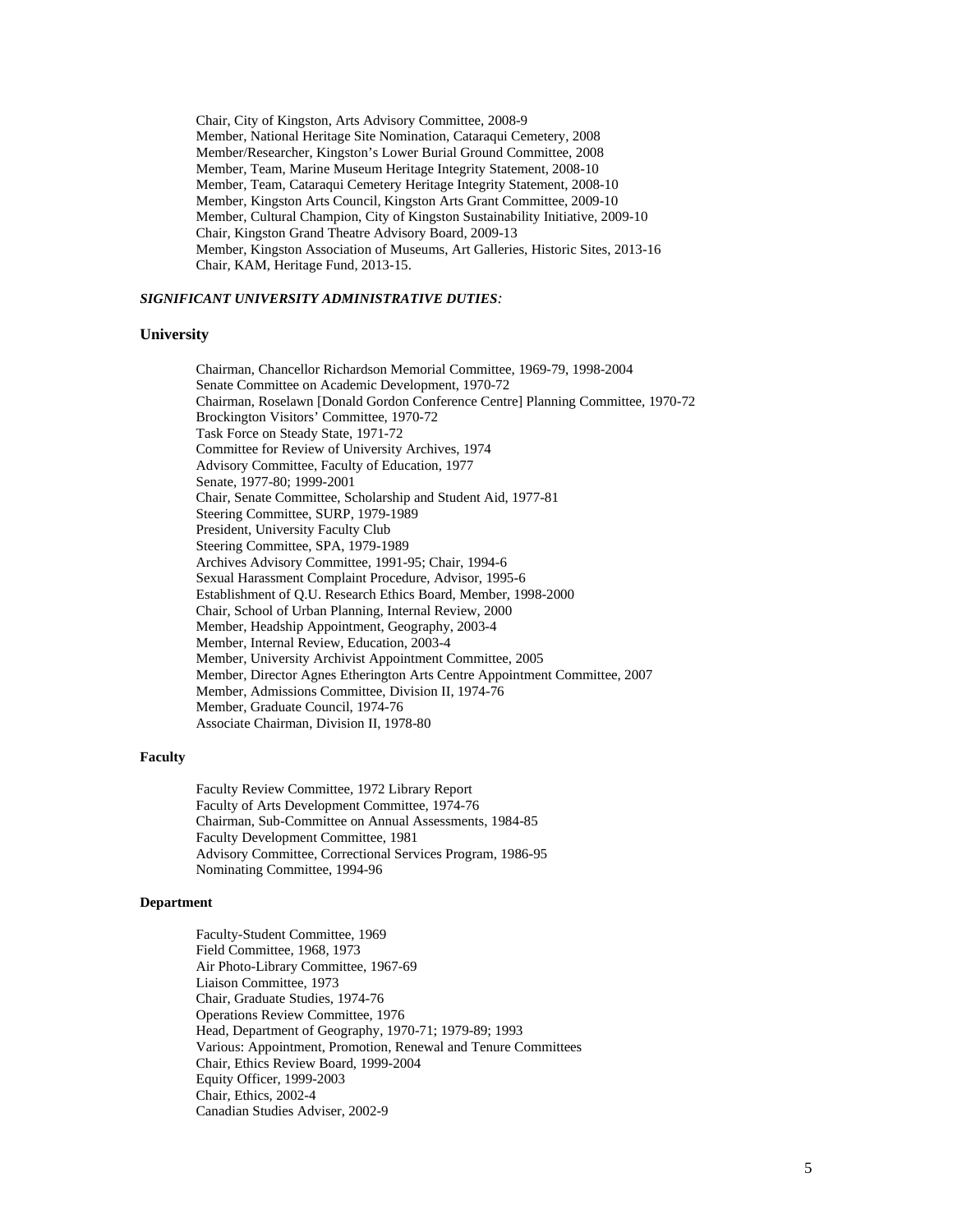# **Sabbatical Leaves**:

| Sept. 1972 - Aug. 1973 |
|------------------------|
| July 1984 - June 1985  |
| July 1989 - June 1990  |
| Jan. 1996 - Jan. 1997  |
| Jan. 2003 - July 2003  |

# *THESIS SUPERVISION*:

| Completed |
|-----------|
|           |
| 32        |
|           |
| 200 plus  |
|           |

# **TITLES AND TOPICS OF THESES SUPERVISED AND COMPLETED**:

| M.A. 1972  | George, V.A. "The Rideau Corridor: A Canal System on a Frontier Region, 1832-1895."                                            |
|------------|--------------------------------------------------------------------------------------------------------------------------------|
| M.A. 1972  | Reimer, D.L. "Travel Literature as a Source for Historical Geography: A Case Study from Early<br>British Columbia, 1841-1871." |
| M.A. 1972  | Hayward, R.J. "Content Analysis in Historical Geography: A Case Study in Immigration in<br>Toronto in 1847."                   |
| M.A. 1975  | Levine, G.J. "Residential Mobility in Kingston 1860-61: An Experiment in Data Linkage."                                        |
| M.A. 1976  | Schmidt, R.G. "Transportation, Expansion and Development in Canada to 1927: A Political<br>Economy Approach."                  |
| M.A. 1979  | Ferguson, G.R. "The Peter Robinson Settlers in Emily Township 1825 to 1861."                                                   |
| M.A. 1979  | Carew, L.M. "John C. Clark: A Man, His Life, His Space. A Case Study in Historical Geography,<br>1832-1862."                   |
| M.A. 1979  | Hall, C. "The Image of the Small Ontario Town in Fiction, 1900-1919: A Case Study in Humanistic<br>Geography."                 |
| M.A. 1981  | Taylor, G. "The Mississauga of Kingston: A Study in Ethnohistory."                                                             |
| M.A. 1981  | Nuttall, A.J. "The Success of Government Settlement Policy on the Ottawa Huron Territory,<br>1853-1898."                       |
| M.A. 1983  | Ellsworth, J. "The Eastern Lake Ontario Commercial Fishery, 1673-1900: A Cultural Heritage, A<br>Forgotten Staple."            |
| M.A. 1984  | Chiotti, Q. "The Evolving Food Distribution Network: An Analysis of Conflicting Interests in<br>Kingston, Ontario, 1879-1906." |
| Ph.D. 1984 | Widdis, R. "With Scarcely a Ripple: English Canadian Migration to the United States at the Turn of<br>the Century."            |
| M.A. 1986  | Drummond, S. "Kingston as the Foot of the Great Lakes Terminus: A Study in Urban Boosterism."                                  |
| Ph.D. 1988 | Arsenault, S. "The Historical Geography of Survival: The Acadians of Caraquet, New Brunswick."                                 |
| M.A. 1988  | Le Feuvre, S. "Proto-industrialization on the Frontier: Mica Mining in Eastern Ontario."                                       |
| M.A. 1990  | Walker, P. "C.W. Jeffrey's and Images of Canadian Identity in School Textbooks."                                               |
| Ph.D. 1990 | Folch-Serra, M. "The Voice of Place: A Dialogic Landscape of the Catalan Pyrenees."                                            |
|            |                                                                                                                                |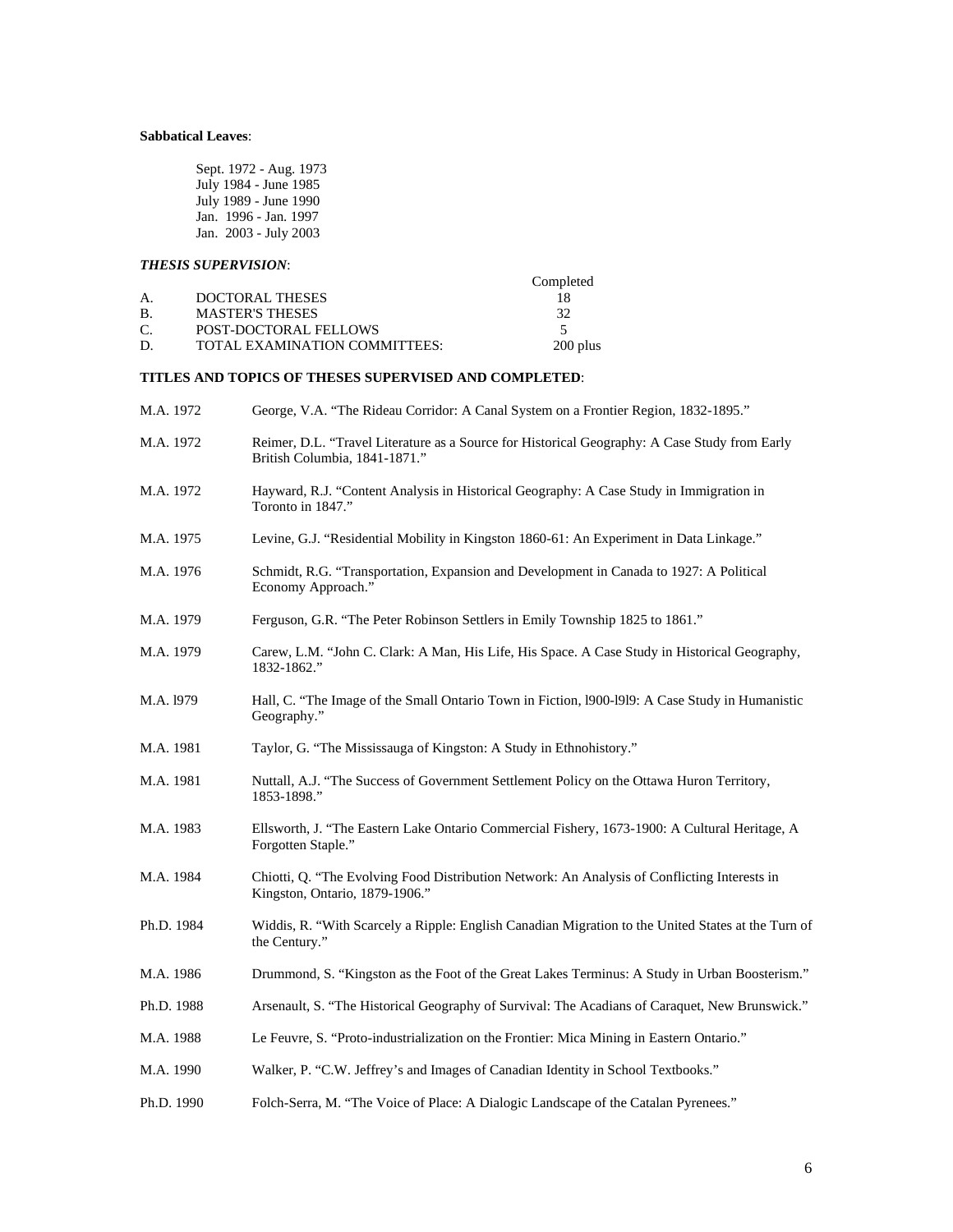M.A. 1991 McLaughlin, J. "The Lost Lands: The Draining of Ontario, 1781-1900." M.A. 1992 Wolfart, P. "The Creation of Borders: The Case of the Leiblach in the Eighteenth Century." Ph.D. 1992 Raffan, J. "Frontier, Homeland and Sacred Space: A collaborative investigation into cross-culture perceptions of place in the Thelon Game Sanctuary, Northwest Territories." Ph.D. 1993 Wurtele, S. "Nation-Building from the Ground Up: Assimilation through domestic and community transformation in interwar Saskatchewan." M.A. 1993 Busby, V. "Doctor's Can't Cure It": Traditional Medical Practices in Nineteenth Century Upper Canada: Survival Strategies in a Developing Society." M.A. 1993 Gerretsen, A. "Italian Women in Kingston: Post World War Two Migration Experiences." M.A. 1994 Djiks, I. "Rails to 'The Great Inland Empire': The Canadian National Railway, Colonization and Settlement in Alberta, 1925-1930. (With special reference to the Peace River Region)." M.A. 1994 McFarlane, S. "Ontario-Manitoba Boundary." Ph.D. 1995 McLaughlin, J. "The Wetlands of Ontario: A Historical Perspective." Ph.D. 1995 Ripmeester, M. "The Kingston Mississauga: Landscapes of Resistance." M.A. 1995 Mackintosh, P. "Discourse and Design: Three Ideologies and their Effects in Space." School of Urban and Regional Planning. M.A. 1995 MacDonald, C. "Women in Rural Ontario." School of Public Policy. M.A. 1996 MacNaughton, C. "Servicing the City." M.A. 1996 Didunyk. S. "GIS and Heritage Planning." M.A. 1997 Fincham, R. "Sensitizing Structuration Theory: A Review." Ph.D. 1997 Wolfart, P. "The Bishop's Peasants and the Lands Below the Grüten: The Origins of Territoriality in the Late Eighteenth Century." Ph.D. 1998 Schwartz, J.M. "Agent of Sight, Site of Agency: The Photograph in the Geographical Imagination." M.A. 1999 Meharg, S. "Identicide and the Bridge at Mostar." [R.M.C.] Ph.D. 1999 Snyder, B. "Changing Geographical Worlds: From the New Hampshire Grants to the Cataraqui Townships with the Loyalists." M.A. 2001 DeLisle, S. "Coming out of the Shadows: The 1979-82 Mud Lake Wild Rice Confrontation." Ph.D. 2003 Landman, K. "Constructions of Nature in the Mattawa Landscape: 'It's who we are and how we live." Ph.D. 2003 Meharg, S. "Identicide: The Destruction of Landscapes of Identity." Ph.D. 2003 Malack, D. "Identités, mémoires et constructions nationales: la commémoration extérieure á Québec, 1889-2001." [Laval University]. M.A. 2003 Harris, G. "Canadian Literature and Diasporic Identities." Ph.D. 2003 Gombay, N. "Making a Living: Place and the Commoditisation of 'Country Foods' in Puvirnituq." M.A. 2003 Kovacs, J. "Establishing a Place, Constructing an Identity: A Case study of Place-Making in Esterhazy, Saskatchewan."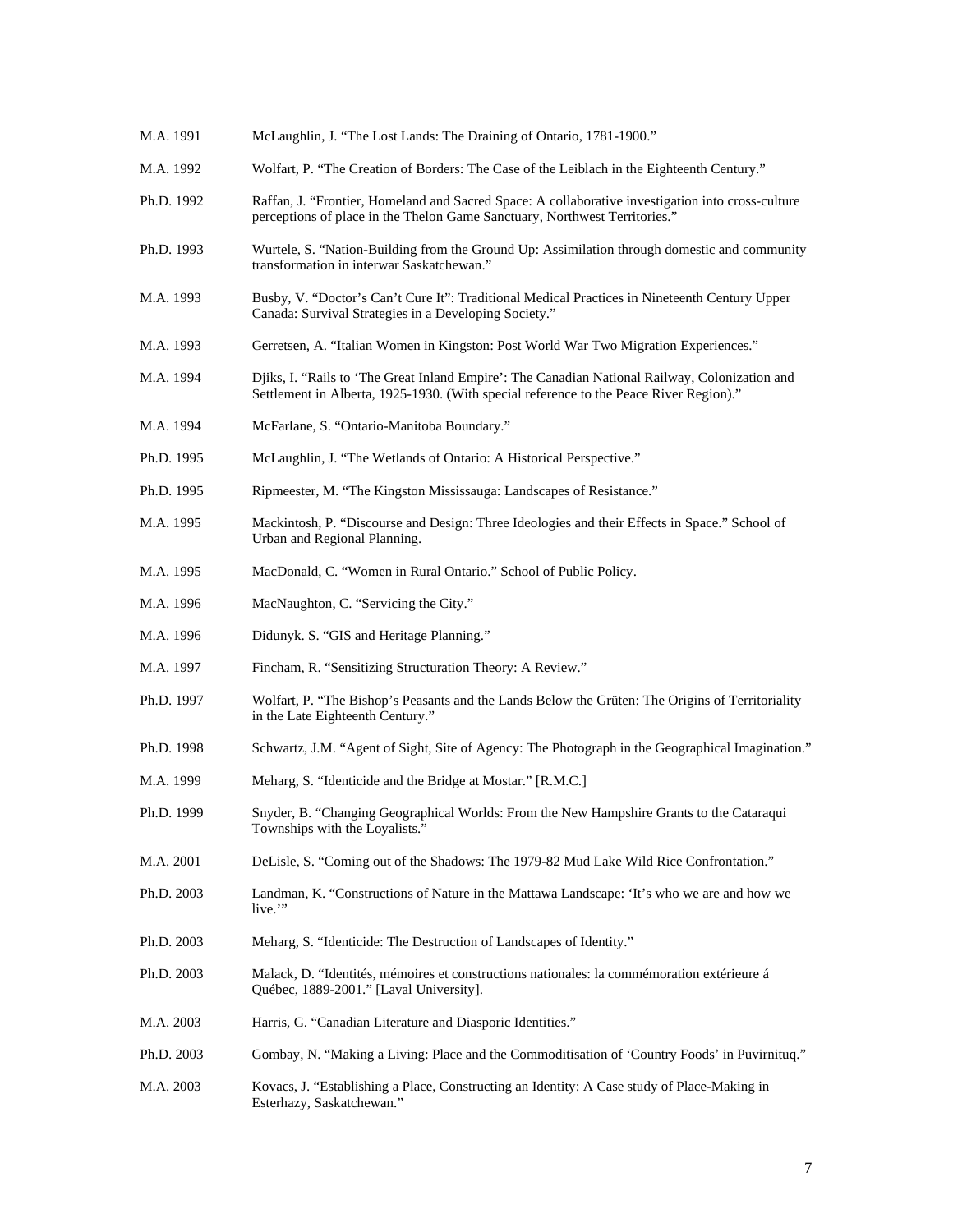| M.A. 2004  | Jacobs, Madelaine. "Committed to Paper: The Great War, The Indian Act, and Hybridity in<br>Alnwick, Ontario."                                                              |
|------------|----------------------------------------------------------------------------------------------------------------------------------------------------------------------------|
| Ph.D. 2005 | Williams, Paul. "Materializing the Past: The Case of the Little Dutch Church, Halifax."                                                                                    |
| M.A. 2011  | Binkly, L. "School curriculum and images of Canadian Aboriginals."                                                                                                         |
| Ph.D. 2012 | Jacobs, Madelaine. "Assimilation through Incarceration: The Geographic Imposition of Canadian<br>Law over Indigenous Peoples."                                             |
| Ph.D. 2019 | Mary Campeau "Communicating Places Ideas and Canadian Identity in a Changing World: A<br>Social Biography of Thomas C. Cummings, 1904-1996." (co-supervisor Joan Schwartz) |

# *COURSES TAUGHT*:

| Geography 020     |                              | Introduction to Human Geography                                |
|-------------------|------------------------------|----------------------------------------------------------------|
| Geography 130     | $\qquad \qquad \blacksquare$ | Geography: A World Regional Perspective                        |
| Geography 220     | $\blacksquare$               | Urban Geography and Planning                                   |
| Geography 221     | $\qquad \qquad \blacksquare$ | Habitat, Economy and Society                                   |
| Geography 253*    | $\blacksquare$               | Geography of Atlantic Europe                                   |
| Geography $259*$  | $\qquad \qquad -$            | Regional Geography of Europe                                   |
| Geography 322     | $\qquad \qquad \Box$         | Historical Geography of North America                          |
| Geography $323*$  | $\overline{\phantom{a}}$     | <b>Historical Geography</b>                                    |
| Geography 327*    | $\blacksquare$               | Cultural Geography                                             |
| Geography 363*    | $\blacksquare$               | Political Geography                                            |
| Geography 368*    | $\overline{\phantom{a}}$     | <b>Environment and Society</b>                                 |
| Geography 490*    | $\overline{\phantom{a}}$     | Seminar in Geography                                           |
| Geography 491*    | $\blacksquare$               | Seminar on Rural Geography                                     |
| Geography 495*    | $\overline{\phantom{a}}$     | Seminar on Regional Geography                                  |
| Geography $801*$  | $\overline{\phantom{a}}$     | Conceptual and Methodological Bases                            |
| Geography $875*$  | $\qquad \qquad \blacksquare$ | Seminar in Historical Geography                                |
| Geography 876*    |                              | Problems in Historical Geography                               |
| Geography 878*    | $\blacksquare$               | Settlement of Frontier Regions                                 |
| Geography 890*    | $\qquad \qquad \Box$         | Advanced Studies in Human Geography                            |
| Geography 895*    | $\overline{\phantom{a}}$     | Advanced Studies in Regional Geography                         |
| Can. Studies 440* |                              | Cultural Landscapes and Cultural Identity in Canada (Carleton) |

# *PUBLICATIONS: BOOKS*

1976. **Island Insights No. 5. The Thousand Islands, 1650-1850: A Study in Exploration, Settlement, and Development**. Ottawa: Parks Canada.

1986. (with Donald Swainson) **The Sault Ste. Marie Canal: A Chapter in the History of Great Lakes Transport**. Ottawa: Parks Canada.

1986. (with Donald Swainson) **Le Canal de Sault-Sainte-Marie: Un chapitre de l'histoire des transports sur les Grands Lacs**. Ottawa: Parcs Canada.

1988. (with Donald Swainson) **Kingston: Building on the Past**. Westport: Butternut Press.

2004. **The Rock and the Sword: A History of St. Andrew's Presbyterian Church, Kingston, Ontario**. Kingston: Heinrich Heine Press.

2006. (with Jennifer McKendry). **Exploring Downtown Kingston: Interesting Places and Spaces**. Kingston: KEDCO.

2011. (with D. Swainson) **Kingston: Building on the Past for the Future**. Kingston: Quarry Press.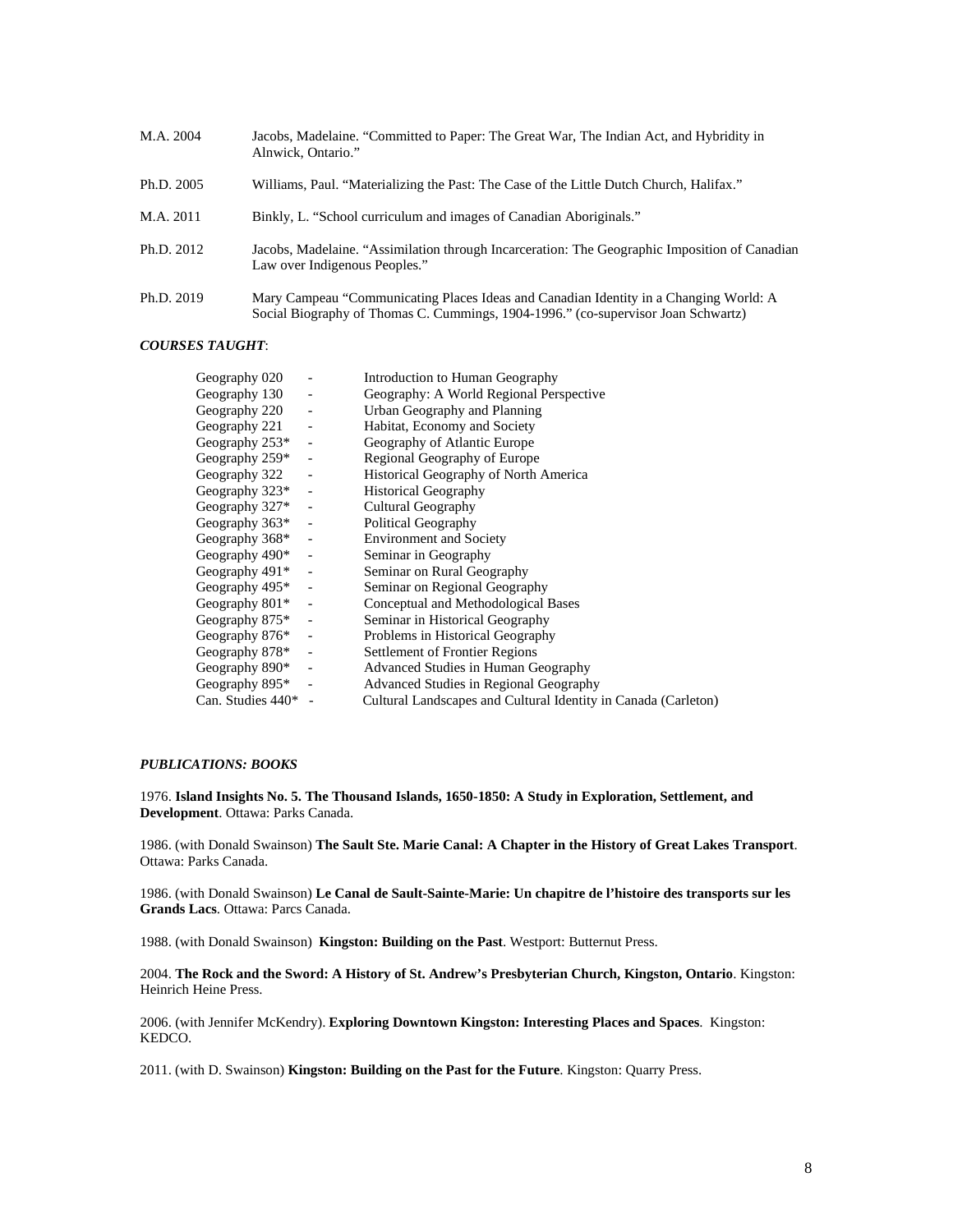2012. (with Shirley Gibson Langille) **Landscapes and Inscapes: Drawn to History with a Brush of Serendipity.**  Kingston: Quarry Press.

2017. **The Rock and the Sword: A History of St. Andrew's Presbyterian Church, Kingston, Ontario**. Kingston: Heinrich Heine Press (2<sup>nd</sup> edition).

2020. Brian S. Osborne and Mary B. Campeau (eds.) **Thomas C. Cummings: Fire on the Sea. S.S. Patches, Down North to Labrador.** Penumbra Press.

(forthcoming) **Treasured Memories Brushed with Love**. Kingston: Quarry Press.

(In preparation) **Establishing the Centre, Encountering Edges: Constructing Canadian Identity in a Transnational World**.

#### **Edited**:

1975 **The Settlement of Canada: Origins and Transfer, British-Canadian Symposium on Historical Geography**. Queen's University, Department of Geography

1994 (Series Editor) T.G. Harris and Robin Harris (eds.). **The Eldon House Diaries: Five Women's Views of the Nineteenth Century**. Toronto: The Champlain Society.

1996 (Series Editor) C. Jaenen. **The French Regime in the Upper Country of Canada During the Seventeenth Century**. Toronto: The Champlain Society.

1997 (with Serge Courville) 1997. **Mythic History and Symbolic Landscape**. Laval: CIEQ Cheminements, 113 pp.

1999 (Series Editor) L. Sabbathy-Judd. **Moravians in Upper Canada: The Diary of the Indian Mission of Fairfield on the Thames, 1792-1813**. Toronto: The Champlain Society.

2001 (Series Editor) R. Taylor and R. Styran (eds.). **The Swivel Link: Canada's Welland Canal**. Toronto: The Champlain Society.

2002 (Series Editor) R. Hall and S.W. Skelton (eds.). **"The Rising Country": The Hale-Amherst Correspondence, 1799-1825**. Toronto: The Champlain Society.

2004 (Series Editor) James C. Reaney (ed.). **The Donnellys: An Ontario Vendetta**. Toronto: The Champlain Society.

2011 (with J. McKendry) **Margaret S. Angus CD, LL.D., B.A.: A Tribute**, Kingston: Kingston Historical Society/Kingston Historical Foundation.

2011 (with Bob Hilderley) **Personalizing Place. In Defence of Local History: The Kingston Case**. Kingston: Quarry Press.

(In preparation) **A Collection of Personal Reflections on Canadian Identity.**

### *PUBLICATIONS: CHAPTERS*

1973 "The Site of Kingston," in **Kingston 300: A Social Snapshot**, G. Betts (ed.). Ch.2. 8-13.

1975 "Kingston in the Nineteenth Century: A Study in Urban Decline," in **Perspectives on Landscape and Settlement in 19th Century Ontario**, J.D. Wood (ed.). Ottawa: Carleton University Press, 159-182.

1976 "The Settlement of Kingston's Hinterland," in **To Preserve & Defend: Essays on Kingston in the Nineteenth Century**, G. Tulchinsky (ed.). Montreal and Kingston: McGill-Queen's University Press, 63-79, 351-353.

1977 "Frontier Settlement in Eastern Ontario in the 19th Century: A Study in Changing Perceptions of Land and Opportunity," in **The Frontier: Comparative Studies**, David Harry Miller and Jerome O. Steffen (eds.). University of Oklahoma Press, 201-226.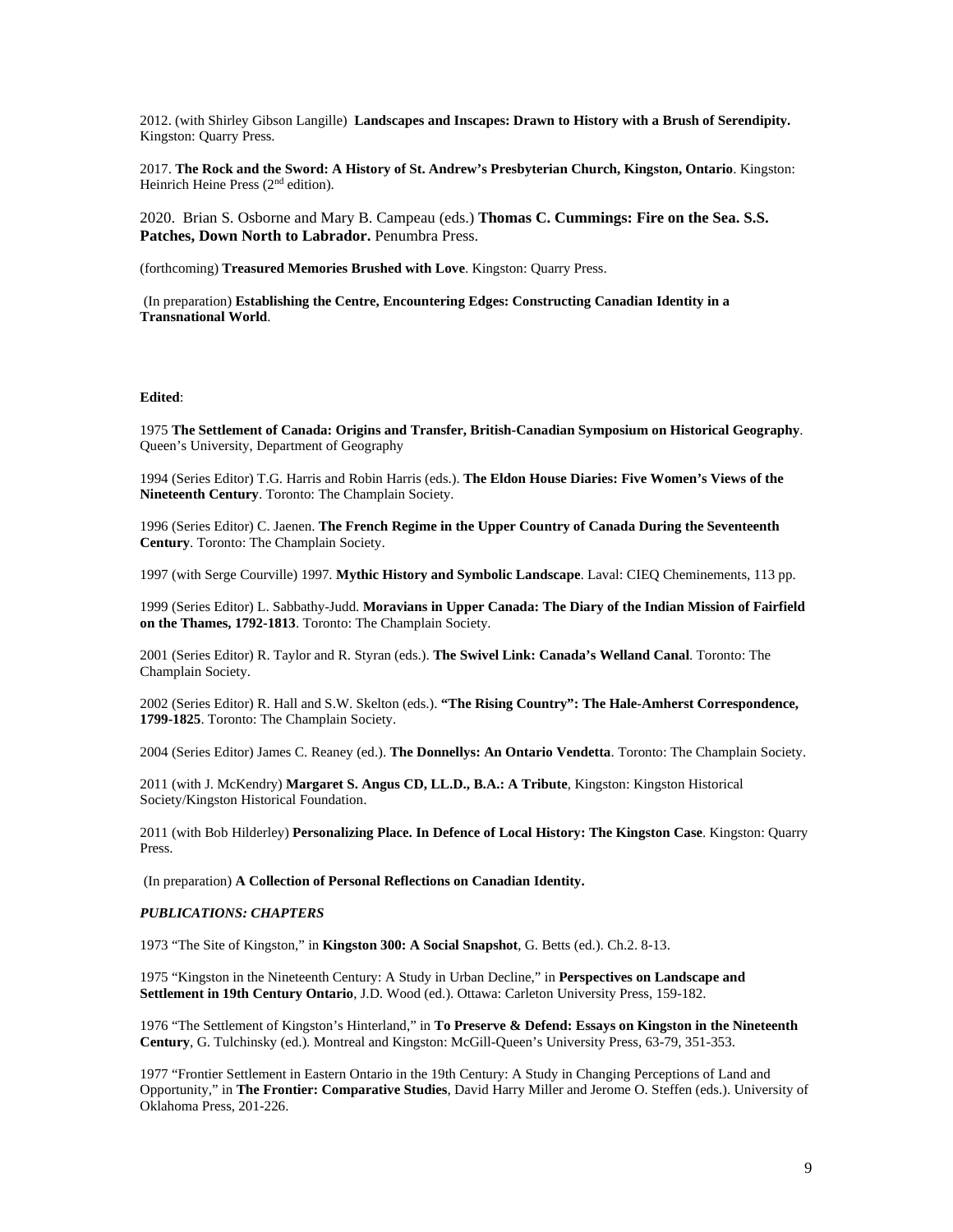1982 "The Farmer and the Land," in **County of a Thousand Lakes: The History of the County of Frontenac**, Bryan Rollason (ed.). Kingston: Frontenac County Council, 81-94.

1983 "Section L: Lands and Forests," in **Historical Statistics of Canada**, F.H. Leacy (ed.). Ottawa: Statistics Canada and S.S.F.C., 106-210.

1985 "The Canadian National Postal System, 1852-1914: An Examination of a Regional Communication System," in **Regionalism and National Identity**, R. Berry and J. Acheson (eds.). A.C.S.A.N.Z., Christchurch, New Zealand, 227-240.

1985. "Essay on Kingston." **The Canadian Encyclopedia**, Vol. 2, 941-2.

1988 "The Hinterland: Rural Place or Urban Process?," in D. Gagan (ed.) **New Directions for the Study of Ontario's Past**, Hamilton: McMaster University, 267-283.

1988 "The iconography of nationhood in Canadian Art," in **Iconography of Landscape**, D. Cosgrove and S. Daniels (eds.). Cambridge: Cambridge University Press, 162-178.

1988. "Kingston." **The Canadian Encyclopedia**, 2nd Edition, Vol.2, 1138-9.

1989 (with R.M. Pike) "The Postal Revolution in Central Canada, 1851-1911," in Lorne Tupperman, James Curtis, **Readings in Sociology: An Introduction**. Toronto: McGraw-Hill Ryerson, 232-244.

1990 (with Donald Swainson) "James Richardson," **Dictionary of Canadian Biography**, Vol. XII, 893-94.

1991 "Introduction," in R.C. Harris and J. Warkentin, **Canada Before Confederation**. Ottawa: Carleton University Press, ix-xv.

1991 "One of the 'Non-Preferred' Peoples: Ukrainian Immigration, 1919-1939," in L. Luciuk (ed.), **Celebrating A Century of Ukrainians in Canada**. Toronto: University of Toronto Press, 81-102.

1991 "Putting People in their Place," in A. McDermaid and G.F. Henderson (eds.), **Through Scholarly Eyes: Queen's University Archives Lectures**. Kingston: QUA, 25-48.

1992 "The Kindling Touch of Imagination: Charles William Jefferys and Canadian Identity," in Glen Norcliffe and Paul Simpson-Housley, **A Few Acres of Snow: Literary and Artistic Images of Canada**. Toronto: Dundurn Press, 28-47.

1992. "Interpreting a Nation's Identity: Artists as Creators of National Consciousness," in A. Baker and G. Biger, **Ideology and Landscape in Historical Perspective**. Cambridge: Cambridge University Press, 230-254.

1992 "From Space to Place: Images of Nationhood," in H.J. Selwood and J.H. Lehr, **Reflections from the Prairies: Geographical Essays**. Winnipeg: University of Winnipeg, Department of Geography, 1-13.

1993 (with G.B. Osborne and R.M. Pike) "Mirror, Filter, or Mould?: The Media and Canada Post, 1965-1987," in Marc Grenier, **Critical Studies of Canadian Mass Media**. London: Butterworths, 83-106.

1993 "Expanding Economies," in **Historical Atlas of Canada: The Land Transformed, 1800-1891**. Vol II. Toronto: University of Toronto Press, 33-35.

1994 "Landscapes, Inscapes, Mythologies: Some thoughts on New Canadian Identities," in W.K. Davies (ed.), **Canadian Transformations: Perspectives on a Changing Human Geography**. Swansea: University of Wales Canadian Studies Group, 49-55.

1995 "The View from the Hill: An Imaginative Historical Geography of Kingston, Ontario," in Christof Stadel and H. Suida (eds.), **Themes and Issues of Canadian Geography: I**. Saltzburg: Institute of Geography, University of Salzburg, 53-60.

1995 "'Grounding' National Mythologies: The Case of Canada," in Serge Courville and Norman Seguin (eds.), **Espace et Culture**. Quebec City: Laval University Press, 265-274.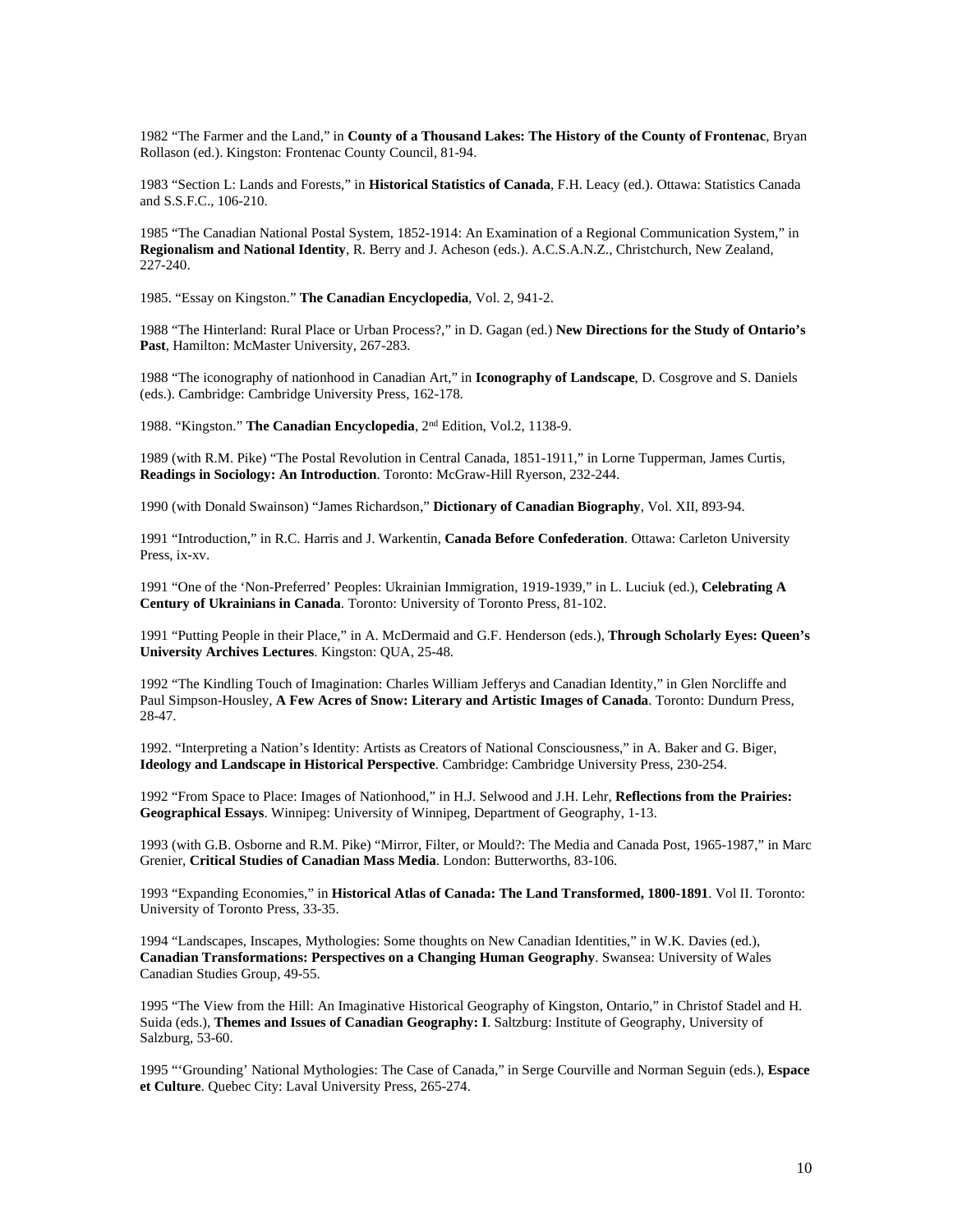1997 (with G. B. Osborne) "C.P.C's Retail Conversion Programme: Harrowsmith, One Community's Experience," in C. Mitchell and Fred Dahm (eds.), **Challenge and Opportunity: Managing Change in Canadian Towns and Villages**. Waterloo: University of Waterloo, 137-157.

1997 (with Christoph Stadel) "'Landscapes' und 'Waterscapes' von Kanada in Kunst und Literatur," in **Festschrift Guido Muller: Geograph und Landesforscher**. Salzburg: Salzburger Geographische Arbeiten, 185-196.

1998. "Landscapes, Waterscapes, Inscapes: Putting the People back into Pukaskwa Wilderness Park," in John Marsh and Bruce Hodgins (eds.), **Changing Parks: The History, Future and Cultural Context of Parks and Heritage Landscapes**. Toronto: Natural Heritage, 107-134.

1999 "Establishing the Centre, Integrating the Margins: An Historical Geographical Approach to Canadian National Identity," in Christoph Stadel (ed.), **Themes and Issues of Canadian Geography**. Salzburger Geographische Arbeiten, Vol. 34, 7-22.

2001. "Warscapes, Landscapes, Inscapes: France, War, and Canadian National Identity," in Iain Black and Robin Butlin (eds.), **Place, Culture, and Identity**. Laval University Press, 311-333.

2001 "Erasing Memories of War: Reconstructing France after the 'Great War'," in Yves Tremblay (ed.), **Canadian Military History Since the 17th Century/L'histoire militaire canadienne depuis le XVIIe siécle**. Ottawa: National Defence, 513-522.

2002 "Constructing the State, Managing the Corporation, Transforming the Individual: Photography, Immigration, and the Canadian National Railways, 1925-30," in Joan M. Schwartz and James R. Ryan (eds.), **Picturing Place: Photography and the Geographic Imagination**. London: I.B. Tauris, 162-191.

2003 "Barter, Bible, Bush: Strategies of Survival and Resistance among the Kingston-Bay of Quinte Mississauga, 1783-1836," in Bruce Hodgins, Ute Lischke, David McNab (eds.), **Blockades & Resistance: Studies in Actions of Peace and the Temagami Blockades of 1988-89**. Waterloo: Wilfrid Laurier University Press, 85-104.

2004 (with R.M. Pike) "Lowering 'the Walls of Oblivion': The Revolution in Postal Communications in Central Canada, 1851-1911," in Daniel J. Robinson (ed.), **Communication History in Canada**. Oxford: Oxford University Press, 44-52.

2004 (with M. Huitema, M. Ripmeester) "Shared Places. Shifting Spaces: The First Nations of the Thousand Islands," in K Burtch (ed.) **Life on the Edge: The Cultural Landscape of the Thousand Islands Area**. Maitland, Ont: Canadian Thousand Islands Heritage Conservancy, 13-26.

2004 "Kingston," in Gerald Hallowell (ed.) **The Oxford Companion to Canadian History,** Oxford: Oxford University Press, 337-8.

2005 "Constructing Canada Outdoors," in C.J. Lemieux et al., **Social Science in Parks and Protected Areas: PRFO Occasional Paper No. 3**, Waterloo: University of Waterloo.

2006. "Art at War: Representing Canada in World War II," in Andrew Hiscock and Muriel Chamberlain, **Engaging the Enemy: Canada in the 1940s**, Llandybie, Carms: Dinefwr Press for CSWG, 47-64.

2006. "The View from Kingston: Looking up to Peterborough." "Edwardian Peterborough: Proceedings of the conference commemorating the incorporation of the City of Peterborough." **Peterborough Historical Society Occasional Paper No. 27**, 7-17.

2006. "Introduction," to Ken Watson**, Engineered Landscapes: The Rideau Canal's Transformation of a Wilderness Waterway**, Elgin, Ont.: Ken W. Watson, i-ii.

2007. "Heritage, Tourism, Quality of Life: 'Constructing' New Urban Places," in G. Wall (ed), **Approaching Tourism**, Waterloo: University of Waterloo, Geography Publication Series No. 21, 155-182.

2008. "Constructions of National Symbolic Spaces and Places: The State of Place Identity," in G.H. Herb and D.H. Kaplan (eds) **Nations and Nationalism: A Global Historical Overview**, Vol. 4, Santa Barbara, CA: ABC/CLIO, 1342-1349.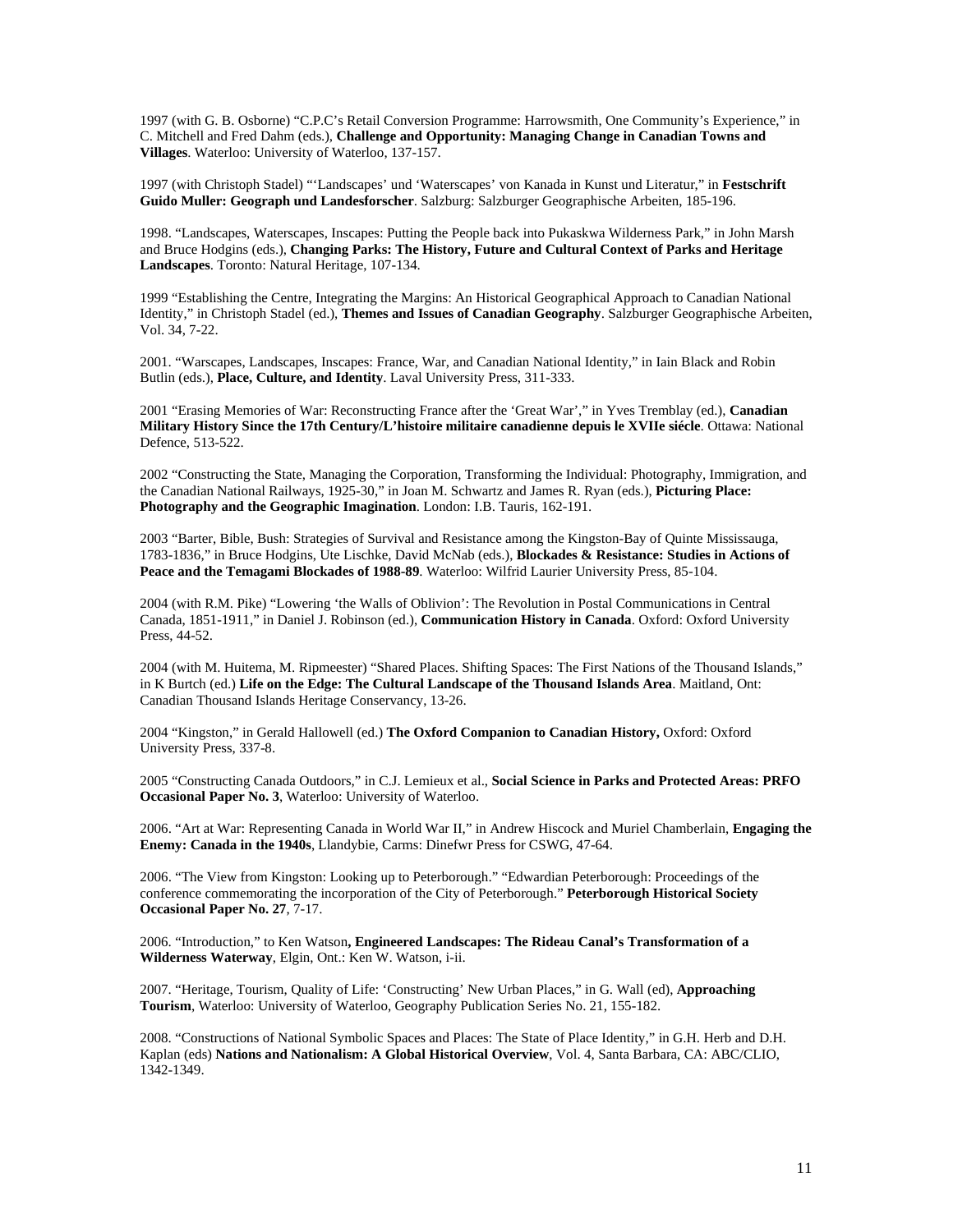2008. "The paradox of heritage in a globalizing world: The case of the Rideau Canal-Kingston Fortifications UNESCO/WHO designation," in Rogerio Amoeda et al, **World Heritage and Sustainable Development**, Vol. 1, pp. 271-275.

2008. "Approaching the Rideau: Past, Present, and Future Shifting Priorities," **Rideau 175 Lecture Series: Celebrating the 175th Anniversary of the Opening of the Rideau Canal**. (John G. Cowan ed.), Merrickville: Merrickville and District Historical Society, pp. 1-12.

2009. "Putting My Thoughts on *Temps Espaces et Modernités* into Place." Brigitte Caulier et Yvan Rousseau (eds) **Temps Espaces et Modernités: Mélanges offerts á Serge Courville et Normand Séguin,** Quebec City: University of Laval Press, 461-468.

2009. (with Geraint Osborne) "The Vernacular and the Ceremonial in a National Capital." Andrew Nurse and Raymond Blake, eds., **Beyond National Dreams.** Vancouver: Fitzhenry/Whiteside, 111-130.

2009. "Foreword" to Robert J. Andrews and Rosalyn Parker Art (eds**) "A Troublesome Berth," The Journal of First Lieut. Charles Allan Parker, Royal Marines: The Canada Years 1838-1840.** Kingston: Kingston Historical Society.

2009. "Remembering and Constructing Intangible Heritage Along Canada's Upper St. Lawrence," in Sergio Lira et al. (eds.) **Sharing Cultures**. Barcelos, Portugal: Green Lines Institute for Sustainable Development, 231-238.

2009. Foreword, **Garden Island: A Shipping Empire**. Kingston: Marine Museum of the Great Lakes.

2009. "Living off the Land: The People and the Land of Lennox and Addington," in Orland French, **Lennox and Addington: 140 Years**. Napanee: The Napanee Beaver, 68-76.

2009. (with S. Wurtele) "The Other Railway: Canadian National's Department of Colonization and Agriculture," in Marchildon, Gregory P. (ed.) **Immigration and Settlement, 1870-1939 (History of the Prairie West)**. Regina: Canadian Plains Research Centre, pp. 113-128.

2009. "Epilogue: Some Personal Reflections on Dancing with Shadows, Shaping Clouds, Grounding Intangibilities," in Sérgio Lira and Amoêda Rogério (eds) **Constructing Intangible Heritage**. Barcelos, Portugal: Green Lines Institute, 233-243.

2010. "Golden Ages and Green/Black Valleys: A Patrimony of Landscapes, Memories, and Testimonies for a Modern Wales," in Amoêda Rogério, Sérgio Lira and Cristina Pinheiro (eds) **World Heritage and Sustainable Development**. Barcelos, Portugal: Green Lines Institute, Vol. 2: 1101-1112.

2010. "Remembering and Constructing Intangible Heritage along Canada's Upper St. Lawrence," in Sergio Lira et al. (eds.) **Sharing Cultures: International Conference on Intangible Heritage**. Barcelos, Portugal: Green Lines Institute for Sustainable Development, 233-247.

2011. "Encountering Nature in the Frontenacs," in Gray Merriam (ed.) **The Naturally Rich Frontenacs**, County of Frontenac: Frontenac Stewardship Council, 28-31

2011. "Preface: Putting Swainson in His Place," Bob Hilderley and Brian S. Osborne (eds) **Personalizing Place. In Defence of Local History: The Kingston Case**. Kingston: Quarry Press, viii-xii.

2012. Foreword to Robert Andrews and R. Parker (eds) **Sideshow or Main Event: Putting the War of 1812 in Regional Contexts**. Kingston: Kingston Historical Society.

2012 "The Kingston Georegion: Going Glocal in a Globalizing World," in Gordon Nelson (ed) **Beyond the Global City: Understanding and Planning for the Diversity of Ontario**. Montreal/Kingston: McGill-Queen's, 201-226.

2012. (with Jason Kovacs) "Remembering Dead Heroes: Quebec's Monument to Short-Wallick," in Nicole Neatby & Peter Hodgins (eds.) **Settling and Unsettling Memories: Essays in Canadian Public History**. Toronto: University of Toronto Press, 67-93.

2012. "Commemorating Nations' Workers: The Case of the Reesor Siding Incident," in Iain Roberston (ed.) **Heritage from Below**, Ashgate, 177-196.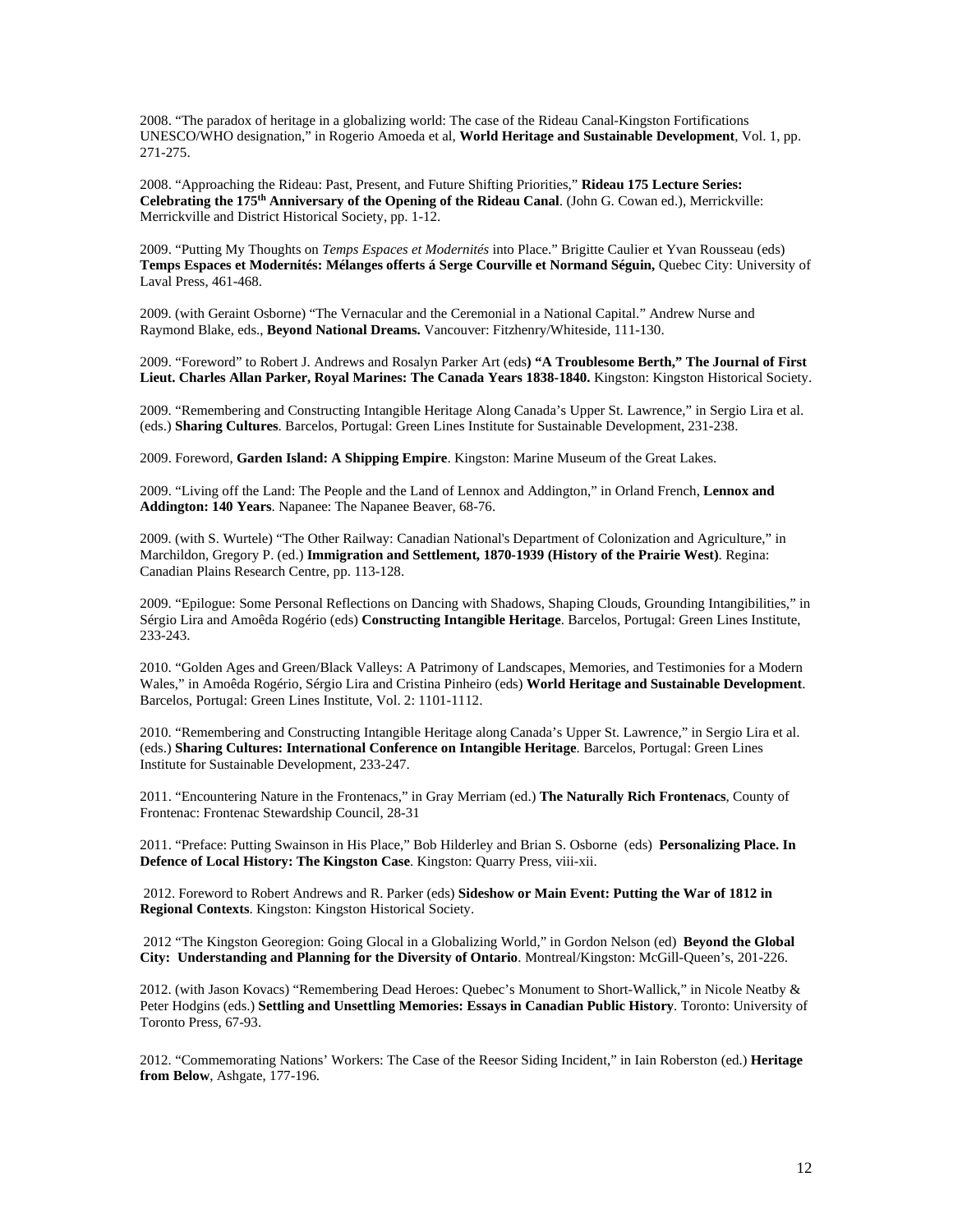2013: "Imagining the Land Between with Otto Jacobi" (p. 27); "The Land Between at the Frontenac Arch" (p. 48); "Contacts, Conflicts, Consequences" (p. 84); "Fire!" (p. 105); "Champlain in the Land Between" (p. 120); in T.MacIlwraith (ed.), **The Land Between,** Fitzhenry-Whiteside.

2015: "Barriefield: A Place to Look Back on, and Forward To" (8-18), "Bypassing Barriefield: Cutting Through the Hill" (58-63) in R. Cardwell, B. Carr, C. Sypnowich (Eds.) **Barriefield: Two Centuries of Village Life**. Kingston: Quarry Press.

2018. "Reflecting on the *Great* War 1914-2019: How Has It Been Defined, How Has It Been Commemorated, How Should It Be Remembered?" in David Harvey and James Wallis, **Commemorative Spaces of the First World War: Historical Geographies at the Centenary. London:** Routledge, 209-224.

*PUBLICATIONS: ARTICLES IN REFEREED JOURNALS*:

1965 Pre-Nineteenth Century Agriculture in Great Britain. **Rocky Mountain Social Science Journal**, 2: 4-5.

1965 Frying Pan-Arkansas Project: The Twentieth Century Frontier of Colorado. **Wessex Geographer**, 6: 58-65.

1967 The Commonlands of Great Britain: A Neglected Commodity. **Rocky Mountain Social Science Journal**, 4: 65-74.

1973 (with D.L. Reimer) Content Analysis and Historical Geography: A Note on Evaluative Assertion Analysis. **Area**, 5: 96-100.

1973 (with R. Hayward) The "British Colonist" and the Immigration to Toronto of 1847: A Content Analysis Approach to Newspaper Research in Historical Geography. **Canadian Geographer**, XVII: 391-402.

1974 The Cemeteries of the Midland District of Upper Canada: A Note on Mortality in a Frontier Society. **Pioneer America**, 6, 1: 46-55.

1974 The Kansas-Colorado Power and Railroad Project: A Multi-Functional Plan for the Development of the Arkansas Valley. **Pioneer America**, 6, 2: 22-33.

1974 Manorial Wastes, Encroachments and Industry in Glamorganshire. **Canadian Geographer**, XVIII, 3: 265-280.

1976 Patching, Scouring and Commons: The Development of an Early Industrial Landscape. **Industrial Archaeology Review**, 1, 1: 37-42.

1976 Social Patterns in Nineteenth Century Britain. Report on the I.B.G. Historical Geography Research Group, Spring Conference, May 1975. **Historical Geography Newsletter**, 6, 2: 13-15.

1978 Commonlands, Mineral Rights and Industry: Changing Evaluations in an Industrializing Society. **Journal of Historical Geography**, 4, 3: 231-249.

1978 Glamorgan Agriculture in the Seventeenth and Eighteenth Centuries. **The National Library of Wales Journal**, XX, 4: 387-407.

1978 (with C.M. Rogerson) Conceptualizing the Frontier Settlement Process: Development or Dependency? **Comparative Frontier Studies**. An Inter-Disciplinary Newsletter, The University of Oklahoma, No. 11 (Summer).

l980. Pedlers, Markets and Fairs: Trade on a Nineteenth Century Frontier. **Canadian Papers in Rural History**, 2: 59-81.

1980. Wills and Inventories: Records of Life and Death in a Developing Society. **Families**, 19, 4: 235-248.

1981 (with R. Harris and G. Levine). Housing, Tenure and Social Class in Kingston, Ontario, 1881-1901. **Journal of Historical Geography**, 7, 3: 271-289.

1981. "Potash, Wheat and Cheese: The Agriculture of Frontenac County in the Nineteenth Century." **Pittsburgh Historical Society**, 17-21.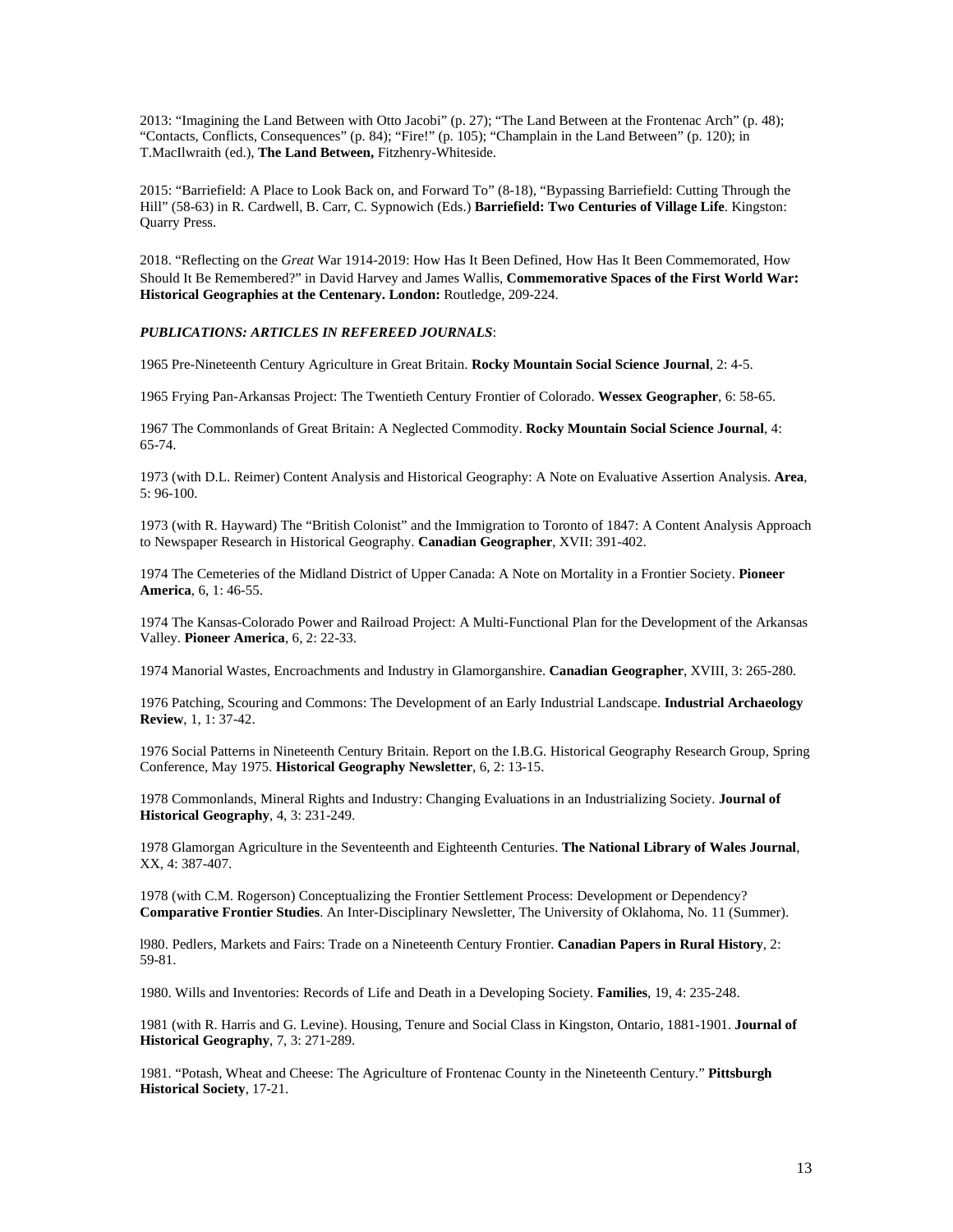1982. "Thomas Burrowes, the Artist of the Rideau." **Pittsburgh Historical Society Notes**, 6-12.

1983. Masters in Our Own House: A Commentary. **Archivaria**, 16: 60-61.

1983 (with R.M. Pike) The Postal Service and Canadian Social History. Part l: Petitions, Inspector's Report and the Postal Archives. **Postal Historical Society of Canada Journal**, 35: 37-42.

1984 (with R.M. Pike) Lowering the "Walls of Oblivion": The Revolution in Postal Communications in Central Canada, 1851-1911. **Canadian Studies in Rural History**, IV: 200-225.

1984. The Artist as Historical Commentator. **Archivaria**, 17: 41-59.

1985 (with R.M. Pike) The Postal Service and Canadian Social History: Part 2: The Locational Decision. **Postal Historical Society of Canada Journal**, 41: 11-14.

1984 (with R.M. Pike) The Postal Service and Canadian Social History. Part 3: "L'encouragement aux Habitudes d'Economie." **Postal Historical Society of Canada Journal**, 42: 21-27.

1986 (with R.M. Pike) The Postal Service and Canadian Social History. Part 4: The Human Dimension. **Postal Historical Society of Canada Journal**, 43: 13-18.

1987 (with R.M. Pike) From "A Cornerstone of Canada's Social Structure" to "Financial Self-Sufficiency": The Transformation of the Canadian Postal Service, 1852-1987. **Canadian Journal of Communications**, 13: No. 1, 1-26.

1988. "Fact, Message, or Symbol: Three Approaches to Literary Landscapes." **Canadian Geographer**, 32: 267-269.

1988 (with E.G. Moore) "Marital Fertility in Kingston, 1861-1881: A Study of Socio-Economic Differentials." **Histoire sociale**, XX: 39, 9-27.

1989. "Comment on 'The Russian Frontier on the West: Sixteenth-Century Belorussia.'" **Soviet Geography**, Vol. XXX, No. 3, 197-206.

1989. (with R.M. Pike) "Coping with a New Communications Environment: Current Trends in Canadian Postal Policies in the Light of International Developments." **Politiques et Management Public**, 6: 187-212.

1989. "The Long and the Short of it. Kingston as the Foot-of-the-Great-Lakes Terminus." **Freshwater**, Vol 4, 1-19.

1990. "Organizing the East Lake Ontario Fishery." **Historic Kingston**, Vol. 38, 81-93.

1990 (with P. Goheen) "Conference Report: The Seventh International Conference of Historical Geographers." Israel, July 23-31. **Journal of Historical Geography**, Vol. 16, No. 2, 216-218.

1990 (With R. Pike) "A Post Office for the Next Century." **Policy Options**, Vol. 11, No. 10, 1990, 3-6.

1991 (with R.M. Pike) "Mass Postal Services after 150 Years: A Review Essay." **Canadian Journal of Communication**, Vol. 16, 103-109.

1991. "Oral-Based Learning, Literacy and Life: The International Literacy Year Oral History Project." **Journal of the Canadian Oral History Association**, Vol. II, 17-22.

1992. "Persisters or Movers? Tracking Migrants in Canadian History." **Families**, 31, No. 1, 21-28.

1992. "The Canada Post Corporation and Rural Canada: An Evaluation of the Rural Conversion Program." **Progress in Rural Policy and Planning**, Vol. 2, 221-225.

1995 (with M. Ripmeester) "Kingston, Bedford, Grape Island, Alnwick: The Odyssey of the Kingston Mississauga." **Historic Kingston**, Vol. 43, 84-112.

1995 (with S. Wurtele) "The Other Railway: Canadian National's Department of Colonization and Agriculture." **Prairie Forum**, Vol. 20, No. 2, 231-253.

1996. "Texts of Place: 'A Secret Landscape Hidden Behind the Everyday.'" **GeoJournal**, Vol. 38, No. 1, 29-39.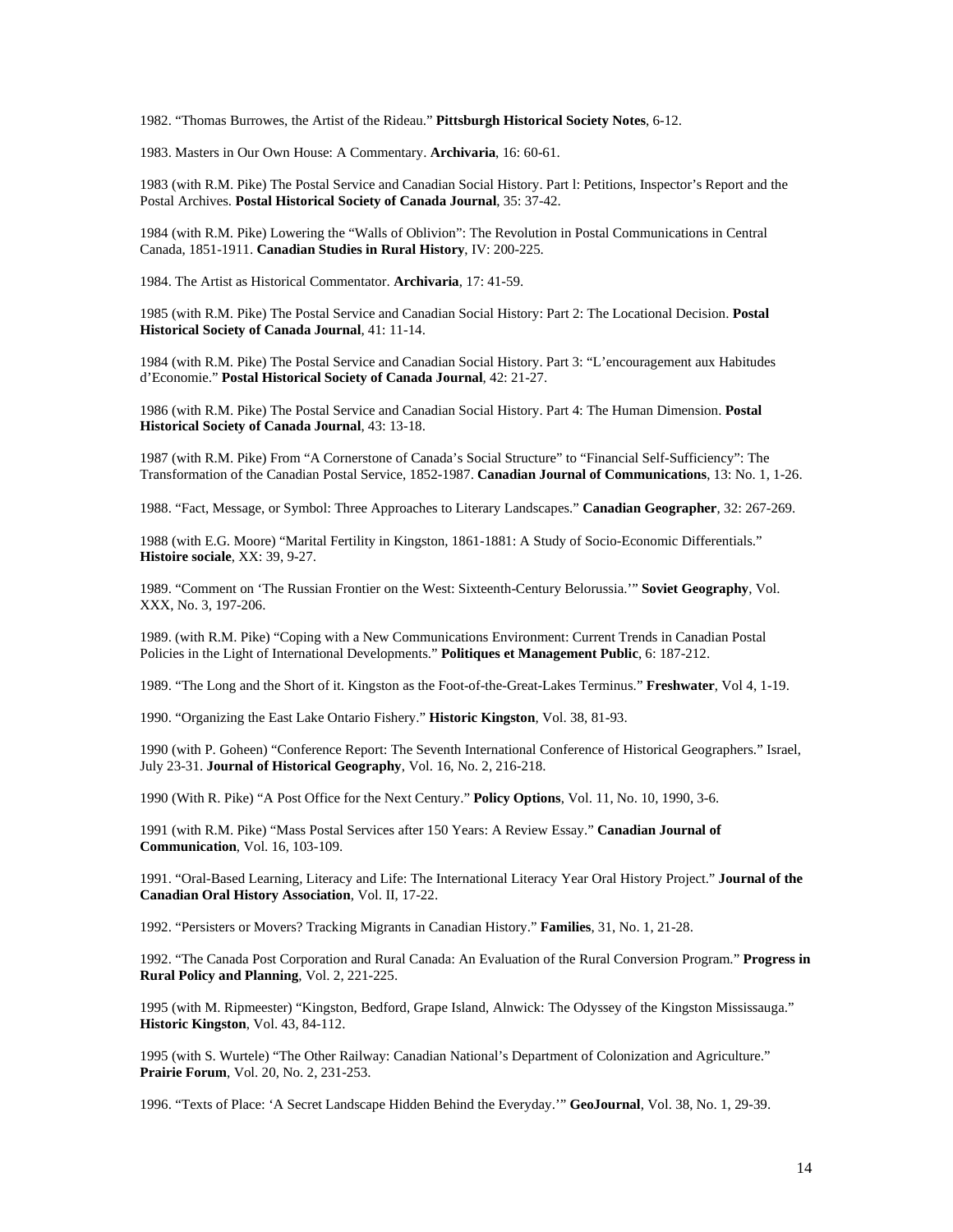1996. "Figuring Space, Marking Time: Contested Identities in Canada." **International Journal of Heritage Studies**, Vol. 2, Nos., 1 & 2, 23-40.

1998. "Constructing Landscapes of Power: The George Etienne Cartier Monument, Montreal, 1910-1996." **Journal of Historical Geography**, Vol. 24, No. 4, 431-458.

1998a. "Some Thoughts on Landscape: Is it a Noun, a Metaphor, or a Verb?" **Canadian Social Studies**, Vol. 32, No. 3, 93-97.

1998b (with M. Ripmeester) "The Mississaugas Between Two Worlds: Strategic Adjustments to Changing Landscapes of Power." **Canadian Journal of Native Studies**, Vol. 17, No. 2, 259-291.

2001. "In the Shadows of Monuments: The British League for the Reconstruction of the Devastated Areas of France." **International Journal of Heritage Studies**, Vol. 7, No.1, 59-82.

2001a. "The St. Lawrence in the Canadian National Imagination." **Études Canadiennes**, No. 50, June, 257-275.

2001b. "Landscapes, Memory, Monuments, and Commemoration: Putting Identity in its Place." **Canadian Ethnic Studies**, Vol. XXXIII, No. 3, 39-77.

2002. "Moose Jaw's 'Great Escape': Constructing Tunnels, Deconstructing Heritage, Marketing Places." **Material History Review**, Spring, 16-28.

2002a. "Locating Identity: Landscapes of Memory (Bibliographic Essay)." **Choice**, Vol. 39, No. 11/12, 1903-1911.

2002b. "Re-presenting National Memory: Louis Riel, Traitor or Founder of Canada." **International Journal of Heritage Studies**, Vol. 8, No. 4, 303-322.

2002c. (with M. Huitema and M. Ripmeester) "Imagined Spaces, Constructed Boundaries, Conflicting Claims: A Legacy of Colonial Conflict in Eastern Ontario." **International Journal of Canadian Studies**, No. 25, 87-112.

2002d. "The Place of Memory and Identity." **Diversities**, Volume 1:1, Summer, 9-13.

.

2002e. (with W. Breck and J.W. Fitsell) "Major-General Charles Francis Constantine, CB, DSO: The General and the Athlete." **Historic Kingston**, Vol. 50, 57-76.

2004 (with G.B. Osborne) "The Cast[e]ing of Heroic Landscapes of Power: Constructing Canada's Pantheon of Power on Parliament Hill." **Material History Review,** Vol. 60, 35-47.

2004 (with D. Gordon) "Constructing National Identity in Canada's Capital, 1900-2000: Confederation Square and the National Monument." **Journal of Historical Geography,** Vol. 30, 618-641.

2005 (With Doug Petty) "T.C. Cummings: The Kingston, Gananoque, North Bay Connection," **Historic Kingston,** Vol. 53, 45-61.

2005 (With Doug Petty) "Thomas Clarence Cummings, 1904-1996: The Pittsburgh-Gananoque Connection," **Pittsburgh Township Historical Society: A Collection of Talks of Historical Interest**, 5-16.

2005 (with Jason Kovacs) "A Tale of Two Heroes and Two Cities: The Short-Wallick Monument, Kingston and Quebec**," Historic Kingston**, Vol 53, 85-101.

2005. Guest Editor, "Identifying with Landscapes/S'identifier au paysage" Special Edition, **Material History Review**, Vol. 62, Fall, 1- 6.

2006. "From patriotic pines to diasporic geese: Emplacing culture, setting our sights, locating identity in a transnational Canada," **Canadian Journal of Communications**, Vol. 31, 147-175.

2007 "The Textuality of Kingston: The Power of Imagining Place" **Pittsburgh Historical Society: A Collection of Talks of Historical Interest**, 47-53.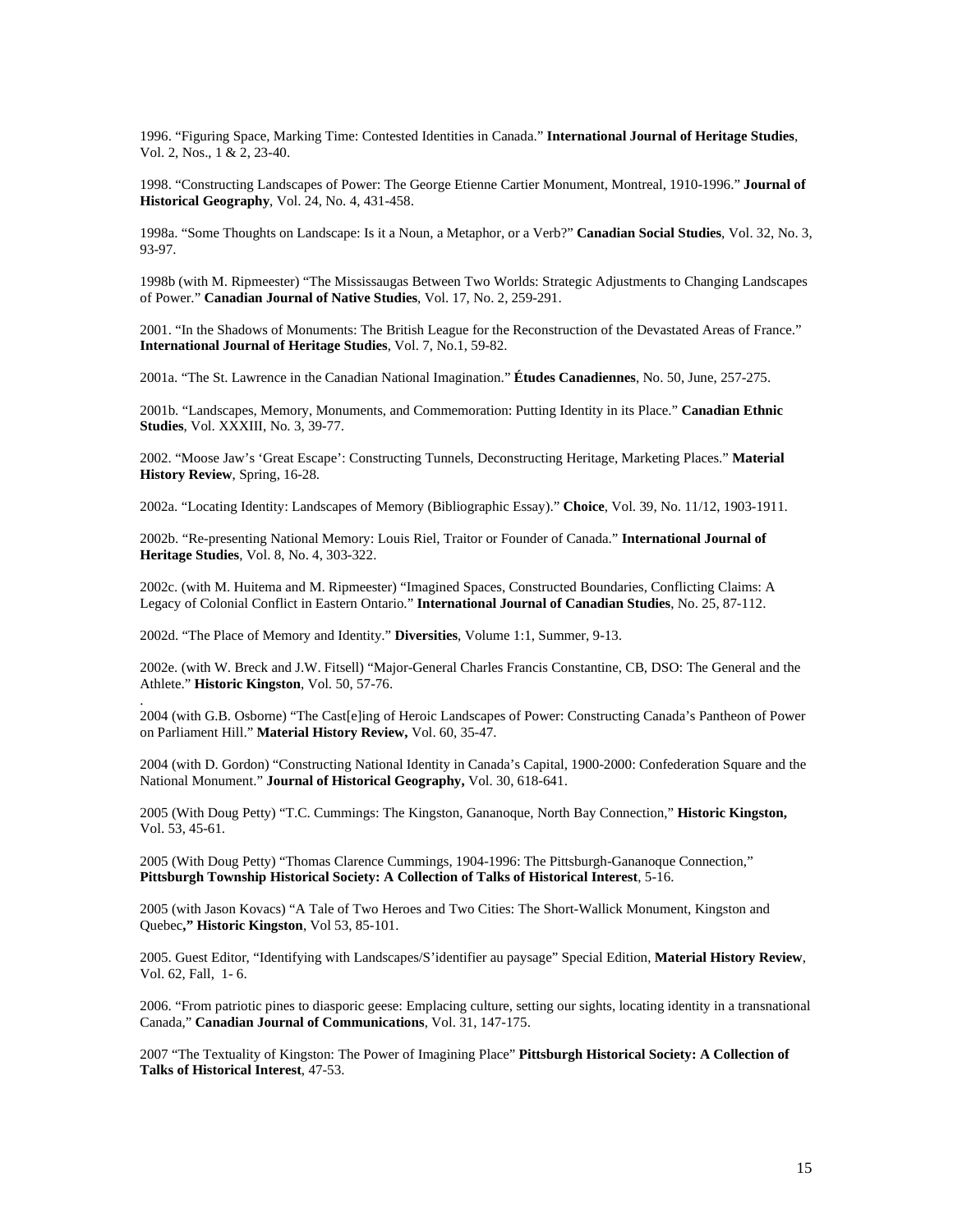2008. (with Jason Kovacs). "Cultural Tourism: Authenticity, Escaping Into Fantasy, or Experiencing Reality," Bibliographic Essay, **Choice**, Vol. 45, No.6, 927-939.

2008. "Temps, espace, et modernités: Conference Report," **Journal of Historical Geography**, Vol. 34, No.3, 516-20.

2008. "Looking into Kingston, Framing the "Scene/Seen," Focusing the Gaze: Some Reflections on the Kingston Portrait Collection," **Historic Kingston**, Vol. 56, pp. 22-31.

2009. "John A: The Man Who Made Us (Report on Richard Gwyn talk)." **Historic Kingston**, Vol. 57, 2-4.

2009. "A Fire in Quebec City, A Burning Question for Guelph: Who was George Wallick, the Hero of St. Sauveur?" **Guelph Historical Society, Special Edition, Historic Guelph: The Royal City**, Vol. XLVIII, 39-50.

2009. "Ineke Dijks: A Tribute." **Western Geography** Vols. 17/18/19, 101-103. ]

2010. "Authors' Response," **Guelph Historical Society Vol. XLIX,** 72-74.

2011. "The Chancellor Richardson Memorial Fund: What makes a community?" **Historic Kingston**, Vol. 59, 79-88.

2018: "Introduction: An Anthology of Sir John A. Macdonald Commemorative Speeches, 2000-2014," **Special Publication of Kingston Historical Society, Historic Kingston: Historic Kingston**, Vol. 65, 2017, 4-8.

### *PUBLICATIONS: REVIEWS*:

1971. Review of **Population Geography and the Developing Countries**, by J.I. Clarke. **Canadian Geographic Journal**, Vol. LXXXIII, No. 6, v.

1972. Review of **The Development of Canada's Staples, 1867-1939**, by K.H. Burley. **Canadian Geographic Journal**, Vol. LXXXIV, No. 4, iv-vi.

1976. Review of **Illustrated Historical Atlas of Peterborough County, 1825-1875**, A. Brunger (ed.). **Queen's Quarterly**, 83, 4: 671-672.

1976. Review of **Canada Before Confederation: A Study in Historical Geography**, R. Cole Harris and John Warkentin (eds.). **The Humanities Association Review**, 27, 2: 202-203.

1977. Review of **The River Barons: Montreal Businessmen and the Growth of Industry and Transportation**, by Gerald J.J. Tulchinsky. **The Canadian Geographer**, XXII, 3: 254-256.

1978. Review of **A Capital for Canada: Conflict and Compromise in the Nineteenth Century**, by D. Knight. **Urban Studies**, 16, 2: 250-251.

1981. Review of **Guide to Canadian Photographic Archives**, Alan Clavet (ed.). **Papers of the Bibliographical Society of Canada**, XIX: 99-100.

1982. Review of **Building the Rideau Canal: A Pictorial History**, by R.W. Passfield. **Canadian Geographic Journal**, 80, Aug/Sept.

1984. Review of **Anglo American Landscapes**, by Christopher Mulvey. **Annals**, A.A.G. 74, 2: 341-344.

Review of **History and Ecology: Studies of the Grassland**, by James C. Malin. **Journal of Historical Geography**, 11, 22: 226-227.

Review of **Forging a Consensus: Historical Essays on Toronto**, by J. Russell; **Toronto to 1918: An Illustrated History**, by J.M.S. Careless; **Toronto Since 1918: An Illustrated History**, by J. Lemon. **The Canadian Geographer**, 30, 2: 185-188.

1987. Review of **Strangers from a Secret Land**, by Peter Thomas. **American Review of Canadian Studies**, Vol. XVII, No. 2, 1987, 251-52.

1988. Review of **Sounding the Iceberg: An Essay on Canadian Historical Novels**, by Dennis Duffy. **Canadian Geographer**, Vol. 32, No. 1, 95.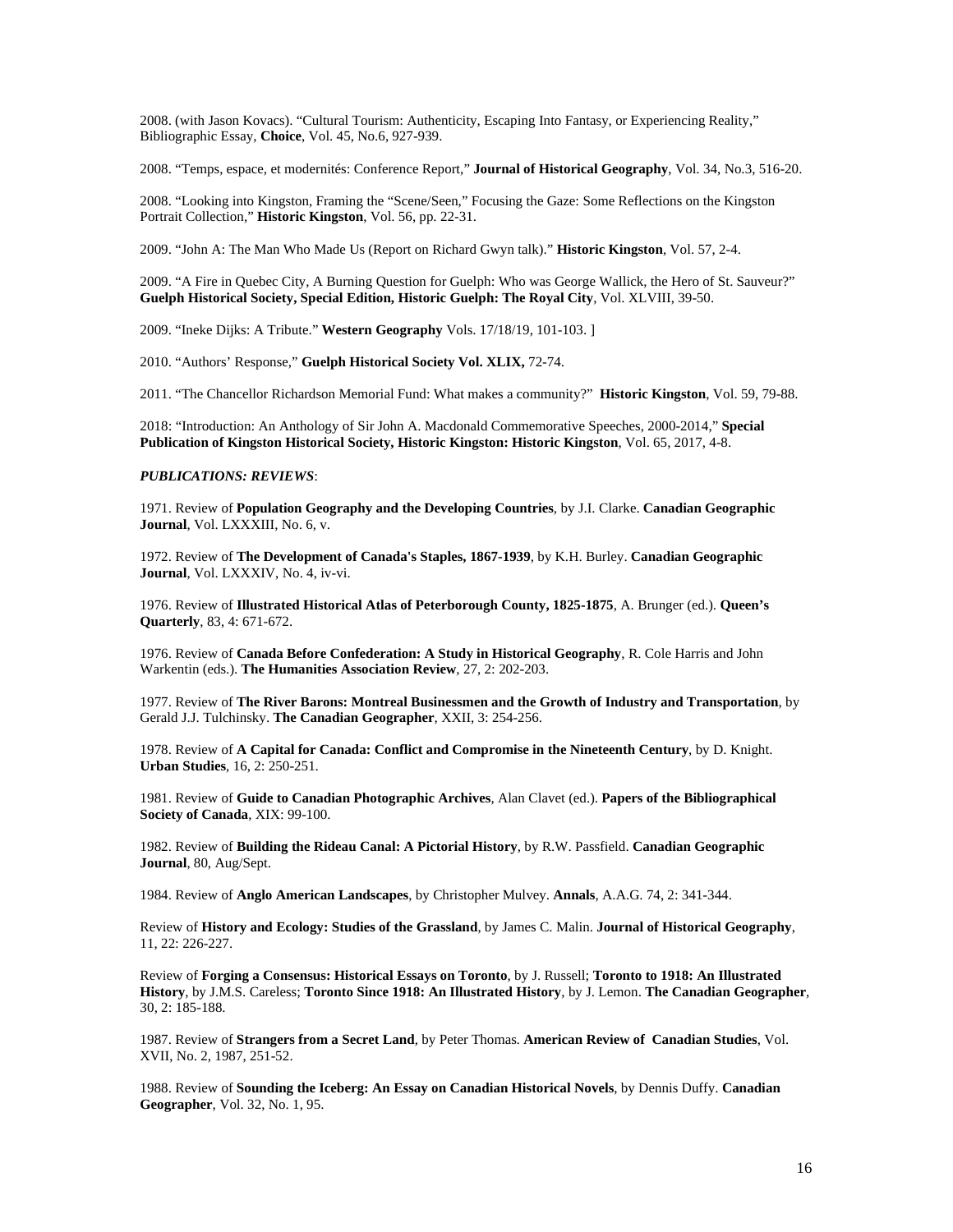1988. Review of **The Heart of the Country**, by F. Dahms. **Canadian Geographic**, Vol. 108, No. 6, 92.

1988. [with J.B. Riddell] Review of **Our Geographic Mosaic: Research Essays in Honour of G.C. Merrill**, by D. Knight (ed.). **Canadian Geographer**, Vol. 33, No. 1, 88-89.

1989. Review of **Technology on the Frontier: Mining in Old Ontario**, by N. Newell. **Journal of Historical Geography**, Vol. 15, No. 3, 336-37.

1989. Review of **The British Empire at its Zenith**, by A.J. Christopher. **Landscape History**, Vol 11, 103-104.

1989. Review of **Illustrated Historical Atlas of Peterborough County 1825-75**, Second Edition by A.O.C. Cole. **Ontario Geography**, No. 33, 85-86.

1989. Review of **Nation into State: The Shifting Symbolic Foundations of American Nationalism,** in **Canadian Geographer**, Vol. 34, No. 1, 93-94.

1989. Review of **The Gold Crusades: A Social History of Gold Rushes**, by D. Fetherling. **Canadian Geographic**, December, 131.

1990. Review of **Not for Gold Alone**, by Franc Joubin. **Canadian Geographic**, June-July, 80.

1990. Review of **Sudeten in Saskatchewan: A Way to be Free**, by Rita Schilling. **Canadian Geographic**, April/May 1991, 100-102.

1991. Review of **Landscapes of the Mind: Worlds of Sense and Metaphor**, by J. Douglas Porteous. **Urban History Review**, Vol. XIX, No. 3, 233-4.

1992. Review of **Making Culture**, by Maria Tippett. **Canadian Geographer**, Vol. 36, No. 3, 293-4.

1992. Review of **A Long and Terrible Shadow**, by T. Berger. **Canadian Geographic**, January-February, 85-86.

1992. Review of **The Canadian Beaver Book: Fact, Fiction and Fantas**y, by Jim Cameron. **Canadian Geographic**, May.

1992. Review of **Historical Atlas of Canada**, Vol. III, by D. Kerr and D. Holdsworth. **Material History Review**, Vol. 35, 75-76.

1993. Review of **Antarctica**, by P. Simpson-Housley. **Journal of Historical Geography**, Vol. 19, 1993, 376-378.

1993. "New Players - Same Game," Review of **The Great Game: The Struggle for Empire in Central Asia** by Peter Hopkirk. **Queen's Quarterly**, Vol. 100. 414-419.

1993. "Looking at the World Through Tinted Lenses," Review of **The World of William Notman**, by Roger Hall (et al.) and **Reading National Geographic**, by C. Lutz and J. Collins. **Queen's Quarterly**, Vol 100, 869-879.

1993. Review of **Full of Hope and Promise**, by E. Ross. **Canadian Geographic**, January-February, 90.

1993. Review of **Niagara**, by P. Berton. **Canadian Geographic**, January-February, 86-87.

1993. Review of **The Imaginary Indian**, by D. Francis. **Canadian Geographic**, March-April, 94-95.

1993. Review of **Canadian Exploration Literature: An Anthology, 1660-1860**, by G. Warkentin. **Canadian Geographic**, September/October, 80.

1993. Review of **The Company Town**, by J.S. Garner. **Journal of Historical Geography**, Vol. 19, 479-81.

1994. Review of **The First Summer People: The Thousand Islands, 1650-1910**, by Susan Weston Smith. **Canadian Geographic**, May-June, 98-99.

1994. Review of **Legends Told in Canada**, by Edith Fowke. **Canadian Geographic**, July-August, 69.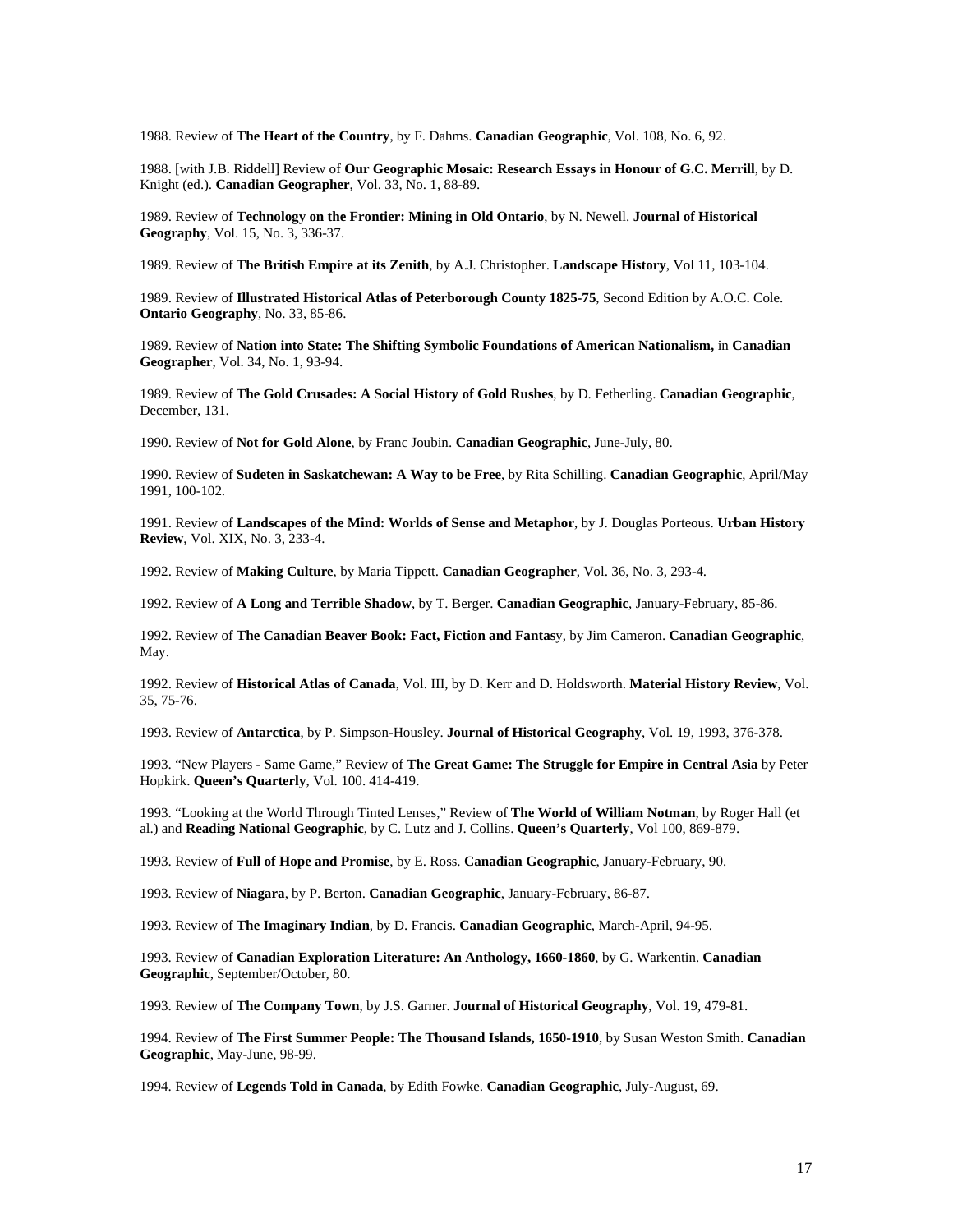1994. Review of **Houses and Homes: Housing for Canadians**, by John Sewell. **Canadian Geographic**, September-October, 75-76.

1994. Review of **A History of Canadian Architecture**, by Harold Kalman. **Canadian Geographic**, November, 89-91.

1994. Review of **The Age of Steam on Lake Temiskaming**, by Bruce W. Taylor and "Our Living Heritage," by J.R.M. Kelso and J.W. Demers. **Canadian Geographic**, November, 85-86.

1993. Review of **Nepean**, by B. Elliott. **Canadian Geographer**, Vol. 37, No. 3, 283-284.

1994. Review of **Geographical Snapshots of North America**, by D. Janell. **Canadian Geographer**, Vol 38, 95-96.

1994. Review of **Americans and their Forests**, by M. Williams. **Progress in Geography**, Vol. 18, 133-34.

1994. Review of **Refashioning Nature**, by D. Goodman and M. Redclift. **Material History Review**, Vol. 39, 82-84.

1994. Review of **Interpreting Nature: Cultural Constructions of the Environment**, by I.G. Simmons. **Trans., I.B.G.**, Vol. 19, No. 3, 378-379.

1996. Review of **From Coastal Wilderness to Fruited Plain: A History of Environmental Change in Temperate North America from 1500 to the Present**, by Gordon G. Whitney. **The Quarterly Review of Biology**, Vol. 70. No.4, 531-532.

1996. Review of **Real Places**, by Grady Clay and **A Sense of Place, A Sense of Time**, by John B. Jackson. **Material History Review**, Vol. 43, 87-90.

1997. Review of **The New Niagara: Tourism, Technology, and the Landscape of Niagara Falls, 1776-1917**, by William Irwin. **Journal of Historical Geography**, Vol. 23, No. 1, 90-92.

1997. Review of **Human Impact on the Earth**, by William B. Meyer and **How Many People Can the Earth Support?**, by Joel E. Cohen. **Global Biodiversity**, Vol. 6, No. 4, 39-40.

1997. Review of **Landscape and Memory**, by Simon Schama. **Material History Review**, Vol. 45, 79-81.

1998. Review of **After the Ruins: Restoring the Countryside of Northern France after the Great War**, by Hugh Clout. **Material History Review**, Vol. 47, 113-115.

1998. Review of **The Welland Canals and their Communities**, by John N. Jackson. **The Northern Mariner**, Vol. 8, No. 2, 101-102.

1998. Review of **Calvinists Incorporated: Welsh Immigrants on Ohio's Industrial Frontier**, by Anne K. Knowles. **Geographical Review**, Vol. 88, No. 1, 138-140.

1998. Review of **Looking for Old Ontario: Two Centuries of Landscape Change**, by Thomas F. McIlwraith. **The Canadian Geographer**, Vol. 41, No. 4, 403-404.

1998. Review of **Nation and Commemoration: Creating National Identities in the United States and Australia**, by Lyn Spillman. **Annals, Association of American Geographers**, Vol. 88, No. 4, 747-750.

1998. Review of **Understanding Ordinary Landscapes**, Paul Groth and Todd W. Bressi (eds.). **Urban History Review**, Vol. XXVII, No. 1, 62-63.

1999. Review of **Atlas of the Irish Rural Landscape**, by F.H.A. Aalen et al. **Material History Review**, Vol. 49, 84- 85.

1999. Review of **The Drama of Landscape: Land, Property, and Social Relations on the Early Modern Stage**, by G.A. Sullivan. **Cartographica**, Vol. 36, No. 1, 72-73.

2000. Review of **Maps and Politics** and **Maps and History: Constructing Images of the Past**, by Jeremy Black. **Material History Review**, Vol. 51, 77-79.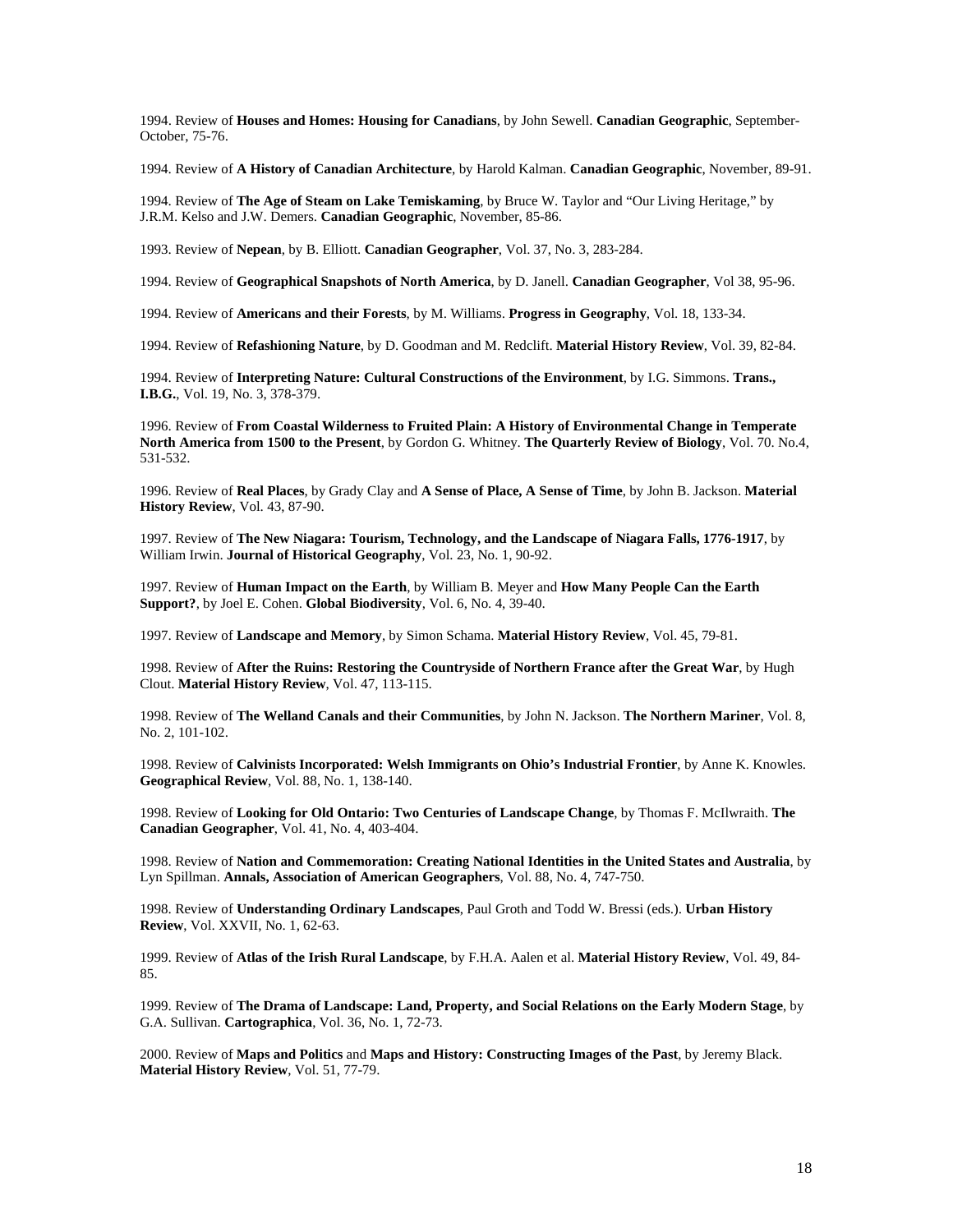2000. Review of **This side of heaven: Determining the Donnelly murders, 1880**, by Norman N. Feltes. **Canadian Geographer**, Vol. 44, No. 1, 91-93.

2000. Review of **Homeplace: The Making of the Canadian Dwelling over Three Centuries**, by Peter Ennals and Deryk Holdsworth. **The Canadian Geographer**, Vol. 44, No. 2, 196-197.

2000. Review of **The Land Between: Northwestern Ontario Resource Development, 1800 to the 1900s**, by W.R. and N. Wightman. **Annals, Association of American Geographers**, Vol. 90, No. 4, 809-11.

2001. Review of **The Geographical Imagination in America, 1880-1950**, by Susan Schulten. **Cartographica**, Vol. 37, No. 2, 58-59.

2001. Review of **The House of Difference: Cultural Politics and National Identity in Canada**, by Eva Mackey. **Material History Review**, Vol. 53, 83-85.

2001. Review of **The Shaping of North America: Vol. 3, Transcontinental America, 1850-1915**, by Donald Meinig. **Geomatica**, Vol. 55, No. 1, 111-112.

2001/2. Review of **Trading Identities: The Souvenir in Native North American Art from the Northeast, 1700- 1900**, by Ruth B. Phillips. **B.C. Studies**, No. 132, 98-98.

2002. Review of **English Maps: A History**, by C. Delano-Smith and R.J.P. Kain. **Material History Review**, Vol. 55, Spring, 113-114.

2002. Review of **Heroines and History: Representation of Madeleine de Verchères and Laura Secord**, by Colin M. Coates and Celia Morgan. **Making Public Pasts: The Contested Terrain of Montreal's Public Memories, 1891- 1930**, by Alan Gordon, and **The Art of Nation-Building: Pageantry and Spectacle at Quebec's Tercentenary**, by H.V. Nelles. **Topia**, Vol. 8, Fall, 117-120.

2002. Review of **Geography Militant: Cultures of Exploration and Empire** by Felix Driver. **The Australian Geographer**, Vol. 40. No. 3, 361-361.

2003. Review of **Paper Nation: The Story of the Picturesque Atlas of Australia, 1886-1888**, by Tony Hughes-D'Aeth, in **History and Native Title** by Christine Choo and Shawn Hollbach**. Studies in Western Australian History**, No. 23, 260-264.

2003. Review of **The Politics of Population: State Formation, Statistics, and the Census of Canada, 1840-1875**, by Bruce Curtis. **University of Toronto Quarterly**, Vol. 72, No. 1, Winter 2002/2003, 433-5.

2004. Review of **Tree Cultures: The Place of Trees and Trees in their Place**, by Owain Jones and Paul Cloke. **Australian Geographic Studies**, Vol. 42 (4), 425-27.

2004. Review of **The Niagara Companion: Explorers, Artists, and Writers of the Falls, from Discovery through the Twentieth Century**, by Linda Revie. **Journal of Historical Geography**. Vol. 30 (4) 799-800.

2004. Review of **An Historical Geography of Railways in Great Britain and Ireland**, by David Turnock. **Material History Review**, 96-7.

2005. Review of **Country Post: Rural Postal Service in Canada, 1880-1945**, by Chantal Amyot and John Willis. **Canadian Historical Review**, Vol. 86, No. 1, 163-5.

2005. Review of **Ephemeral Territories: Representing Nation, Home, and Identity**, by Erin Manning. **The Canadian Geographer**. Vol. 49 (1) 117-8.

2005. Review of **William Coldstream**, by Bruce Laughton. **Queen's Quarterly**, Volume 112, No. 4, 566-77.

2006. Review of **The City of Niagara Falls, Canada, 1904-2004**, by City of Niagara Centennial Book Committee, and **Beautiful Barrie: The City and its People: An Illustrated History of Barrie, Ontario**, by Su Murdoch, B.E.S. Rudachyk, and K.H. Schick. **Ontario History**, Vol. XCVIII, No. 1, 2006, 129-131.

2007. Review of **A History of Sport in Wales: A Pocket Guide**, by Martin Jones. **Sport History Review**, Vol. 38, No. 1, 85-6.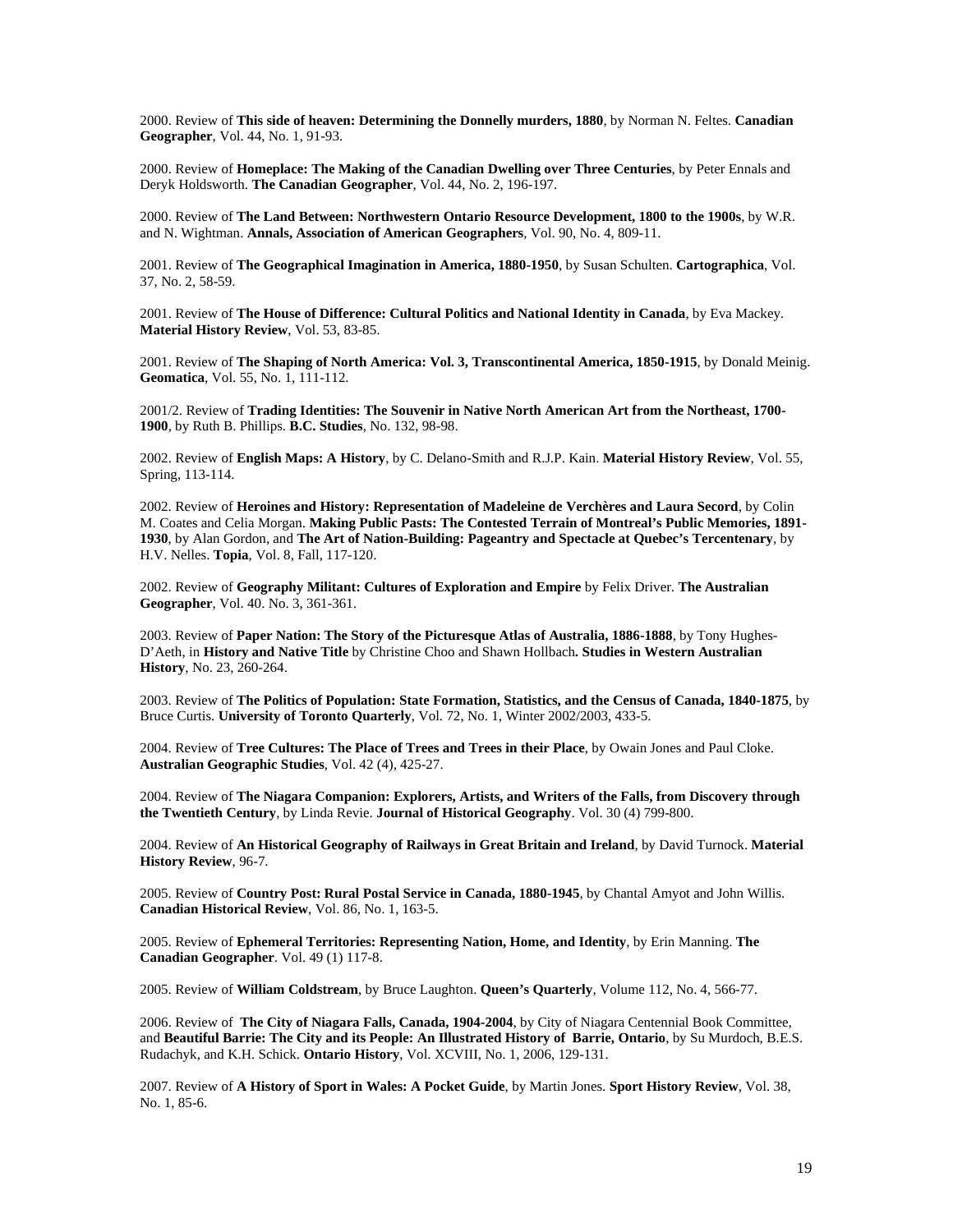2007. Review of **Memory and the Impact of Political Transformation in Public Space**, by D.J. Walkowitz and L.M. Knauer, **Journal of Historical Geography**, Vol. 33, No.4.

2009. Review of **Communication and Empire: Media, Markets, and Globalization, 1860-1930,** by Dwayne R. Winseck and Robert M. Pike, **Canadian Journal of Communications,** Vol. 34, No. 3, 535-7.

2009. Review of **The St. Lawrence Seaway and Power Project: An Oral History of the Greatest Construction Show on Earth**, by C.P. Parham*,* **International Journal of Maritime** History, Vol. 21, No. 2. 395–397.

2010. Review of, **Commerce on Early American Waterways: The Transport of Goods by Arks, Rafts and Log Drives** by Earl E. Brown, **International Journal of Maritime History**, Vol. XXII, No. 2, 389-390.

2011. Review of **Early Voices: Portraits of Canada by Women Writers, 1639-1914**, by Mary Alice Downie, B. Robertson, E.J. Errington, **Ontario History,** Vol. CIII, (1), 109-111.

2011. Review of, **Pandora's Locks: The Opening of the Great Lakes-St. Lawrence Seaway,** by Jeff Alexander**, International Journal of Maritime History,** Vol. XXIII, No. 2, 420-422.

2012. Review of, **Steamboats and the Rise of the Cotton Kingdom**, by Robert Gudmestad, **International Journal of Maritime History**, Vol. XXIV, No. 1, 385-389.

2013. Review of **The Ordinary People of Essex**, by John Clarke, **The Canadian Geographer,** Vol. XX, 1-2.

2013 Review of **The Religions of Canadians** by Jamie Scott (Ed), **Ontario History**, Vol. CV, No. 2, 249-252.

2013. Review of **God's Plenty: Religious Diversity in Kingston** by William C. James, **Material History Review,**  Vol. 77/78, 192-94.

2013. Review of, **Placing Memory and Remembering Place in Canada**, by James Opp and John C. Walsh (eds), **Canadian Ethnic Studies,** Vol.45, 2-3, 283-5.

2014. Review of **A Timeless Place: The Ontario Cottage** by Julia Harrison, **Ontario History**, Vol. CVI, No. 1, 131- 133.

2014 Review of **How Agriculture Made Canada: Farming in the Nineteenth Century** by Peter Russell, **Historia Agraria,** Vol.63, August, 233-237.

2015. Review of **Hardscrabble: The High Cost of Free Land** by Donna E. Williams, **Ontario History**, Vol. CVII, No. 1, 130-133.

2015. Review of **Food Will Win the War: The Politics, Culture, and Science of Food on Canada's Home Front** by Donna E. Williams, **Ontario History**, Vol. CVII, No. 2, 276-278.

2016. Review of **Visibly Canadian: Imaging Collective Identities in the Canadas, 1820-1910,** by Karen Stanworth**, Journal of Historical Geography**, Vol.54, 119-120.

2017. Review of **Photo Archives and the Idea of Nation,** by Constanza Caraffa and Tiziana Serena (eds.), **Journal of Historical Geography**, Vol. 55, No.1, 129-130.

2017. Review of **W.A. Mackintosh: The Life of a Canadian Economist, b**y Hugh Grant, **The Canadian Geographer**, Vol.61, No.1, 21-22.

2017. Review of **Ireland and Quebec: Multidisciplinary Perspectives on History, Culture and Society**, by Margaret Kelleher and Michael Kenneally (eds), **Irish Historical Studies**, Vol. 41, Issue No. 160, 246-8.

2018. Review of **This Colossal Project: Building the Welland Ship Canal, 1913-1932**, by Roberta M. Styran and Robert H. Taylor, **Ontario History**, Vol. CX, No. 1, 124-126).

Osborne, Brian S. 1964 to 2018. Over 400 reviews for **Choice**.

*PUBLICATIONS: TECHNICAL WRITINGS*: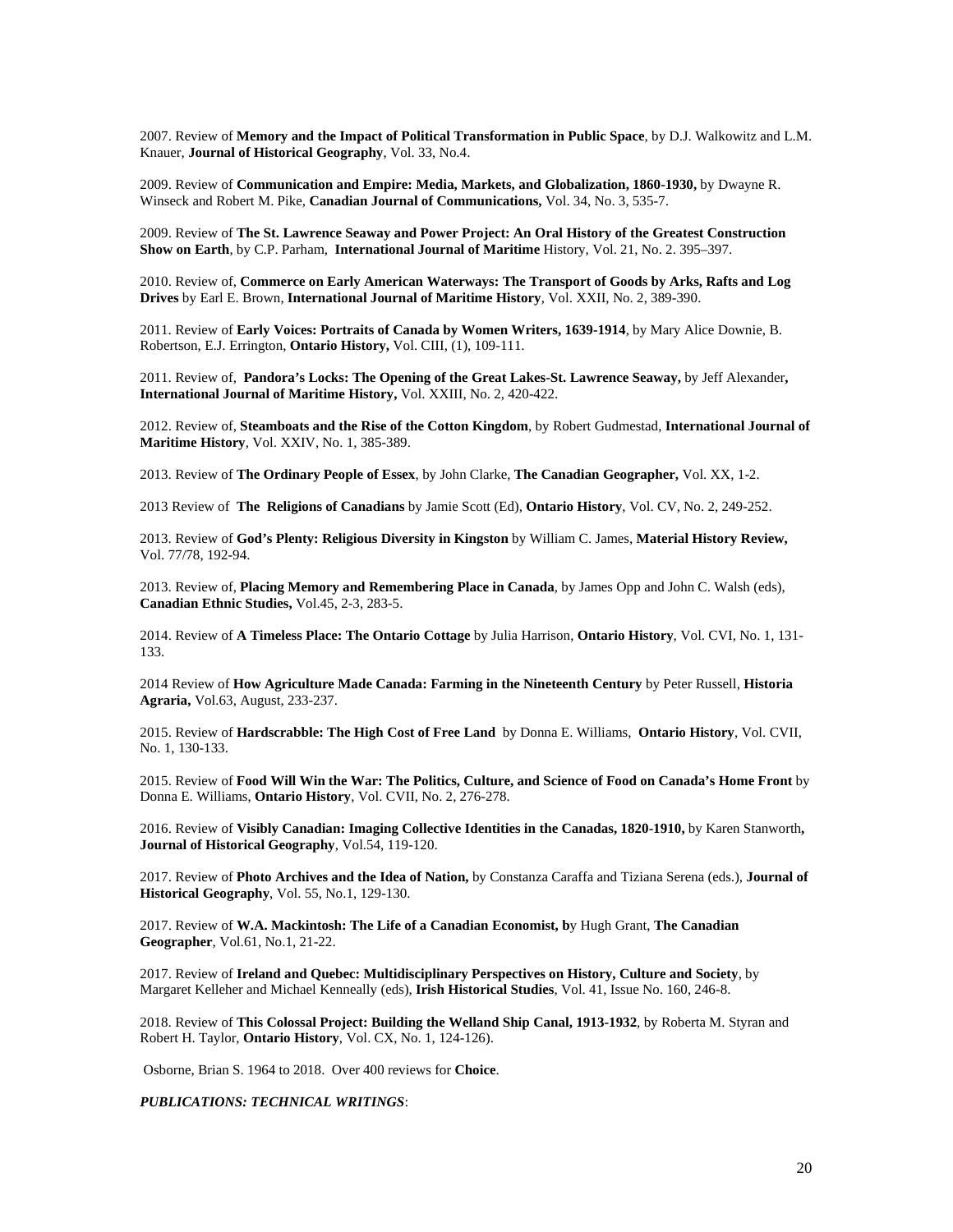1975. "A Review of the Literature on the Historical Geography of Auyuittuq National Park." Vol. 1, 68-78, in A.D. Revill Associates, **Annotated Bibliography and Literature Review at Auyuittuq National Park**, (3 Vols).

1975. "Historical Geography of St. Lawrence Islands National Park: Literature Review and Bibliography," in D.V. Graham and A.D. Reville, **Bibliography and Literature Review of the Resource Basin of St. Lawrence Islands National Park**. Indian and Northern Affairs, Ontario Region, Parks Canada, 37 pp.

1976. **The Thousand Islands Region, 1650-1850: A Study of Exploration, Settlement and Development**. Parks Canada, 105 pp.

1978. [with W.C. Noble] **History of the Native Peoples in the Region of the St. Lawrence Islands National Park: A Review of Sources**. Parks Canada, Vol. 1. 81 pp.

1979 [with A.D. Reville Associates] **Municipal Housing Statement of the Township of Kingston**. 78 pp.

1979 [with A.D. Reville Associates] **Progress and Planning For Parks and Recreation: Kingston Township**. Kingston Township, 65 pp.

1980. [with A.D. Revill Associates] **An Oral History of Pukaskwa National Park**. Parks Canada, 223 pp.

1981. **The Human Presence on Main Duck Island: Towards an Oral History**. Parks Canada, 96 pp.

1982. [with P.G. Goheen] "Ontario: Growth of a community," in H.W. Castner and T.D. Mansfield, **A Key to Thinking About Ontario**. Hosford Publishing, pp. 32-33.

1982. **Thomas Burrowes and the Rideau Corridor**. Parks Canada, 122 pp.

1982. [with R. Harris & G. Levine].**The Housing Question in Kingston, Ontario, 1881-1901: A Report on an Investigation**. Department of Geography, Queen's University, 142 pp.

1983. [with D. Swainson] **The Sault Ste. Marie Canal: Three Centuries of Development**. Parks Canada, 279 pp.

1983 [with E.G. Moore et al.] **Transportation and Social Change in Canada: A Framework for Discussion**. C.I.G.G.T., Queen's University, 94 pp.

1984. [with F. Heath and J. Nuttall] **Sault Ste. Marie and the Canadian Locks: Six Views of the Past**. Parks Canada, 100 pp.

1984. [with D. Swainson] **A Canal for the Sault: A Chapter in the History of Great Lakes Transport**. Parks Canada, 220 pp.

1985. [with E.G. Moore and A.E. Nash] **Socio-Economic Differentials in Fertility in Nineteenth Century Ontario: A Case Study of Kingston, 1861-1881**. Department of Geography, Queen's University, 45 pp.

1985 [with D. Swainson] **The Rideau Navigation, 1832-1972: Its Operation, Maintenance, and Management**. Parks Canada, 479 pp.

1985 [with D. Swainson] **Dividing The Waters: A Preliminary Overview of Water Management on the Rideau, 1832-1972**. Parks Canada, 150 pp.

1989 [with R. Pike] "Re-Evaluating Postal Services in a Changing Communications Environment," **Studies in Communication and Information Technology**. Working Paper No. 21, 39 pp.

1990. **A Canadian Postal Service for the Twenty-First Century: A Brief to the Standing Committee on Consumer and Corporate Affairs and Government Operations**. Ottawa: House of Commons, Issue No. 41, pp. 3-44.

1990. [with Geraint B. Osborne] **Assessment of Public Opinion Regarding CPC's Rural Conversion Program in Ontario**. Canada Post, 99 pp.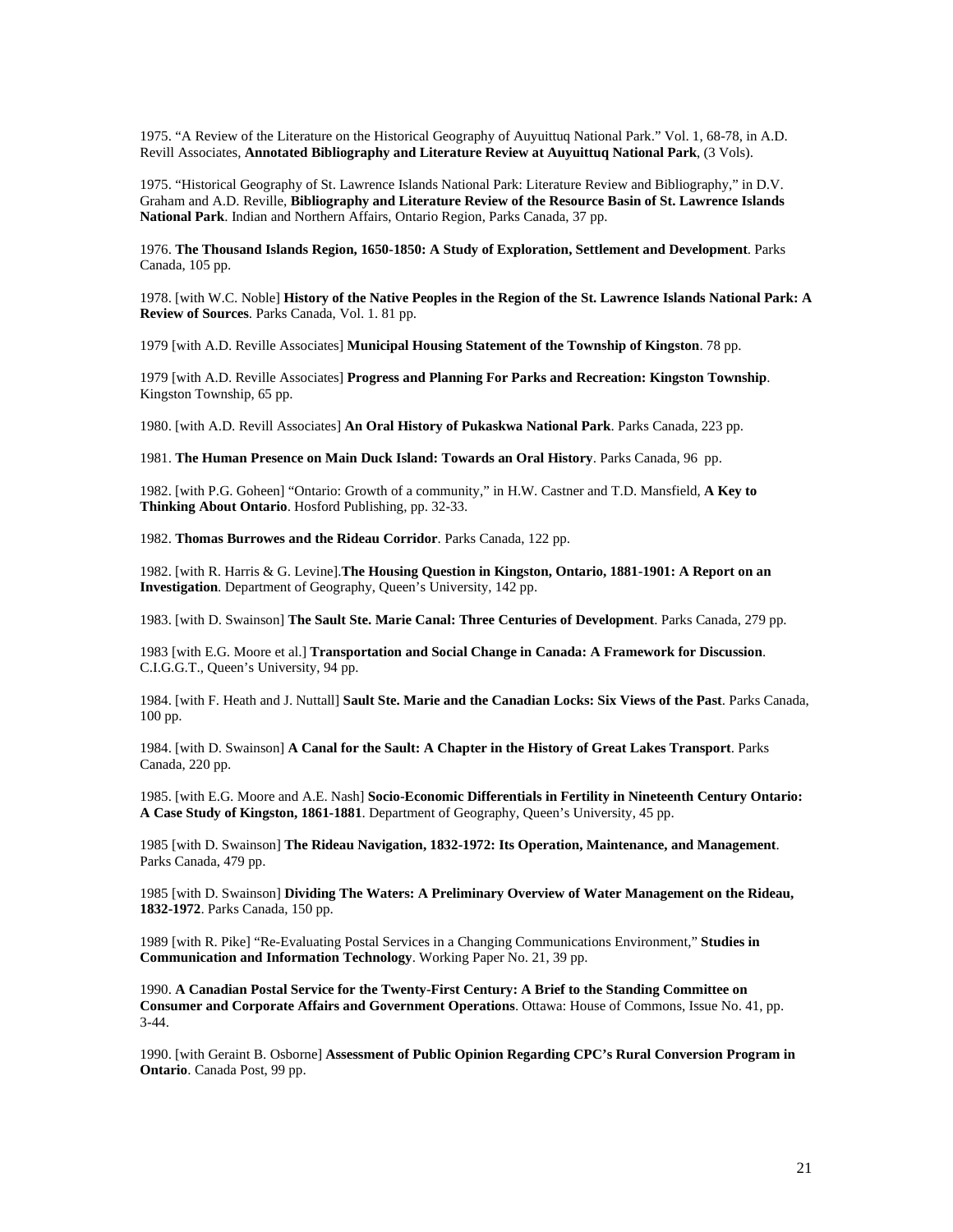1991. [with Geraint B. Osborne] **Assessment of Public Opinion Regarding CPC's Rural Conversion Program in Saskatchewan**. Canada Post, 99 pp.

1991. [with Geraint B. Osborne] **Assessment of Public Opinion Regarding CPC's Rural Conversion Program in Nova Scotia**. Canada Post, 145 pp.

1991. [with S. Wurtele] **The Art and Social World of Grant MacDonald, 1930-1960.** Marine Museum of the Great Lakes at Kingston.

1992. [with M. Ripmeester, B. Snyder] **Spanning Space and Time: Transport and the Integration of Canadian Geography**. Ottawa: Museum of Science and Technology, April, 3 volumes, 252 pp.

1993. [with Geraint B. Osborne] "Canada Post Corporation's Initiatives in Rural Canada," **Mount Allison Occasional Papers in Rural and Small Town Research**. Canada Post, 33 pp.

1993. [with Geraint B. Osborne] **C.P.C.'s Retail Conversion Program: Harrowsmith, One Community's Experience**. Canada Post, 120 pp.

1994. **Terms of Reference for a Historical Land-Use Study of the St. Lawrence Islands National Park**. Parks Canada, 27 pp.

1999. [with Geraint B. Osborne] **Oral History, Front of Leeds and Lansdowne: Interviews**. Parks Canada, 301 pp.

1999. "From "Herchmer's Nose" to "Lemoine's Point": Looking for Ghosts, Establishing a History," in Brad Johnson and Associates. **Conceptual Plan for Lemoine Point Conservation Area. Phase II**. Kingston, 6 pp.

2001. **Landscape, Memory, and Commemoration: Putting Identity in its Place. Policy Research Seminar on Identity**. Multiculturalism Program, Department of Canadian Heritage.

2003. (with D.L.A. Gordon and Carl Bray) **Sparks Street as National Heritage**. Ottawa: National Capital Commission, 130 pp.

2004. (With Jason Kovaks). **Report on Dean's Island Bridge**. Dean's Island Cottagers' Association, 20 pp.

2005. **Placing Culture, Setting our Sites, Locating Identity: From Native Pines to Subversive Dahlias!** Strategic Research and Analysis Directorate, Department of Canadian Heritage; the Initiative to Study the Social Effects of Culture (ISSEC), 55 pp.

2007. (with M.J. Ripmeester). **An Historical Geography of the Mississauga Presence in S.E. Ontario: Bedford Land Claim.** Alderville/Alnwick First Nations, 60 pp.

2007. "Agriculture in the Kingston Region, 1673-2007: Land into Farms, Farms to Markets, Markets onto Tables," in Aric McBay and Holly Grivalds, **From the Ground up: A Primer for Community Action on Kingston and Countryside's Food System**, Kingston: N.F.U. and Food Down the Road, 16-18. http://fooddowntheroad.ca/online.pdf.

2008. (with William Patterson) **Kingston's Lower Burial Ground, St. George's Graveyard, St Paul's Cemetery: 225 Years of Continuity.** St. Paul's Graveyard Restoration Committee.

2008. (Team Member). National Historic Designation: Cataraqui Cemetery.

2009. **Evaluation of Old Sydenham Ward Area Conservation District Study, prepared by BRAY Heritage, with A. Scheinman, Jennifer McKendry, Sorenson, Gravely, Lowes, Baird Sampson Neurt Architects, December 2008**. City of Kingston.

2009. (Team Member**). Commemorative Integrity Statement: Kingston Dry Dock. National Historical Site.** Neurt City of Kingston.

2010. **The Frontenacs Then and Now," in Directions for the Future: County of Frontenac Guide to Sustainability**, County of Frontenac, pp. 14-15.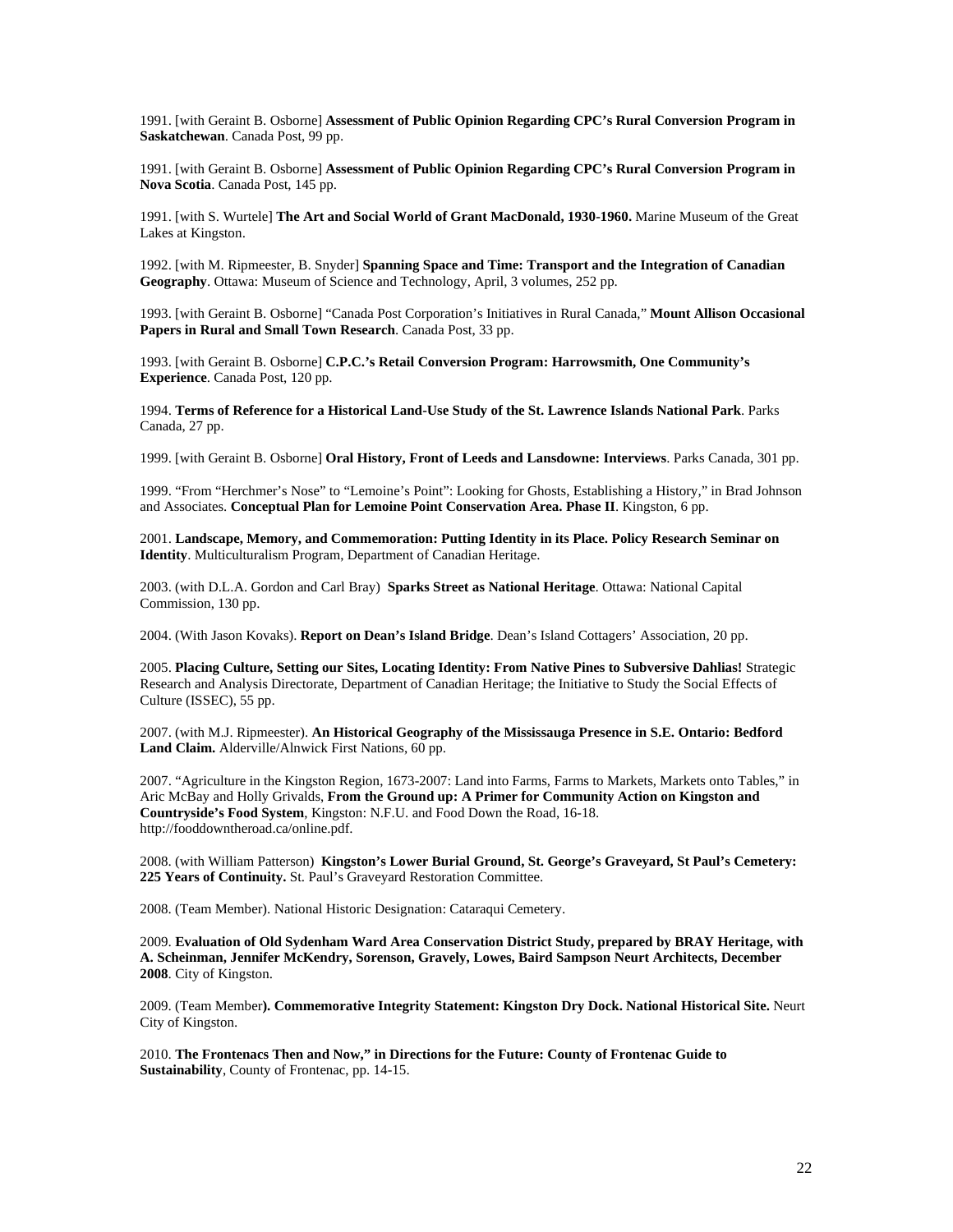2010. **Developing the Greater Cataraqui Estuary/Inner Harbour: Some Thoughts on Heritage Implications**. Homestead Land Holdings, 21 June 2010, 47 pp.

2011. **St. Louis Soldiers' Memorial Military Museum Special Resource Study: Statement of National Significance**. United States National Park Service.

2011. **Research Report/Affidavit RE: Canada Post's Intervention in Judicial Review of Canada Industrial Board's (CIRB) Decision,** in *TurnAroundCouriers Inc*., 2010.

2013. (With David Gordon and Carl Bray). Review of **Capital Tours App: History of the Sparks Street and old Hull**, National Capital Commission.

2013, (With Manuel Stephens and Ken Watson). **A Critique of the Parks Canada Rideau Corridor Landscape Strategy's Dillon Consulting Report: "Landscape Character Assessment & Planning and Management Recommendations."**

2014. (With Jason Kovacs). **A Bibliography of the Great War**. World Heritage Tourism Research Network.

2015. **A Guided Tour of War Monuments in Ottawa**, Report, Heritage Canada.

2015. **Contribution to John A. Macdonald /George Etienne Cartier Plaque, Ottawa, Parks Canada.**

2015: **Contribution to John A. Macdonald Plaque**, Kingston City Council.

### *OTHERS*

2012: (With Mary Alice Downie and Bob Hilderley) **Kingston Calendar 2013-14: Time**. Kingston: Quarry Press.

2013: (With Mary Alice Downie and Bob Hilderley) **Kingston Calendar 2014-15: Place**. Kingston: Quarry Press.

2014: (With Mary Alice Downie and Bob Hilderley) **Kingston Calendar 2014-15: Personality**. Kingston: Quarry Press.

#### *POPULAR ARTICLES:*

1982/83. "Landscape of Ontario." **University of the Air**, CTV, (six units).

1986. [with Donald Swainson] "Lost Opportunities." Kingston: **The Whig-Standard Magazine**, June 28, 7-12.

1986. "The Sault Canal." **Horizon Canada**, Vol. 7, No. 80, l9l0-l9l5.

1986. "Le dernier maillon: La construction d'un canal a Sault-Sainte-Marie complete la route navigable jusqu'au coeur du continent." **Horizon Canada**, Vol. 7, No. 80, 1910-1915.

1986. "The Stamp of Progress." **Horizon Canada**, Vol. 10, No. 118, 2816-2821.

1986. "Un facteur de progres: Les services postaux avant la Premiere Guerre Mondiale." **Horizon Canada**, Vol. 10, No. 118, 2816-2821.

1988. "Preserving Kingston's Personality." Kingston: **The Whig-Standard Magazine**, June, 5-8.

1988. "A Kingston Soldier's War." Kingston: **The Whig-Standard Magazine**, 12 November, 4-7.

1988. [with Donald Swainson] "An Anglican Diocese." **Ontario Churchman**, Vol. 30, No. 9, November, 5.

1989. Review of C. Fuykschot, Hunger in Holland. Kingston: **The Whig-Standard Magazine**, 18 February.

1989. "Do You Remember Paddy Doolan?" **Queen's Alumni Review**, July - August, 17-18.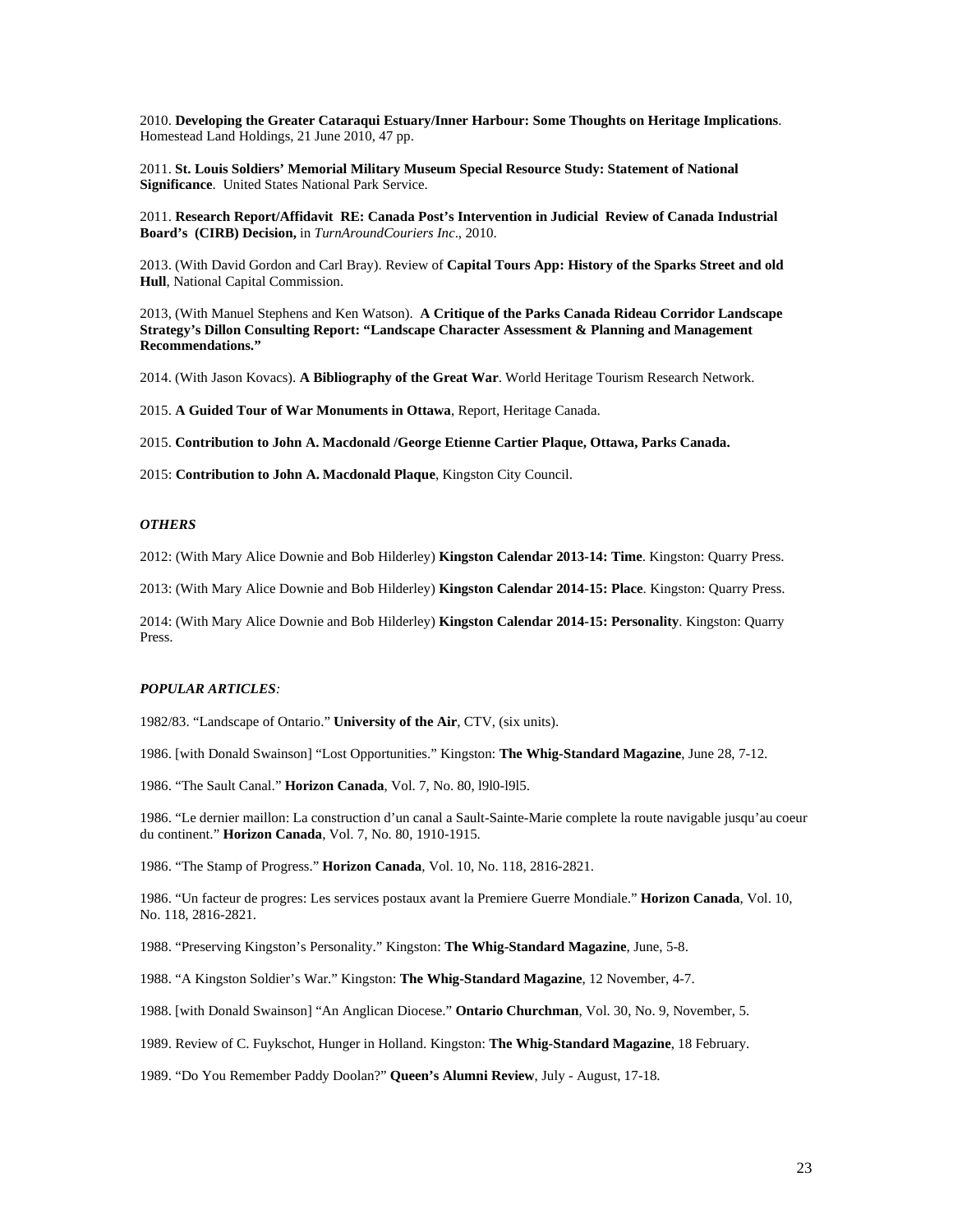1989. "Zimbabwe Follows Path to Socialism while Giving the nod to Capitalist Enterprise." Kingston: **The Whig-Standard Magazine**, 6 July.

1989. "Whites Face Land Appropriations as Zimbabwe's Homeless Population Grows." Kingston: **The Whig-Standard Magazine**, 10 July.

1989. Review of L. Luciuk and B.S. Kordan, **Creating a Landscape: A Geography of Ukrainians in Canada**. Kingston: **The Whig-Standard Magazine**, 28 October, 21.

1989. Review of W. Patterson, **Lilacs and Limestone**. Kingston: **The Whig-Standard Magazine**, 23 December.

1990. [with W. George Lovell] "Living Places." Kingston: **The Whig-Standard Magazine**, 27 October, 22.

1990. [with Geraint B. Osborne] "We Can Do It! Kingston's Women of War." Kingston: **The Whig-Standard Magazine**, 10 November, 8-11.

1990. Review of D. Kerr and D. Holdsworth (eds.), **Historic Atlas of Canada**, Vol. III, Kingston: **The Whig-Standard Magazine**, 15 December, 15.

1990. Review of "Kingston" in Fred Gravier (ed.), **The Canadian Pub Guide and Bar Book**. Peterborough: Broadview Press, 96-99.

1991. Review of Cecil Houston and William Smythe, Irish Emigration and Canadian Settlement. Kingston: **The Whig-Standard Magazine**, 5 January, 15.

1991. "Postscript: Most Pleased With New Rural Mail Outlets." **Ottawa Citizen**, 12 April.

1991. "A Furrow 300 Years Long." Review of P. Jenkins, **Fields of Vision**. Kingston: **The Whig-Standard Magazine**, 8 June, 18.

1991. "Life Out In The Sticks." Review of Don Mitchell, **Growing Up Country**. Kingston: **The Whig-Standard Magazine**, 9 November, 21.

1991. "The Long View Across the Pond." Review of Richard Cutchfield's, **An American Looks at Britain**. Kingston: **The Whig-Standard Magazine**, 23 November.

1991. "Too Much Geography, Too Little Summer." Review of David C. Woodman, **Unravelling the Franklin Mystery**. Kingston: **The Whig-Standard Magazine**, 7 December.

1991. [with M. Qadeer] "The Library Lesson: The Case of the Queen's Library." Kingston: **The Whig-Standard Magazine**, 14 December.

1991. Review of Peter C. Newman, **Merchant Princess: Company of Adventurers**, Vol. III. Kingston: **The Whig-Standard Magazine**, 14 December.

1991. "Tapestry of Place." Review of Silver D. Cameron's, **Wind, Whales, and Whiskey**. Kingston: **The Whig-Standard Magazine**, 28 December.

1992. "Go Not To Glengarry...." Kingston: **The Whig-Standard Magazine**, 15 February.

1992. "A Rat For All That." Review of Jim Cameron's, **The Canadian Beaver Book**. Kingston: **The Whig-Standard Magazine**, 28 March.

1992. "Idealist History." Review of Eric Ross', **Full of Hope and Promise**. Kingston: **The Whig-Standard Magazine**, 9 May.

1992. "Preaching the Gospel of a New Canada." Review of **Preston Manning and the Reform Party**, and P. Manning, **The New Canada**. Kingston: **The Whig-Standard Magazine**, 16 May.

1992. [with Malcolm Williams] "Ideas of Wales: The Folklore and the Future." Kingston: **The Whig-Standard Magazine**, 20 June.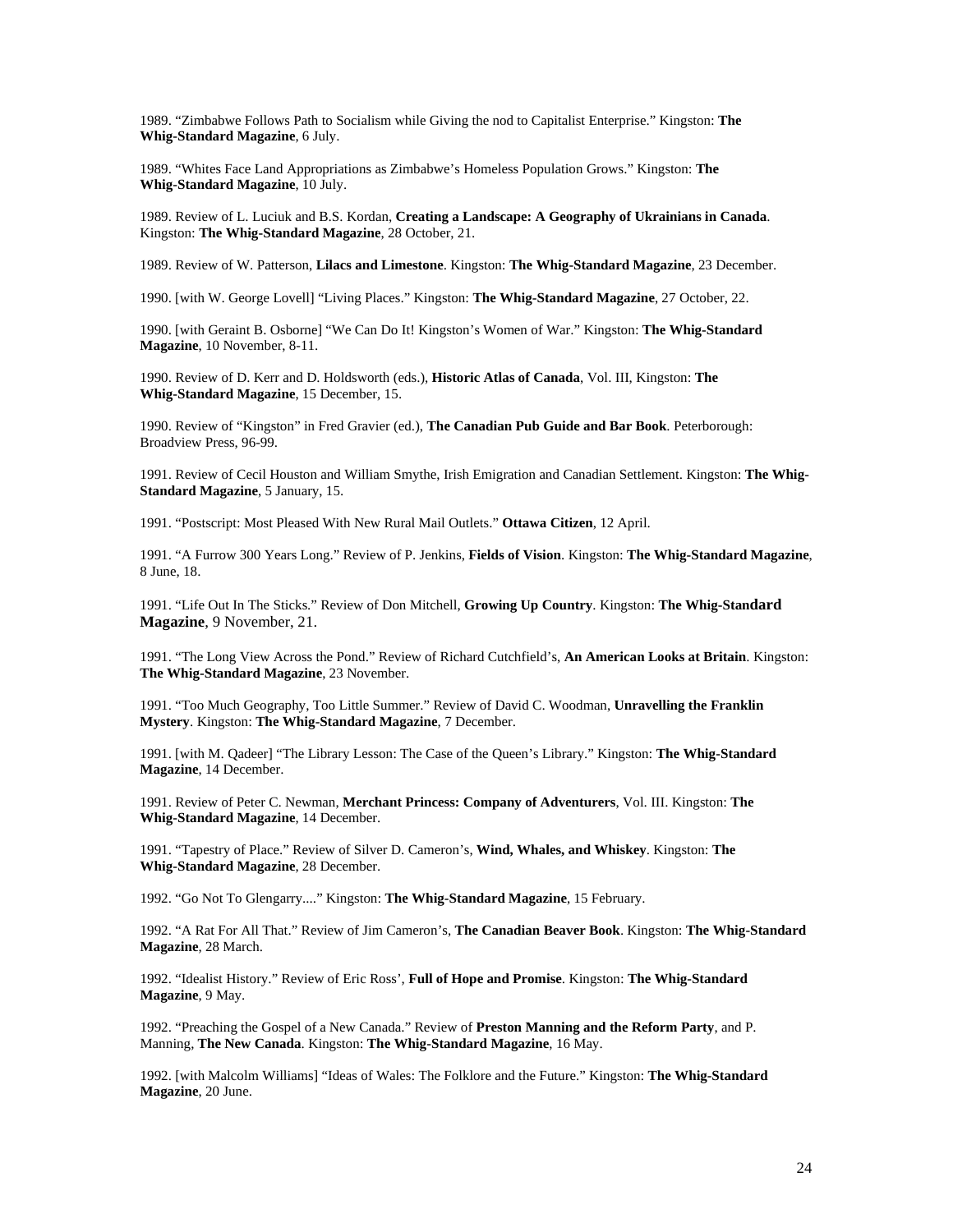1992. "Arthur: A Story of Men, Horses and Machines." Kingston: **The Whig-Standard Magazine**, 17 July.

1992. [with Geraint B. Osborne] "Dieppe: The Valor and the Furore." Kingston: **The Whig-Standard Magazine**, 15 August.

1992. [with Malcolm Williams] "Celebrating Welshness in a New Europe." **The Celtic Connection**, Vol. 2, No. 8, October.

1992. "The Call of the Race." Review of Ron Graham's, "The French Quarter." Kingston: **The Whig-Standard Magazine**, December.

1993. "Literature's Places." Review of W. Keith's, "Literary Images of Ontario." Kingston: **The Whig-Standard Magazine**, March.

1993. [with Malcolm Williams] "The Idea of Wales." **Y Ddrych**. Vol. 142, N. 3, March, 16-17.

1993. Review of "Mapping Canada," by Grant Reid. **Canadian Geographic**, May/June, 92-93.

1993. "The Future: Utopia, Dystopia - or just more of the same?" Review of Patricia Elliot's, **Rethinking the Future**. Kingston: **The Whig-Standard Companion**, April.

1993. "Enemy of the Heroic Past." Review of Esther Delisle's, **The Traitor and the Jew**. Kingston: **The Whig-Standard Companion**, August.

1993. "Along Horse-Appled Roads." Review of Larry Turner's, **Ernestown, Rural Spaces, Urban Places**. Kingston: **The Whig Standard Companion**, August.

1995. "St. James Anglican Church, Kingston," by David Lyon. **Kingston Whig-Standard Magazine**, December.

1996. "When Kingston was the Derry of Canada." **Kingston Whig-Standard**, 14 August.

1996. "... And a Canadian Geographer." **Emmanuel College Magazine**, Vol. LXXVIII, 73-4.

1997. "The Shifting Face of Princess Street." **PIC Press**, 1 December, 10.

1999. [with Bryan Palmer]. "Lives Lived: Donald W. Swainson." **Globe and Mail**, 11 January, A18.

1999. "Byways No. 1: The Original Friends of the Rideau." Winter/Spring; "Byways No. 2: Picking the Route." Summer; "Byways No. 3: An Incident along the Way." **The Rideau Ripple**, Fall.

1999. Editorials and several pieces in **KHS Limelight**, Vol. 1, Nos. 2-4.

2000. "Byways No. 4: Controlling the waters." Winter; "Byways No. 5: Recording the Rideau." **The Rideau Ripple**, Summer.

2000. "Replacing Old with New is Kingston's Conundrum." **Kingston Whig Standard**, 27 May, 7.

2000. Editorials and several pieces in **KHS Limelight**, Vol. 2, Nos. 1-9.

2001. Editorials and several pieces in **KHS Limelight**, Vol. 3, Nos. 1-9.

2001. "Byways No. 6: Drama at the Locks." Winter/Spring; "Byways No. 7: Controlling the Waters." **Rideau Reflections**, Summer/Fall.

2002. "Byways No. 8: The Stones of the Rideau"; "Byways No. 9: Hewers of Wood"; "Byways No. 10: The Diver." **Rideau Reflections**.

2002. Editorials and several pieces in **KHS Limelight**, Vol. 4, Nos. 1-9.

2003. "Byways No. 11: The Floating Plant"; "Byways No. 12: Life on Board"; "Byways No. 13: Deans' Island"; "Byways No. 14: Evaluating the Rideau in 1871." **Rideau Reflections**, Spring.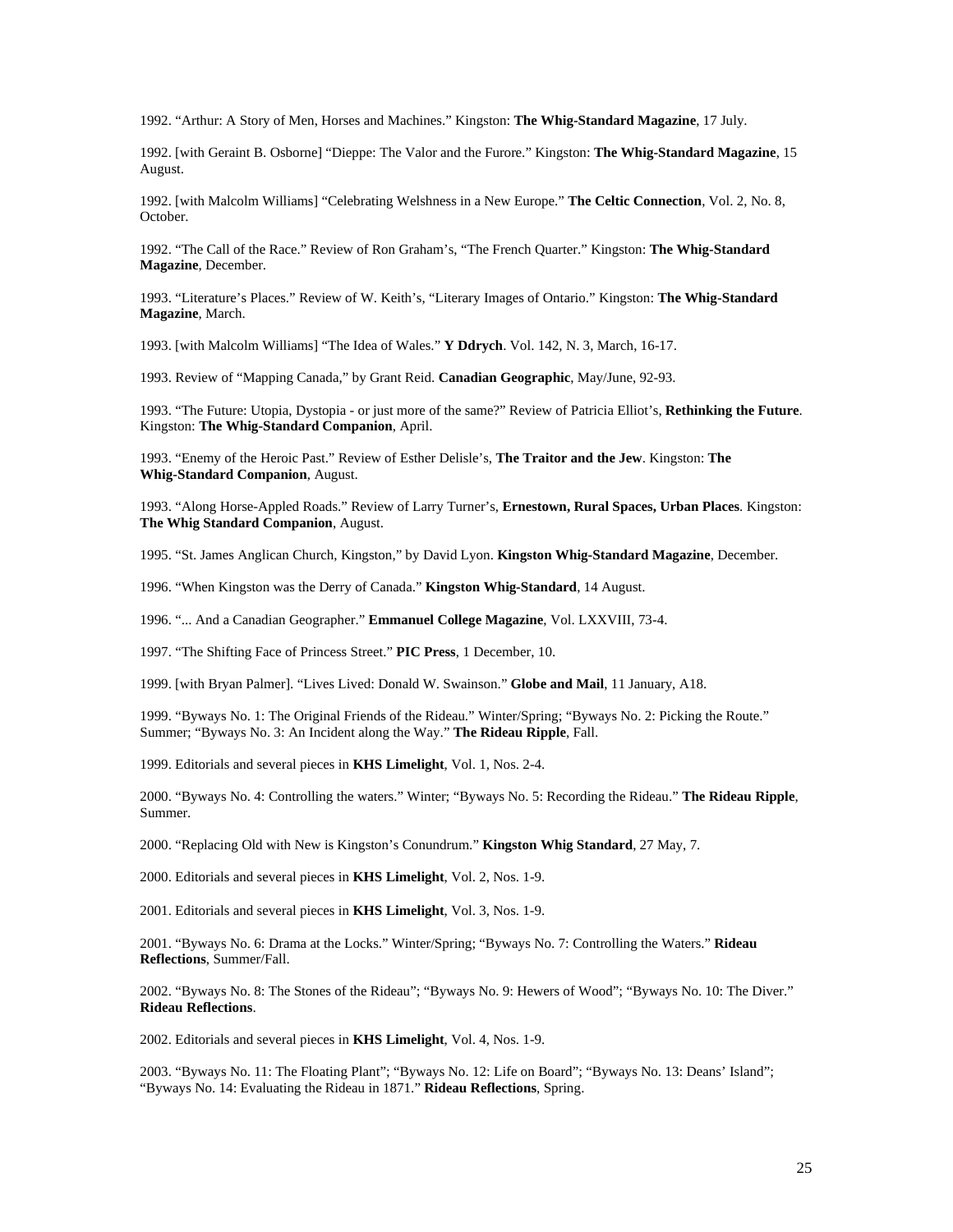2003. Editorials and several pieces in **KHS Limelight**, Vol. 5, Nos. 1-9.

2004. "Byways No. 15: "Powerful Arguments," No. 16, "Getting on Line." **Rideau Reflections**, No. 17: "From Business to Pleasure." **Rideau Reflections**, Fall.

2004. "Kingston's Community Centre," **Kingston Whig-Standard**, 6 November, 7.

2004. Editorials and several pieces in **KHS Limelight**, Vol. 6, Nos. 1-9.

2004. Osborne, Brian S. (and Helen Acton). 2004. "Preface" for Tom Cummings, **Gopher Hills**. Past Forward Heritage Limited, ii-v.

2005. Editorials and several pieces in **KHS Limelight**, Vol. 7, Nos. 1-9.

2005. "Learning history from the bottom up." **The Ottawa Citizen**, B1, B4

2005. "Byways No. 18: "Roofs, Walls, Accommodations," Byways No. 19 "A Devil of a Problem." From Business to Pleasure." **Rideau Reflections**.

2006. "Byways No. 20: "From Water Flows to Revenue Flows," Byways No. 21, "Chateau Rideau," Byways No. 22 "An Exercise in Serendipity at Queen's Archives," **Rideau Reflections**.

2006. [with George Dillon] "Tracking our railway history: Trains rolled into Kingston station for the first time 150 years ago today," **Kingston Whig-Standard**, 27 October 2006, p. 5.

2006. "An honest broker," **Ripples: Report of Community Foundation of Kingston**, No. 19, Fall, p.5.

2006. "Women at war – and schoolboys too!" **Jib Gems: Marine Museum of the Great Lakes at Kingston**, Vol. 21, No. 4, December, 9.

2007. "Around and About Us: Three New Local Books," No. 2, p. 6; "Around and About Us: Col. John By," No. 3, p. 6; "Around and About Us: Pine Grove Church," p. 3; Around and About Us: Bytownite," No. 7, pp 4-5; **KHS Limelight**, Vol. 9.

2007. "Byways No. 23: "From Brush Poles to Spar-Buoys: Marking the Channels"; No.24, "Setting a Course for the Future"; No. 25 "By the Way: A Story about the Rideau." **Rideau Reflections**

2007. "The Dragon and the Goat on the Hill." **Kingston Whig Standard**, 1 March.

2007. "What's Happening at Kingston for RIDEAU 175?" No. 1, March, 6-7; "Brush-poles, Spar-buoys, and Charts: Navigating the Rideau," No. 3, September, 14-15; "Shipbuilding on the Rideau," No. 4, December, 16-17; **Jib Gems**, Vol. 22.

2007. "Strengthening the Foundations of a Greater Kingston Community," **Ripples: Report of Community Foundation of Kingston**, No. 21, Fall/Winter, p. 1.

2007. (with Ed Bebee) "The Rideau Waterway Symposium, Kingston, November 2007: A Synopsis), **Rideau Reflections**, Winter/Spring, p. 3.

2008. "Ruggles remembered for contributions to Queen's, Kingston," **Queen's Gazette**, 25 February, p.12.

2008. "Kingston in 25 Years: Small is Beautiful," **Kingston Life**, March, pp. 44-45.

2008. "Changing Perceptions of the Rideau: Landscapes, Palimpsests, Inscapes, Proscapes," **Site Lines**: **Newsletter of the National Historic Sites Alliance**, No. 18, February, pp. 2-4.

2008. "How Did they Go From Kingston to Montreal? Up and Down, a Circular Run, or One Way Only?", Vol. 23, No. 1, March, pp. 16-17; "A Page of MMGL History: Donald Page (1915-1993)," No. 2 June. P. 12; "Page 2: The First World War: Trawlers for the British Admiralty," No. 3, September, pp. 16-17; Vol. 23, Page 3: The Last "Rally," No. 4, December, pp. 12-13, "Hoorah for the Rideau!: But what does it mean?", No 4, December, p. 16, **Jib Gems,** Vol. 23.

2008. "World Approved," **Ablaze with Glory: Fort Henry National Historic Site of Canada**, May, pp. 4-7.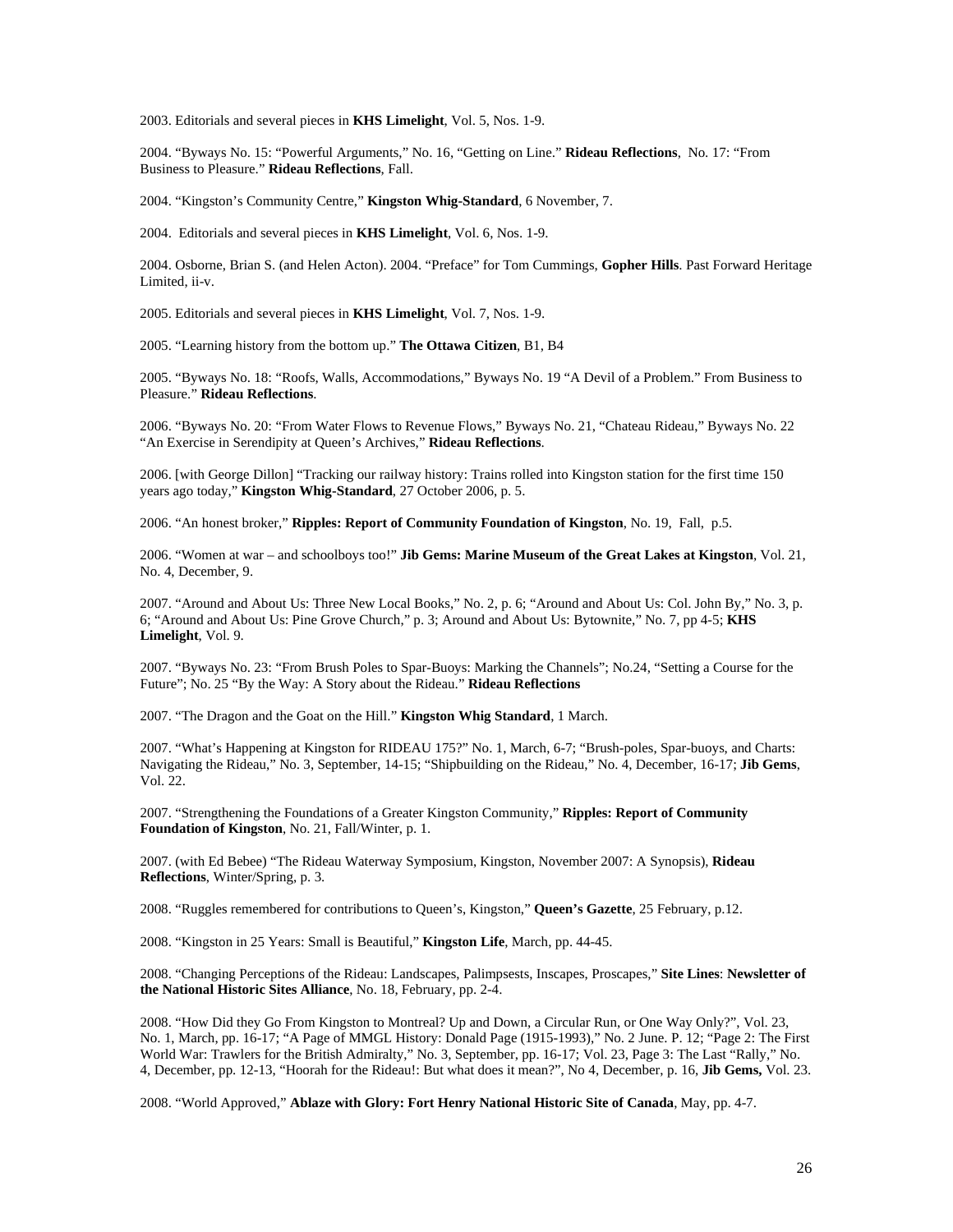2008. "What's up with the Rideau Waterway?" **Boating East: Cruising & Waterway Lifestyle Guide,** May, pp. 44- 47.

2008. "Hands Across the Causeway," No. 22, Summer, p. 1; "An Innovative Concept for a Greater Kingston," No. 23, Winter, p. 7 **Ripples: Report of Community Foundation of Kingston.**

2008, "Worthy of recognition: Maybe Fort Frontenac should be our next world heritage site," **Kingston Whig Standard**, 12 July p. 9.

2008. "Round and About: A Letter from Kingston, 1827," No. 4, p 5; "The genius loci of McBurney Park: From Urban Edge to the Centre of a Community," No. 6, pp. 4-5; "Round and About: The Fall of Fort Frontenac," No. 7, p.3; "Round and About: The Kingston-Glasgow Connection," No. 9, pp 4-4, **KHS Limelight**, Vol. 10.

2008. "Kingston's Lower Burial Ground," **Cataraqui Loyalist Town Crier**, Vol. 27, No. 5, pp. 1-3, November, 2008.

2009. "Military Families: The Strength Behind the Uniform," No. 24, Spring, p. 3 **Ripples: Report of Community Foundation of Kingston.**

2009. "Round and About Us: Life on Middle Road in the 1930s," No. 1, p.3.; "Round and About Us: Local Connections to Charles Darwin," No. 4, pp.4-5; "Around and About Us: Where was Samuel Champlain in the Winter of 1615?" No. 5, p. 6; **KHS Limelight,** Vol 11.

2009. "Page 4: What about the Workus," No. 1, pp. 12-13; "Page 5: Who Was in Control?" No. 2; 16-17; "Page 6: Reminiscing on HMCS *Charlottetown*," No. 3, 14-15; "Membership in your Marine Museum," No. 4, 7; "Page 7: A novel way of docking at Brockville, June 1936!" 12-13; **Jib Gems,** Vol. 24.

2009. "The 2008 public lecture series," **Subsoi**l, Vol. 26, p. 11.

2010. "The Foundations of Sustaining Kingston" No. 26 Spring, p. 11 **Ripples: Report of Community Foundation of Kingston.**

2010. "Page 8: "Passengers, Hotels, and Ships: A Dramatic Event at Manoir Rochelieu," **Jib Gems,** Vol. 25, March, 8- 9; "Page 9: The end of the Line: The fate of CSL's Passenger Fleet," Vol. 25, October, pp. 8-9.

2010. "Question candidates about how they would market Kingston: Does city want to attract tourists, retirees, hightech business or all three?" **Kingston Whig Standard**, 16 October, p. 5.

2011. "Toomey Strait, Antarctica," **Kingston Whig Standard**, 22 November, p.5.

2011. "Page 10: The 'Big Boats': The Upper Lakers," **Jib Gems,** Vol. 26, No. 1, February, 12-13; "Page 11: The Shipyards: The Feminine Touch," Vol. 26, No. 2, June, 12-13; "Page 12 of the MMGLK history" Donald Page (1915- 1993). The last Page of the Shipyards: Final thoughts," Vol. 26. No. 3, 12-13; "A voyage into the past with the SS *Keyvive*," 14-16.

2011. "To See Ourselves as Others See Us": An American Perspective, 1890" **KHS Limelight,** Vol 13, No. 3, March, 4.

2012. "A chance discovery," **KHS Limelight,** Vol. 14, April, 3.

2012. "A Friend of the Rideau and Beyond: A Tribute to Herb Stovel," **Rideau Reflections**, Summer, 4.

2012. "SS *Keyvive*: The tale of how the wheelhouse came to rest on Stave Island," **Jib Gems,** Vol. 27, No. 1, Fall, 14- 15.

2013. "Rideau Canal threatened by Parks Canada cutbacks," **Jib Gems,** Vol. 28, No. 1, January.

2013. "Current Trends along the Rideau: History to heritage to ruins" **KHS Limelight,** Vol. 15, No. 3, March, 4-5; "From History to Heritage, Branding, and 'Pizzazz': Where Is Our Past Going?" Vol. 15, No. 4, April, 4-5.

2013. "*SS Chicora* now rests off Howe Island: Serving first in the U.S. Civil War, the ship fought during the Riel Rebellion, leading to an all-Canadian navigation system" **Jib Gems,** Vol. 29, No. 3, Fall, January,17, 19.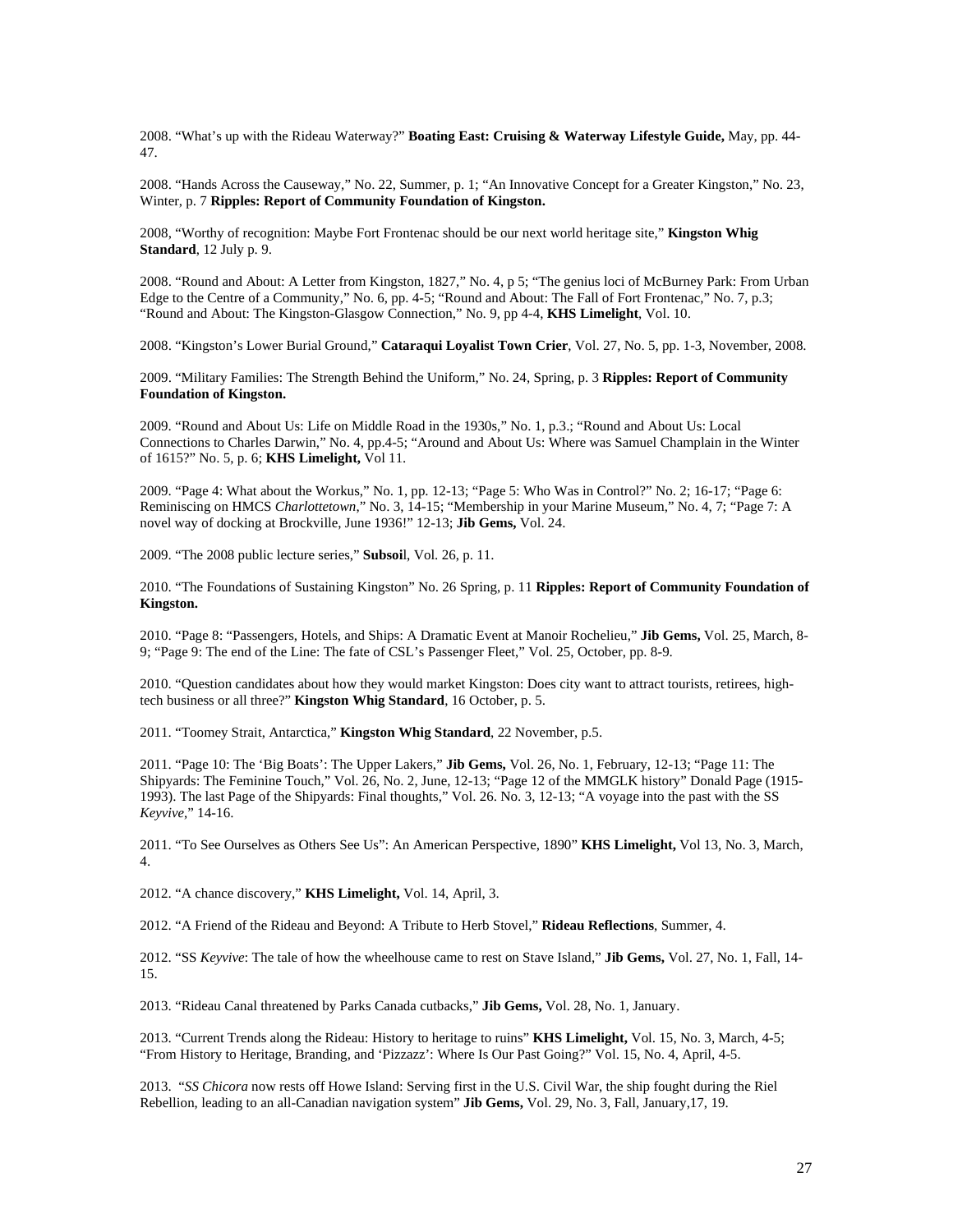2014. "The Franklin Discovery: The Kingston Connection," **Ripples: Report to the Community**, No. 34, Fall, 10.

2015. "Reflections on the 'Great' War," **Kingston Whig-Standard**, 2 February, A5.

2016: "Remembering Mrs. Angus," **KHS Limelight,** Vol. 18, No. 1, January, 3.

2017: "People Flourishing in Kingston at the time of Confederation: Agnes Maule Machar," **KHS Limelight,** Vol. 19, No. 1, January, 6.

2017: "The World of Agnes Maule Machar (1837-1927): Social Reform, Nation, Empire, Nature," **St Andrew's,** *The Burning Bush*, Spring, 17.

2017: (Bio: with Ada Mallory) "Presbyterianism and the Journey of Brian Osborne," **St Andrew's,** *The Burning Bush*, Spring, 12-13.

2017: "What does the past of the Rideau mean for the future of Canada?" *Rideau Reflections*, Spring/Summer, 5.

# *PAPERS READ:*

1964. "Pre-Nineteenth Century Agriculture in Great Britain." Rocky Mountain Social Science Association. Laramie, Wyoming.

1966. "The Commonlands of Great Britain: A Neglected Commodity." Rocky Mountain Social Science Association. Colorado Springs.

1970. "The Kansas-Colorado Project: A Multi-Functional Place for the Development of the Arkansas Valley." Rocky Mountain Social Science Association. Fort Collins.

1973. "The Application of Content Analysis to Historical Geography: A Critique." I.B.G. Annual Conference, January.

1973. I.B.G. "Industrial Pressures on Manorial Wasteland in Glamorgan, 1750-1900." I.B.G. Historical odthe

1976. "The Frontier of Settlement in Ontario in the Nineteenth Century: A Study in Changing Perceptions of Land and Opportunity." Symposium on Comparative Frontiers. University of Oklahoma.

1976. "Commonland, Mineral Rights and Industry, Changing Evaluations of Manorial Society." I.B.G. Historical Geography Research Group. Conference on Early Affects of Industry on Rural Areas.

1977. "Itinerant Peddlers, Markets and Fairs: Trade on the Frontier of Nineteenth Century Ontario." Symposium on Comparative Frontiers. University of Oklahoma.

1982. [with R.M. Pike] "Lowering the 'Walls of Oblivion': The Revolution in Postal Communications in Central Canada, 1851-1911." Canadian Communications Association. Ottawa, May.

1983. [with P.G. Goheen] "Postal Communications in C19 Canada: Colonial Mirror and Mode for National Development." CUKANZUS, Conference on "Mirrors of the Old World: Europe and its reproduction overseas." Oxford, June.

1983. "Landscapes and Inscapes: The Artist and the Cultural Geography of Canada." German-Canadian Symposium. Trent University, August.

1984. "Lies Breathed Through Silver: Some Thoughts on Oral History." Canadian Association of Geographers, Ontario. Hamilton, January.

1984. "Putting People in their Places: Some Comments on a Regional Archives." 2nd Annual Archives Lecture. Queen's University, April.

1984. The Canadian National Postal System. Australian and New Zealand Association for Canadian Studies, "Regionalism and National Identity." Christchurch, New Zealand, May.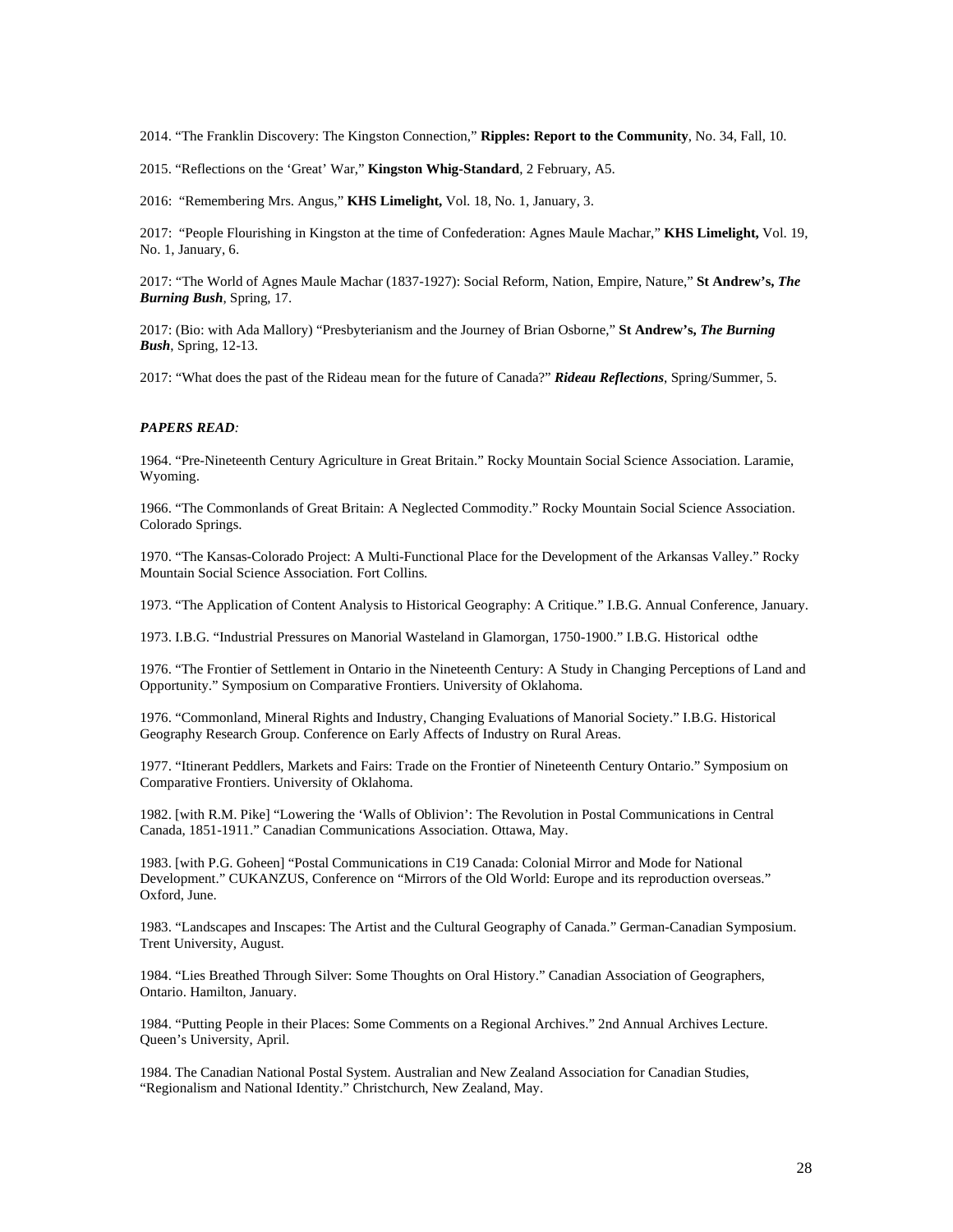1984. "Images of People, Place and Nation in Canadian Art." Institute of British Geographers, Historical Geography Group, "Iconography of the Past." University of Nottingham, July.

1984. "The Hinterland." Ontario Bicentennial Local History Workshop. McMaster University, September.

1984. "A Spatial Hierarchy of Archives." Meeting of the Eastern Ontario Archivists' Association. Ottawa, October.

1985. "Postal Communications and Canadian Development, 1850-1920." British Association of Canadian Studies. Edinburgh, April.

1985. "People and Places." Kingston Genealogical Society. Kingston, May.

1986. "People, Lands and Society: A 'Factional' Approach." Ontario Genealogical Society. Kingston, April.

1986. "Knowing through Experience: Oral History in Historical Geography." Canadian Association of Geographers. Calgary, June.

1986. "Landscapes and Waterscapes: Organizing the Lake Fisheries." Eastern Historical Geography Association. Savannah, October.

1986. "Occupying the Watershed: Settlement and Development of the Great Lakes Basin." Decision for the Great Lakes Course. Queen's, September.

1987. "Literary Landscapes: Fact, Message, or Symbol Workshop on Geography and Literature." Trent University, March.

1987. "Images of Place: A Humanistic Approach to Canada's Regions." Brandon University, March.

1987. [with R.M. Pike] "From 'a cornerstone of Canada's social structure' to 'financial self-sufficiency': The Transformation of the Canadian Postal Service, 1852-1987." Canadian Communications Association. Montreal, May.

1987. [with Donald Swainson] "Kingston and the Great Lakes Navigation." Kingston Later Life Learning Series, 5 lectures, November.

1988. "Fact, Message, or Symbol: Three Approaches to Artistic Landscapes in Geography." Critical Theory Seminars, Queen's, February.

1988. [with R.M. Pike] "Re-evaluating Postal Service in a Changing Communications Environment." SCIT Seminars, February.

1988. "Analyzing Russian Frontiers." A.A.G. Phoenix, April.

1988. Discussant of J.C. Teale's "The Weimar Sensibility: A comparison of South African Art and **Die Neue Sachlichkeit**." Canadian Association of African Studies. Kingston, May.

1988. "The Geography of Politics: Israel and Palestine in the 1980s." Kingston Later Life Learning Series, May.

1988. [with Donald Swainson] "The Rideau Canal: Its History and Development." Kingston Later Life Learning Series, 2 lectures, May.

1988. "Salterton and Salem: The Literary Landscape of Kingston's Region." C.A.G. Halifax, June.

1988. [with Donald Swainson] "The History of Kingston: Putting People in Place." Marine Museum of the Great Lakes at Kingston, October.

1988. [with Donald Swainson] "Writing Local History: People and Context." Gananoque Historical Society, October.

1988. "The Context of Kingston's Built Environment." The Humanities Association of Canada, October.

1989. "Organizing the East Lake Ontario Fishery." Kingston Historical Society, February.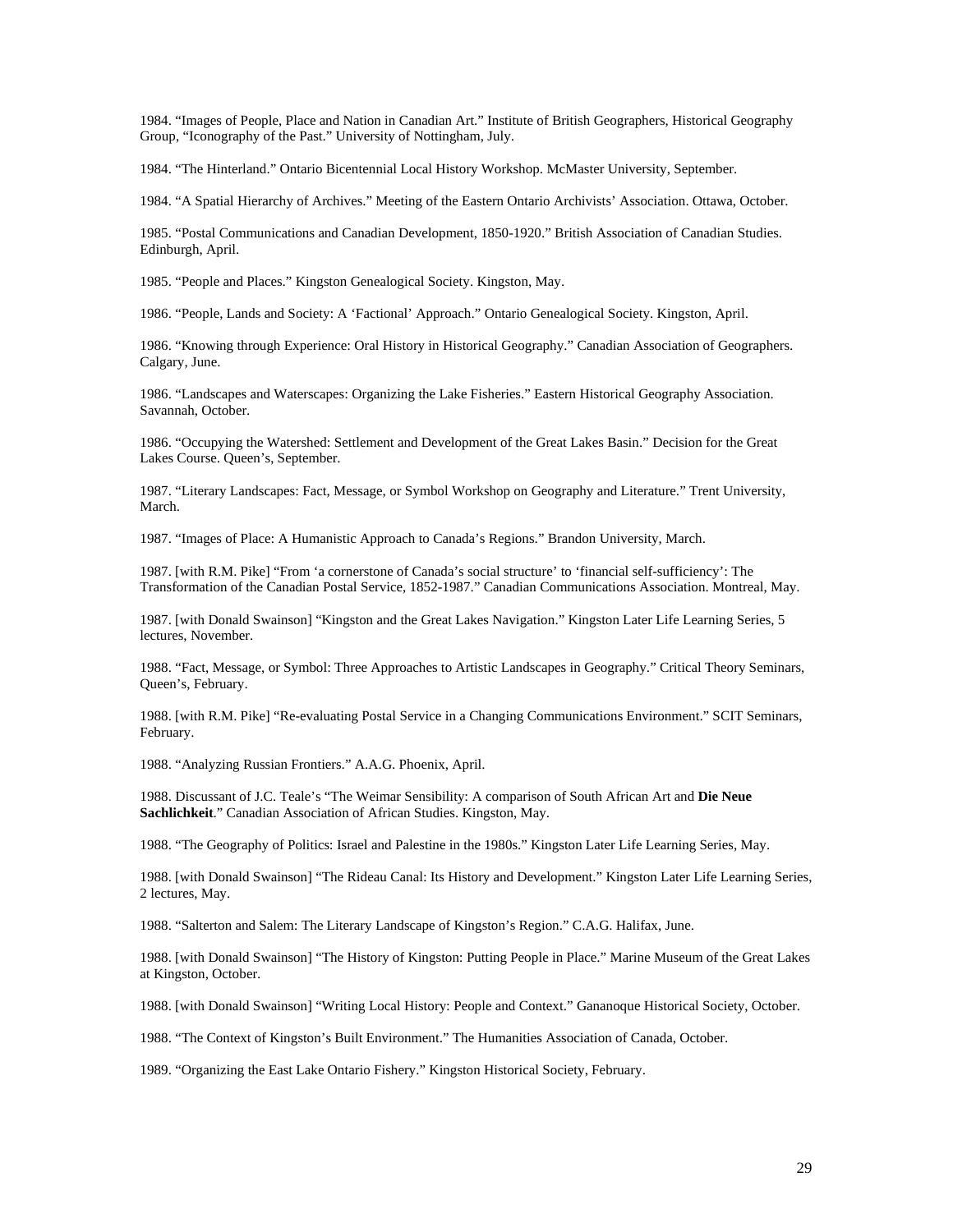1989. "Evolution, Migration, and Diffusion: Prehistoric Cultures of the American S.W." Kingston Later Life Learning Series, February.

1989. "Everyone has a Story to Tell: Oral History and Literacy." Eastern Ontario Literacy Workshop, February.

1989. "Public Service or Fiscal Responsibility?: The Impact of a Dynamic Communications Environment on Rural Canada." Annual Meetings, Canadian Association of Geographers. Chicoutimi, May.

1989. "Recording a Nation's Heritage: C.W. Jeffrey's kindling touch of imagination." British Association of Canadian Studies. Edinburgh, May.

1989. [with R.M. Pike] "Public Opinion and the Post Office. Newspaper Coverage of Canada Post, 1960-87." Annual Meetings, Canadian Communication Association. Laval, June.

1989. "Creating a Nation's Heritage: Illustrations or Fabrications of Canadian Identity?" 7th I.C.H.G. Israel, July.

1989. "The Settlement of the Kingston Region." The Parker Society, Queen's, August.

1989. "Danube: Frontier or Corridor." Intrav. 5 lectures, Istanbul-Vienna, October.

1989. "Oral History and Literacy: Workshop on Philosophy and Practice." Ministry of Skills Development. Toronto, December.

1989. "Some Thoughts on Canada's Postal System." Queen's Saturday Club, December.

1990. "Our Towns: Some Thoughts on How We See Where We Live." Kingston, Agnes Etherington Art Centre, February.

1990. "Illustrating Nationalism." Conference on "No Vacant Eden." York University, February.

1990. "The Changing Face of Central Europe." 5 lectures, Kingston Later Life Learning Series, March.

1990. "What Colour is the Danube Anyway?" Intrav, 5 lectures, Istanbul-Vienna, April.

1990. "Canada's Changing Countryside." Annual Meetings, C.A.G., Edmonton, June.

1990. "Kingston: The Study of a Nineteenth Century City." Queen's Elderhostel, 5 lectures, July.

1990. "We Can Do It"! Kingston's Women at War." Literacy Link Eastern Ontario AGM, November.

1990. "The Department of Colonization and Agriculture: An investigation of C.N.R.'s role in settlement and development." C.N.R. History Conference. Montreal, October.

1991. "Artists and the Development of National Consciousness." Queen's Department of History, "The Public Uses of History in Contemporary Society," January.

1991. "C.W. Jeffreys: Creating an Image of Canada." Kingston Historical Society, March.

1991. "Kingston: An Outpost of Empires," (Field Trip). Conference on "Geography and Empire." Queen's University, April.

1991. "Persisters or Movers?: Tracking Migrants in Canadian History." Ontario Genealogical Society, May.

1991. "Oral History and Literacy: New Initiatives for the International Literacy Year." Canadian Oral History Association, May.

1991. [with S. Wurtele] "Bowman, Mackintosh, and Canada: The 'Pioneer Fringe' Project and the Scientific Settlement of Canada." C.A.G., Kingston, June.

1991. [with S. Wurtele] "Defining the Canadian Mosaic: The Inter-War Immigration Debate." C.A.G., Kingston, June.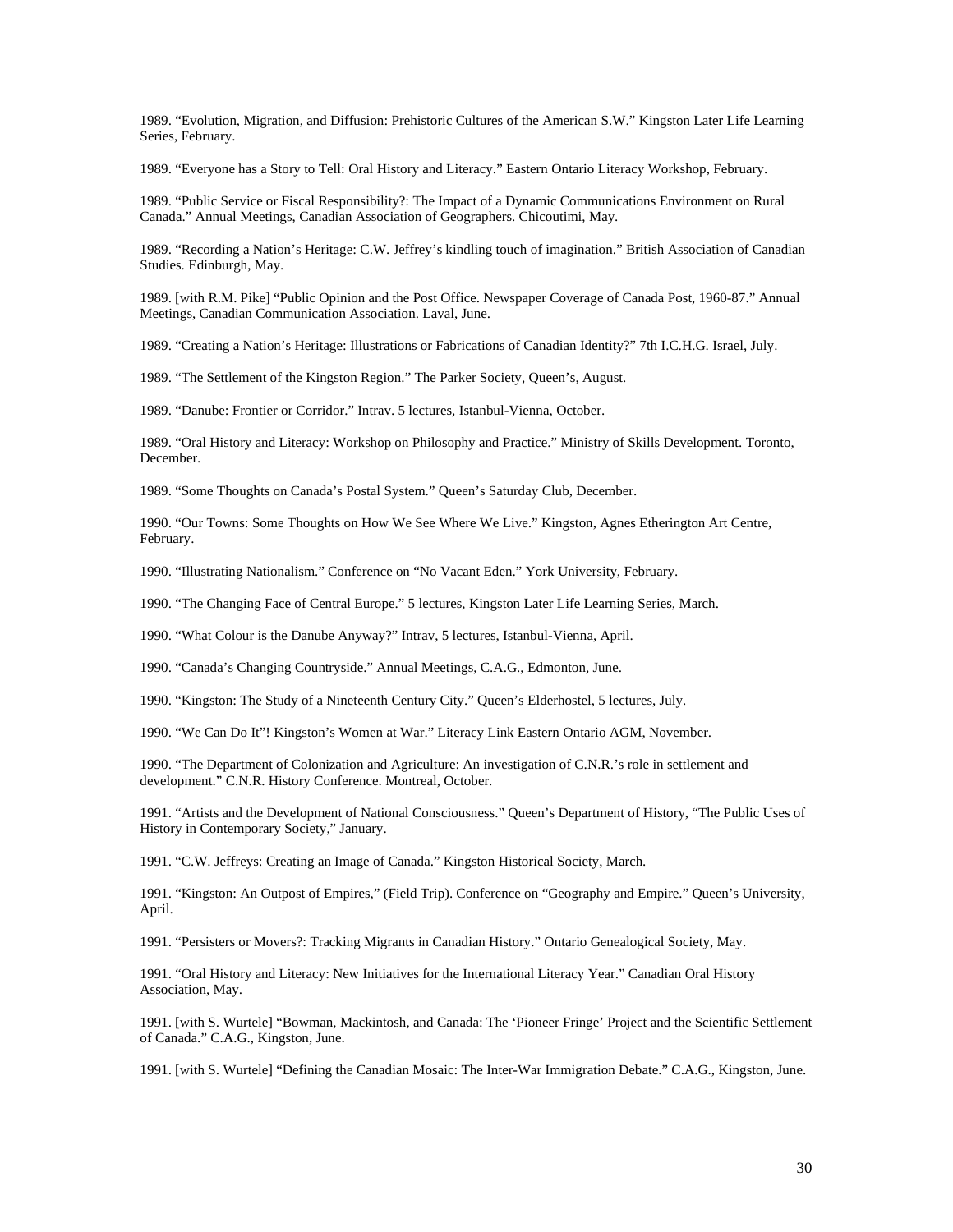1991. "Old Wine in New Bottles: New Initiatives in the Provision of Postal Services in Rural Areas." C.A.G., Kingston, June.

1991. "Postal Services and the Needs of Rural Communities: An Assessment of Public Response to Canada Post's Rural Conversion Program." Innovative Rural Communities, Charlottetown, P.E.I., June.

1991. "Canadian Migration, 1918-1960." Universities of Winnipeg, Manitoba, Brandon, Regina and Saskatoon, September.

1991. "Space into Place: Images of Canadian Identity." Banquet Address, Annual Meeting of Prairies Division, Canadian Association of Geographers, September.

1991. "Canadian Immigration Theory, Policy, and Practice, 1910-67." Canadian Ethnic Studies Association, Winnipeg, October.

1991. "Landscapes, Inscapes, Mythologies." Queen's Saturday Club, Kingston, November.

1991. "What Colour is the Danube Anyway." 4th Annual Geography/Social Science Dinner, Kingston, November.

1991. "Kingston: Building on the Past." Meeting of Joint Societies, Kingston, November.

1991. "Kingstonians in the World Wars: Different Faces of War." Pittsburgh Historical Society, November.

1991. "Vision for the Future." Queen's University Town Hall Series, December.

1992. "New Identities, New Myths, New Icons: Thoughts on Canada in 1992." Institute of British Geographers, Swansea, January.

1992. "Images of Nationalism." Trent University, February.

1992. "CNR's Department of Colonization and Agriculture: Immigration, Assimilation, and Nation Building." Symposium on Comparative Frontiers, University of Oklahoma, March.

1992. [with M. Williams] "The Idea of Wales." Annual Meeting of the Ontario Welsh Society, Kingston, April.

1993. "Ethnogenesis and Nationalism." Canadian Studies, Trent University, February.

1993. "Transitions, Transformations, Adjustments: An Historical Perspective." Public Forum on the Regional Economy, Napanee, March.

1993. "Isaiah Bowman and the Search for a Science of Settlement."  $12<sup>th</sup>$  Oklahoma Symposium on Comparative Frontier Studies, Norman, Oklahoma, March.

1993. "'The Moving Finger Having Writ....': Public Art, Popular Impressions." Annual Meetings, C.A.G., Carleton, June.

1993. "The Eldon House Diaries: Five Women's Views of the 19<sup>th</sup> Century." Champlain Society, Toronto, June.

1993. "Living on the Edge: Life in Kingston's Back Country." Ontario Genealogical Society, Kingston, October.

1993. "The Champlain Society and the Eldon House Diaries: A Social Memory of People and Place." London and Middlesex Historical Society, London, November.

1994. "Material Landscapes, Symbolic Places: Building Identities." Trent University, February.

1994. "Living on the Edge of Manorial Society." 13th Oklahoma Symposium of Frontier Studies, Norman, March.

1994. "Landscapes, Waterscapes, Inscapes: Putting the People Back into Pukaskwa Wilderness Park." Parks Conference, Trent University, April.

1994. "Creating Symbolic Spaces: The Grounding of National Cultures." Canadian Studies in Ireland, Galway, May.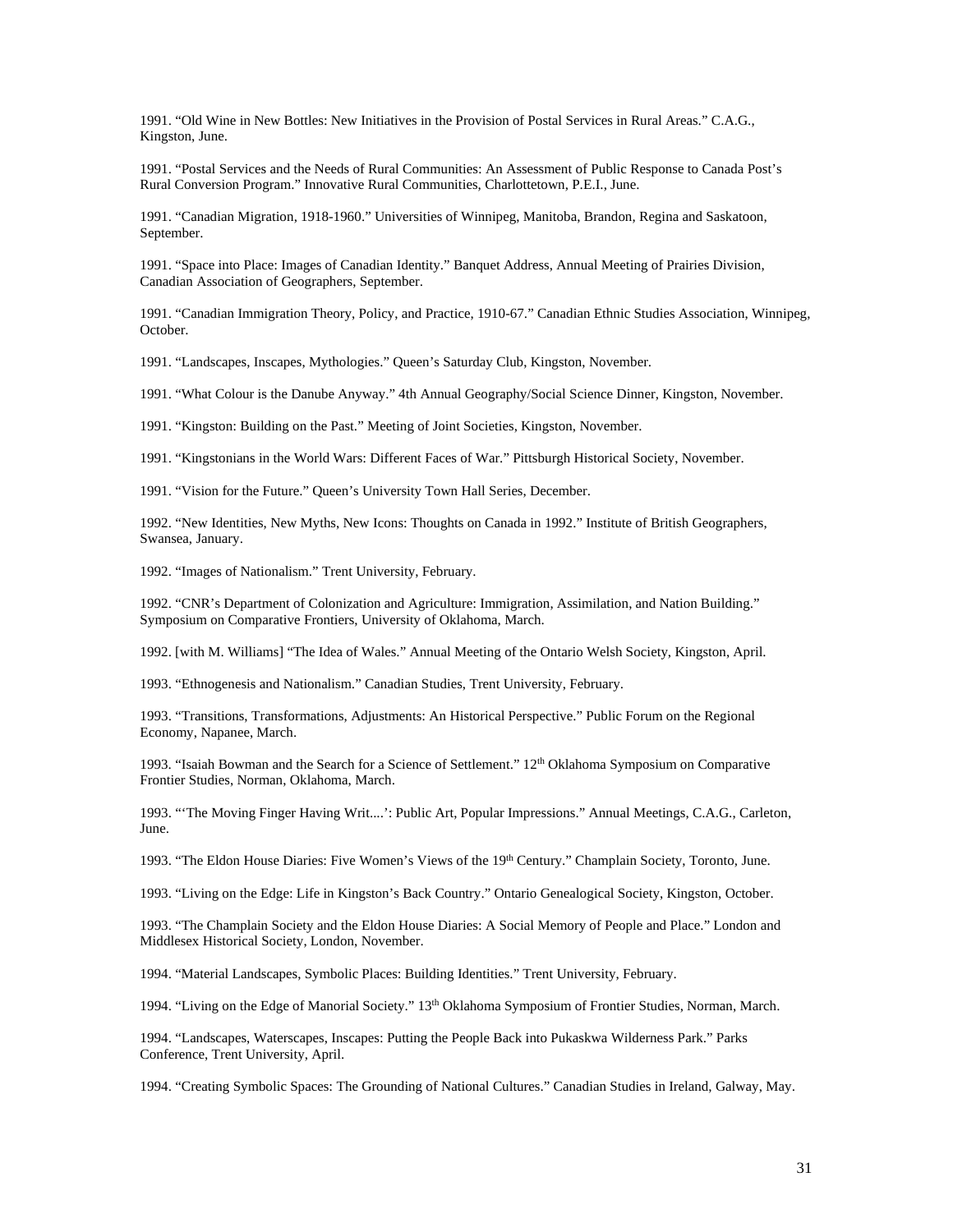1994. "Reading Cultural Landscapes." Ontario Institute of Professional Planners, Kingston, August.

1994. "The Rideau Corridor." Society for the History of Cartography, Ottawa, August.

1994. "Symbolic Spaces and Symbolic Time: Creating a Terrain of Nationalism." Coloque Éspace et Culture, Laval, September.

1994. "Images of Canada." Department of Geography Seminar, University of Western Ontario, October.

1994. "The Other Paddy Doolan." Queen's Department of Chemistry, October.

1994. "The Royal Canadian Geographical Society: A National Institution." Cataraqui Rotary Club, November.

1995. "Figuring Landscapes." Trent University, February.

1995. "Corporate and State Images of Immigration: The Canadian National Railways in Western Canada." Annual Meetings, A.A.G., Chicago, March.

1995. "Ontario Probate Records," "Welsh Probate Records," and "Welsh Land Records." National Genealogical Society of America, San Diego, May.

1995. [with Geraint B. Osborne] "Canada Post's Retail Conversion Programme: Harrowsmith, One Community's Experience." Annual Meetings, C.A.G., Montreal, June.

1995. "Punctuating Time, Focussing Space, Figuring the Landscape." Annual Meetings, C.A.G., Montreal, May.

1995. "Canadian Nation Building: A Monumental Approach to Landscapes of Power." I.C.H.G., Singapore, June.

1995. "From Brock to Captain Canuck: New Heroes, New Media." I.C.H.G., Perth, Australia, July.

1995. "The 'Nature' of the Frontenac Axis: An Evolving Concept in a Dynamic World." Parks Canada Frontenac Axis Symposium, Kingston, October.

1995. "Symbolic Space, Real Places: Some Thoughts on the Geography of Identity." Wilfrid Laurier/Waterloo Graduate Seminar, October.

1995. "Landscape and Meaning." Trent University, October.

1995. "Icons of Nationalism." Royal Military College, Kingston, October.

1995. "Changing Images of Canadian Identity." York University, October.

1995. "Ar y Mynydd Gyda Diawl: Escaping Surveillance in Welsh Society." Eastern Historical Geography Association, Alexandria, Virginia, October.

1995. "Presbyterianism in Canada: The Other 'Established Church'." Comparative Frontiers Conference, San Antonio, Texas, November.

1995. "The 'Nature' of Canadian Environment: An Evolving Concept in a Dynamic World." Canada and Japan: Managing the Environment, Kwansei Gakuin University, Nishinomiya, November.

1995. "Imagining Canada: Questions of Identity." Department of Geography Seminar, Kwansei Gakuin University, Nishinomiya, Japan, November.

1995. "Canadian Nation Building: A Monumental Approach to Landscapes of Power." Toronto Historical Geography Group, November.

1996. "Figuring Landscapes of Power: The George Etienne Cartier Monument, Montreal." London Conference for Canadian Studies, "Landscape, Culture & Identity in Quebec." London Conference of Canadian Studies, University College London, February.

1996. "Constructions of Nature in Canada," and "Landscapes of Power." Mount Allison University, Sackville, April.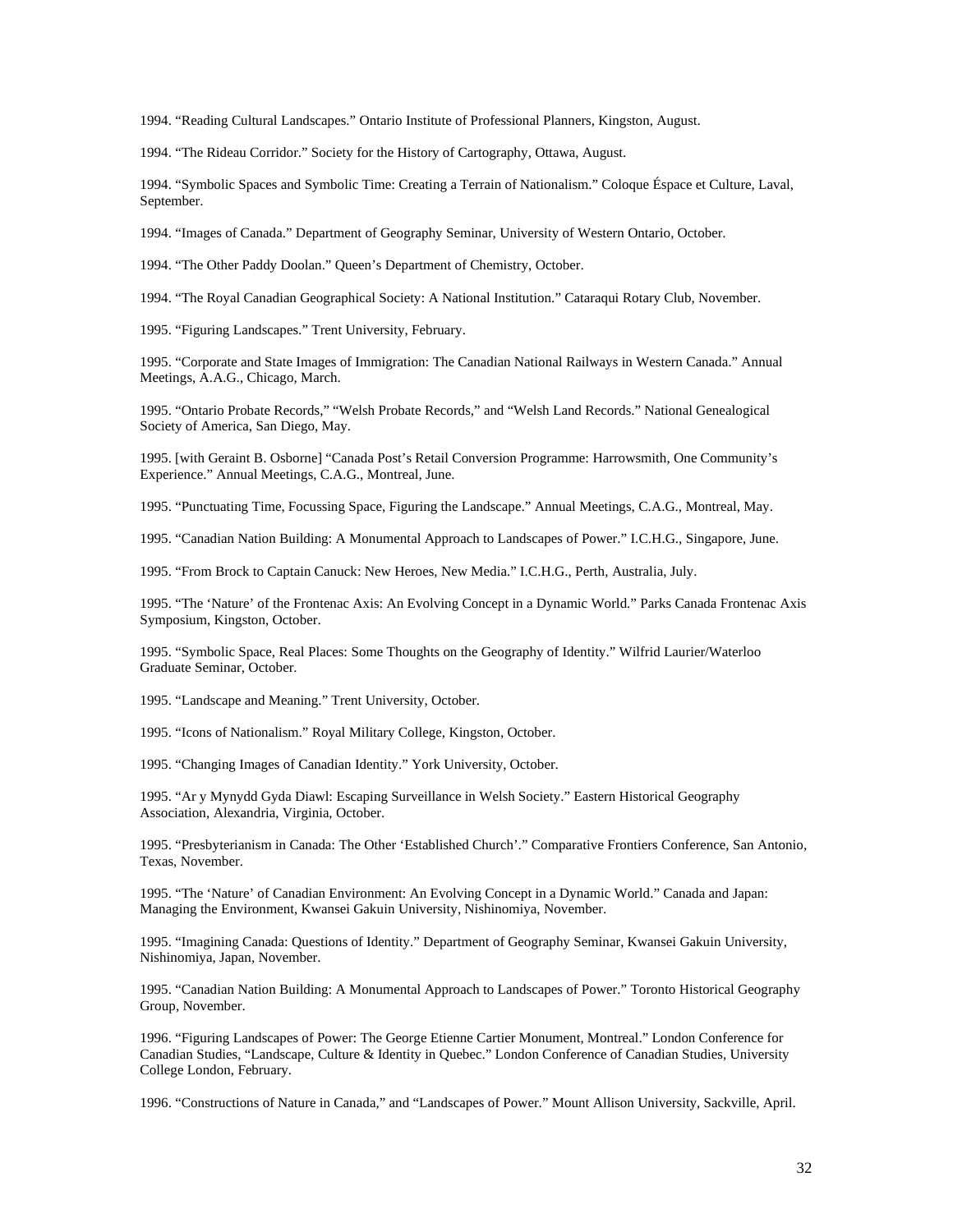1996. "Marking Time, Figuring Space: Some Thoughts on Landscapes of Power." Conference on Space and Identity, University of Southampton, April.

1996. "The Sault Ste. Marie Canal: The Last Link in the All-Canadian-Water Route." Canadian Historical Association, Annual Meeting, Brock, May (with Donald Swainson).

1996. "Figuring Landscapes of Power: The George Etienne Cartier Monument, Montreal." Cambridge University Seminars in Historical Geography, Cambridge, May.

1996. "Figuring Landscapes of Power: The George Etienne Cartier Monument, Montreal." Loughborough Interdisciplinary Seminar Series on Social Memory, May.

1996. "Imagining Canada: Some Thoughts on National Identity." Bellagio, Rockefeller Study Center Seminar Series, September.

1996. "The Future of Historical Geography." E.H.G.A., Erindale College, University of Toronto, October.

1996. "Putting Kingston in Context." Kingston, Laval-Queen's Exchange in Historical-Cultural Geography: People in Time and Place, October.

1997. "The Nature of Canada." Kingston, Queen's School of Environmental Studies Symposium: Recreational Impacts on the Environment, January.

1997. "Landscapes of Commemoration and Remembering." Social Memory and National Identity Workshop, Queen's I.S.C., Herstmonceux, February.

1997. "Performing in Place." Trent University, February.

1997. "Imperial Kingston: Contested: Landscapes of Loyalty." Space, Landscape and Performance, University of London Royal Holloway College, May.

1997. "The Native Peoples of the Rideau Corridor: Conflict and Continuity." Leeds and Grenville Historical Society, August.

1997. "Cores, Edges, and Friction: Performing Identity in Nineteenth Century Kingston." Two Days of Canada: Borders and Margins, Brock University, November.

1998. "Establishing the Centre, Integrating the Margins: An Historical Geographic Approach to Canadian National Identity." Presented at the Universities of Kiel, Salzburg, Innsbruck, Freiburg, and Berlin, May.

1998. "Constructing England in 1901: An Investigation of Monumentalism, Commemoration and National Identity." Presented at the 10th I.C.H.G., Queen's Belfast, July.

1998. "Canadian Artistic Representations of France: Reflections on an Evolving National Identity." Presented at "Explorations in Historical Geography." Emmanuel College, Cambridge, September.

1998. "Landscape, Memory, Commemoration." History and Philosophy of Architecture, Algonquin College, Perth, September.

1999. "Landscapes, Warscapes, Inscapes: Constructions of Canadian Identity." The W.L. Morton Memorial Lecture, Trent University, 20 January.

1999. "From Herchmer's Nose to Lemoine's Point: Looking for Ghosts, Establishing a History." Exploratory Workshop on Lemoine Point Conservation Area, 30 January.

1999. "Planning the Rideau: Past, Present, and Future." Later Life Learning Series, Kingston, 5 March.

1999. "Organizing the East Ontario Fishery: Main Duck Island." St. Lawrence Islands National Park, Mallorytown, 8 April.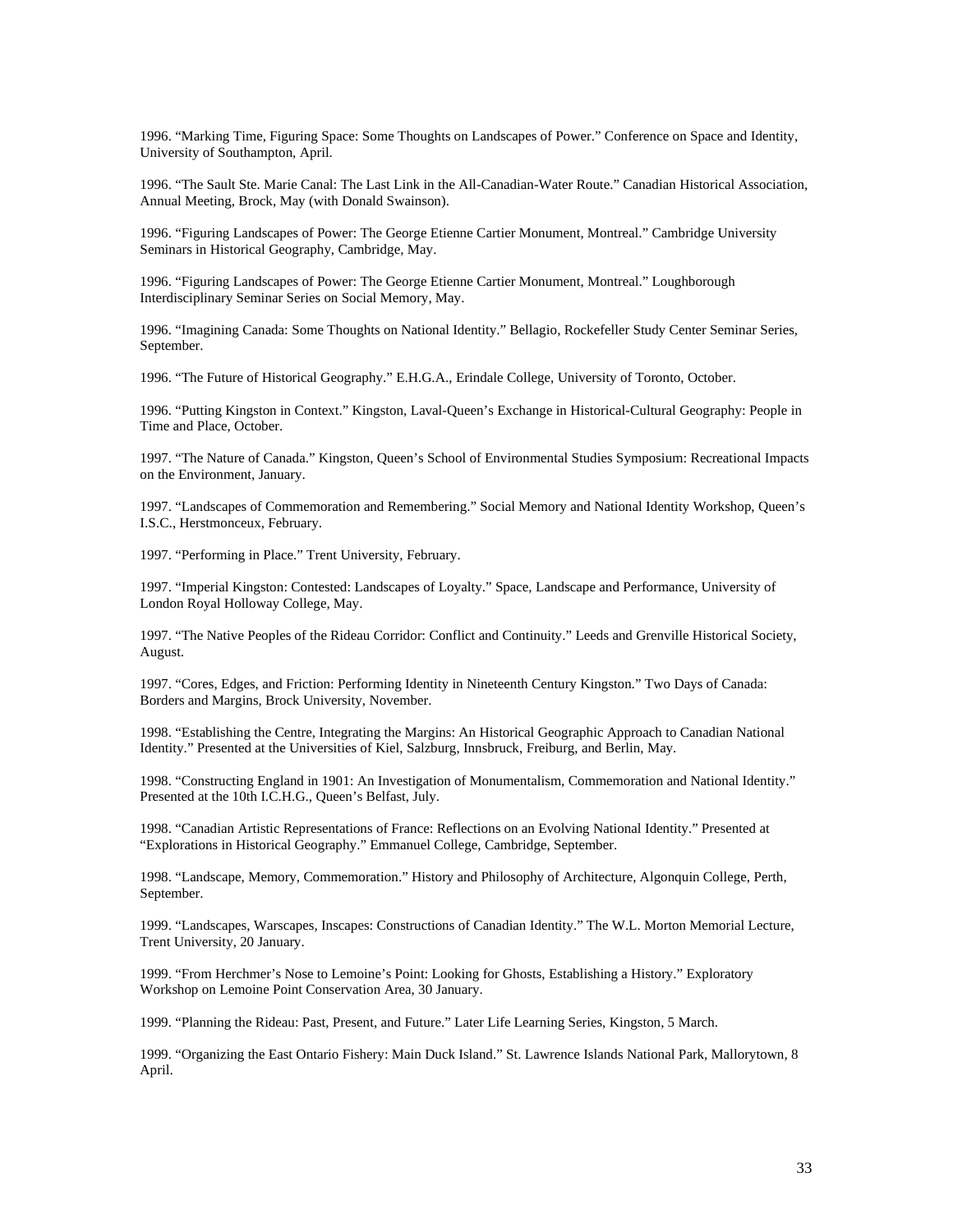1999. "The Cast[e]ing of Heroic Landscapes: Constructing Canada's Outdoor Pantheon." Annual Meetings, C.A.G., Lethbridge, 3 June.

1999. "'Progress, Commercial Prosperity, and Social Advancement' of the Nation: The functional and Iconic Role of Postal Communications in the Development of Canada, 1851-1914." Annual Meetings, C.H.A., Sherbrooke, 6 June.

1999. "Barter, Bible, or Bush: Strategies of Survival and Resistance among the Mississaugas of the Kingston area in the Nineteenth Century." Fifth Native Studies Colloquium, Trent University, Camp Wanapitei, 28 August.

1999. "Tribes, Nations, States." Later Life Learning Series, Kingston, 17 September.

1999. "Constructing National Identity." Trent University, 14 October.

1999. "Planning the Rideau: Past, Present, and Future." Lennox and Addington Historical Society, Napanee, 4 November.

1999. "Constructing a Landscape of Sovereignty: Parliament Hill as Mythic Place." Mount Allison University, "Conference on Nationalism and Sovereignty," 13 November.

2000. "Kingston Building 'with' the Past: Some Thoughts on Heritage and Development." Queen's University Institute of Lifelong Learning, 23 January.

2000. "Everyone Has a Story to Tell." Welborne Public School Programme of Writers in the Community, 25 January.

2000. "Landscapes of Sovereignty: Monumentalising Canada's National Capital." Queen's, Department of History, 27 January.

2000. "The St. Lawrence in the Canadian Imagination: Gateway, Frontier, Corridor, Icon." Later Life Series: "The Upper St. Lawrence: River, Islands, People, Place," Kingston, 3 March.

2000. "The Context of Kingston." International Geological Symposium, Kingston, 14 March.

2000. "Imag[e]ining Canada." Visiting Speaker, Brock University, 28 March.

2000. "Constructing Canada's Pantheon." Visiting Speaker, Laval University, 6 April.

2000. "Parliament Hill as a Site/Sight of Memory and Commemoration." Keynote Speech: 33rd Annual History Teachers' Conference: "History and Memory." Wilfrid Laurier University, 28 April.

2000. "Erasing Memories of War: Reconstructing France after the Great War." Canada and War from 1000 to 2000: Canadian Military History Conference, Ottawa, 5-9 May.

2000. "Barter, Bible, Bush: Strategies of Survival and Resistance among the Kingston-Bay of Quinte Mississauga, 1783-1836." Annual Conference, Canadian Association of Geographers, Brock University, 2 June.

2000. "Discovering the Rideau." Pittsburgh Historical Society, Field Trip, 3 June.

2000. "Sites/Sights of Kingston." R.C.G.S., Council of Canadian Geographic Education, Field Trip, 5 July.

2000. "The St. Lawrence in the Canadian National Imagination." XXVIII Colloque International de l'AFEC, "Fleuve et Identités en France et au Canada," Angers, 21 September.

2000. "Sites/Sights of Kingston." University of Utrecht, Field Trip, 28 September.

2000. "Landscapes of Power." Department of Geography, Trent University, 12 October.

2000. "From Animism to Artifice: Constructing the Nature of A2A." Planning the Algonquin-Adirondacks Corridor, Queen's University Biology Centre, 21 October.

2001. "Re-presenting National Memory: Louis Riel, Traitor or Founder of Canada." Annual Conference, Institute of British Geographers, Plymouth, 5 January.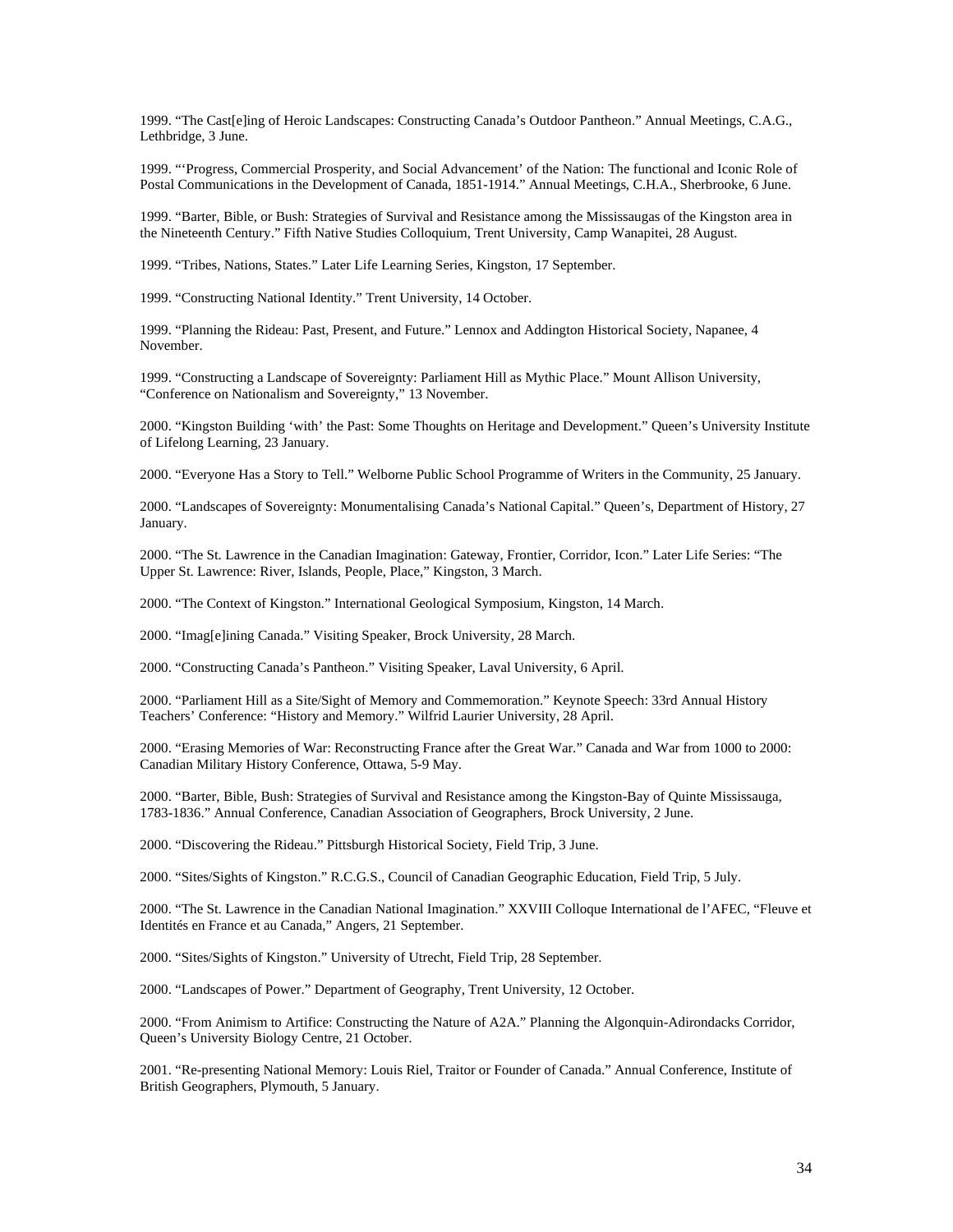2001. "The Power of Symbolic Landscape." Invited Presentation, Heritage Canada Workshop, Ottawa, 26 January.

2001. "Setting the Scene: Balancing Continuity and Change." Later Life Learning Series, "Kingston's Past, Present, Future: Quo Vadis?" (Organized by Osborne), 9 March.

2001. Chair: Round Table, "Future of Historical Geography." Laval University, 30 March.

2001. "Corporeal Politics and the Body Politic: The Re-Presentation of Louis Riel in Canadian National Identity." Meeting of Irish Geographers, Cork, May.

2001. [with W. Fitsell] "Major General Charles Francis Constantine: Soldier and Athlete." Kingston Historical Society, 16 May.

2001. "Tunnels, Ghosts, and them 'Muriels on the Wall': History and Heritage, Fantasy and Entertainment." Annual Meetings, C.A.G., Montreal, 30 May.

2001. "Highlights of the Rideau Waterway." Ottawa Historical Society Field Trip, 7 June.

2001. "Riverscape, Inscape: The St. Lawrence in the Canadian National Imagination." 11<sup>th</sup> I.C.H.G., Laval University, 18 August.

2001. "The Great Escape: Constructing Tunnels, Deconstructing Heritage." Prairie Division, C.A.G., Moose Jaw, 29 September.

2001. "Landscapes, Memory, Monuments, and Commemoration: Putting Identity in its Place." Department of Canadian Heritage, Ethnocultural, Racial, Religious, and Linguistic Diversity Seminar, Halifax, Nova Scotia, 1 November.

2001. "Landscape, Memory, and Commemoration: The Place of Identity." Canadian Ethnic Studies Association, Halifax, Nova Scotia, 2 November.

2001. [with M. Ripmeester] "Homeplace, Memory, and Identity: The Landscapes of the Alderville Mississaugas." Canadian Ethnic Studies Association, Halifax, Nova Scotia, 2 November.

2001. "Contested Ground, Meaningful Landscapes, and Cultural Conflicts in the Past." Conference on Contested Ground, Weissman Center for Leadership, Mount Holyoke College, Massachusetts, 14 November.

2002. "Canada in the C21<sup>st</sup>: What's the Problem?." Later Life Learning Series, Kingston, 12 January.

2002. "Populating the Kingston Region." Kingston Genealogical Society, Kingston, 19 January.

2002. "Deconstructing Identities: Batoche, Moose Jaw, Manhattan." Trent University, 7 February.

2002. "History, Heritage, Fantasy." Merrickville Historical Society, 17 February.

2002. "History, Heritage, Fantasy: 'Constructing' New Urban Places." The Tourist Historic City, Bruges, 18 March.

2002. "Wild Wales: The Role of the Mountain in Welsh Imagination." Playing the Wild Card: Un/Disciplined Thoughts on Wild(er)ness, Banff, 11 May.

2002. Discussant: "Nature and Technology in the North American West." Canadian Historical Association, Toronto, 27 May.

2002. "'Within the Borders of History not Myth': Re-Imagining the Past, Manipulating the Present, Constructing the Future in an Emerging Wales." North American Association for the Study of Welsh Culture and History, Syracuse, 21 June.

2002. "Development Strategies for Historic Cities." University of Waterloo, 11 October.

2002. "The Location of National Identity in a Globalizing World: The Case of Wales." Social History, St. Louis, 25 October.

2002. "Myths." Later Life Series, Kingston, 1 November.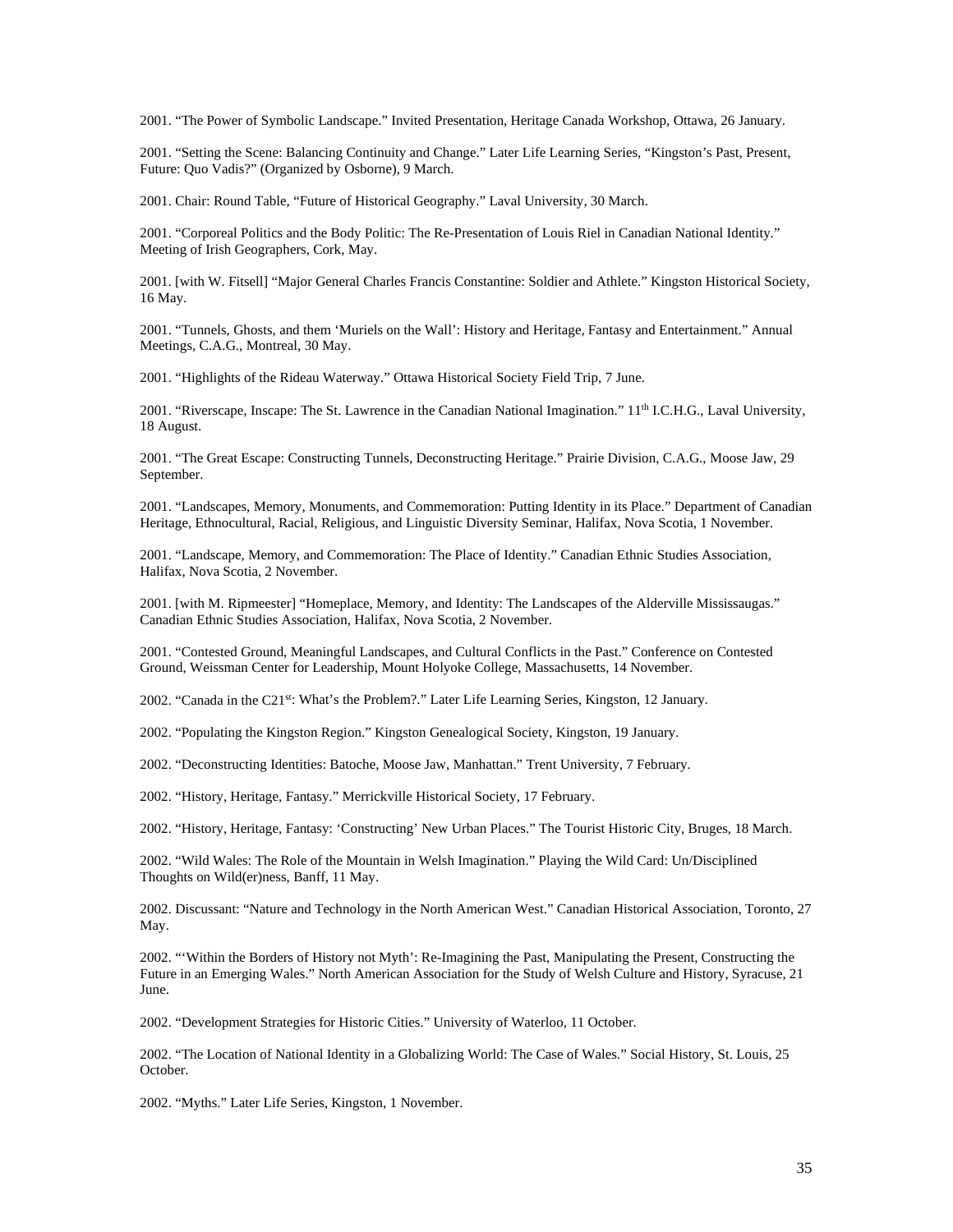2002. "Visiting Scholar: Various Lectures on National Identity." Mount Allison, Sackville, 5-11 November.

2003. "Deconstructing Louis Riel." Probus Club of Kingston, 8 January.

2003. "Kingston: Building on the Past." Kingston Newcomers Club, 14 January.

2003. "The First Nations in Kingston's Hinterland." Later Life Learning, Portland, 3 February.

2003. "Art at War: Representing Canada in World War II." Canadian Studies in Wales Group: Engaging the Enemy, Canada in the 1940s," 15 March.

2003. "Constructing Canada Outdoors: An Iconographic Analysis of Landscape and Nature." Keynote Address, Third Algonquin Research Symposium, "Social Science in Protected Areas, Algonquin Park, 26-27 March.

2003. "Wilderness, Landscape, Garden." Later Life Learning, Kingston, 11 April.

2003. "Frontier or Heartland: Niagara as Chronotope." Keynote address, Canadian Studies, Niagara, 26 April.

2003. (with Mike Ripmeester). "Flexible Accommodation: Missisaugan Responses to Environmental Management Issues." C.A.G. Annual Conference, Victoria B.C., 28 May.

2003. "Participant: Panel Discussion: Historical geographies of the Environment." C.A.G. Annual Conference, Victoria B.C., 29 May.

2003. "The 'Washington of the North' and the 'Broadway of Canada': Parliament Hill and Sparks Street, Ottawa, 1816-2003." C.A.G. Annual Conference, Victoria B.C., 31 May.

2003. "Nature, Empire, and Nation in the Writings of Agnes Maule Machar." C.A.G. Annual Conference, Victoria B.C., 31 May.

2003. "Constructing Canada: Landscapes, Inscapes, Chronotopes." Humanities Seminar Series, Curtin University, Perth, Australia, 22 August.

2003. Organizer of Series: "Kissing Cousins or Foreign Relations?: Canadian-United States Relations in C21st," and Introduction "Setting the Scene, Grounding the Issues." Kingston Later Life Learning, 19 September.

2003. Invited Panelist, "Commemoration." Association of Canadian Studies, Halifax, 26 October.

2003. Organizer of Series: "Bugs and Drugs, Bacteria and Hysteria: Living with Disease in the Past, Present, and Future," and Introduction "Rats, Lice, and History: The Historical Ecology of Disease." Later Life Learning, 31 October.

2003. "The Sacred and Profane in a National Capital: Planning Ottawa's Symbolic Spaces, 1857-2003." Social Science History Association, Baltimore, 13 November.

2004. Series Organiser: "A Dutch Treat: A Canadian Perspective on the Netherlands." Introduction, "When, Where, What is Holland." Later Life Learning, 16 January.

2004. "Commemoration and Co-Memorizing: Constructing Identity and Cohesion." State Records of Western Australia 175th Anniversary Seminar Series, Perth, 9 February.

2004. "Living Between the Lines: Negotiating Canada's Symbolic Edges." Conference: "On the Beach: Interdisciplinary Encounters," Freemantle, 11 February.

2004. "Holy Grail, Plastic Cup, or Glass of Wine? The Quest for Cultural Tourism." Conference: "Journey Further: Australian Cultural Tourism," Perth, 13 February.

2004. "Louis Riel: Traitor, Hero, National Eidolon?" Queen's Institute of Later Learning, 21 March.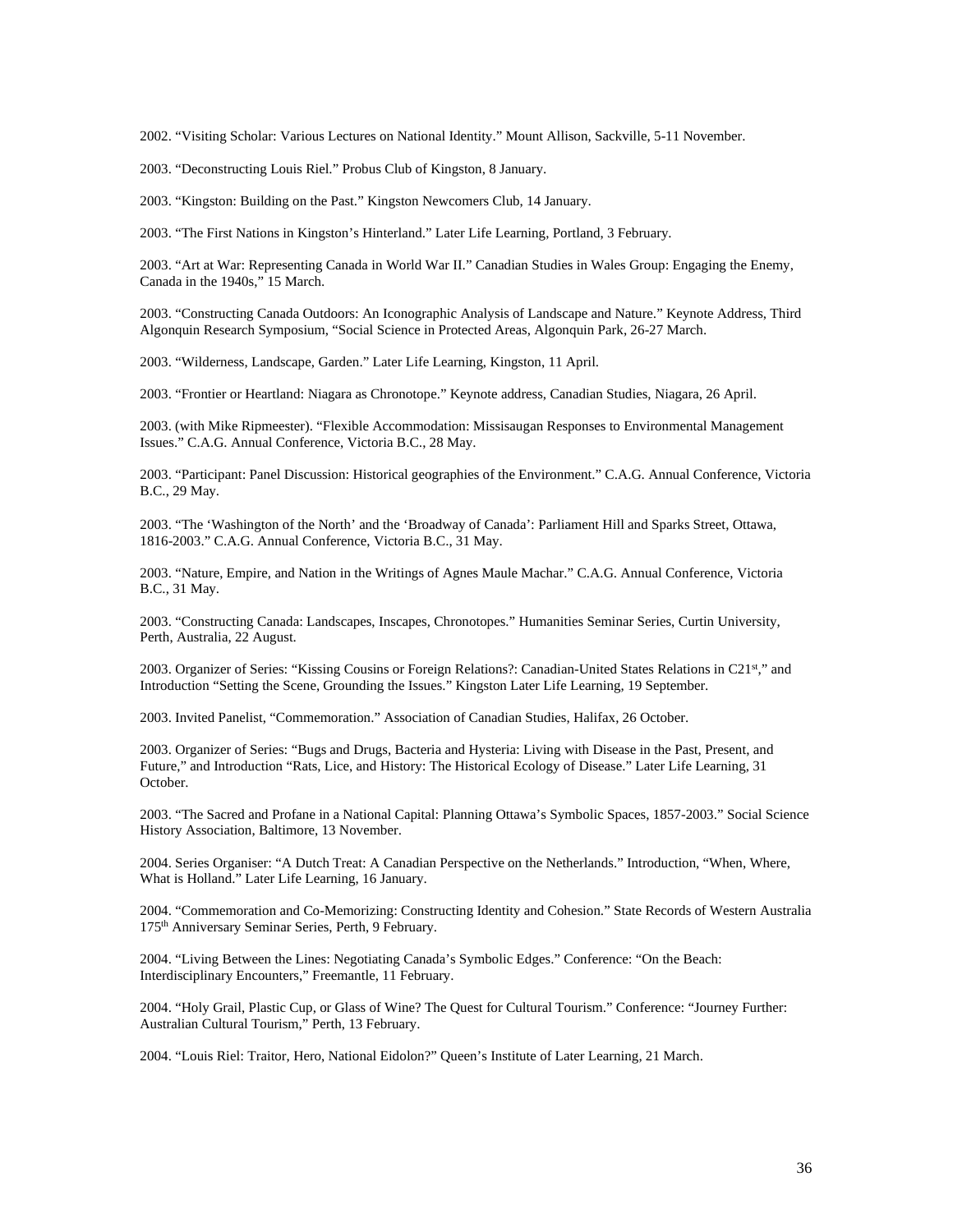2004. "Geographies of Identity: Heartlands, Hybrid Edges, Ambiguous Places." Canadian nation: Negotiating New Spaces, Politics, and Identities in and through Global Cultural Flows." Weatherhead Center for International Affairs, Harvard University, Cambridge, 27-29 May.

2004. "'Constructing' Kingston's Harbours: Fundamental Constraints and Shifting Priorities." Canadian Nautical Research Society, Ottawa, 26-29 May.

2004. "Kingston: Past, Present, Prospect." Elderhostel, Kingston, 21 June.

2004. "Louis Riel: Traitor, Hero, Father of Confederation." Napanee Rotary, 23 June.

2004. "Commemorating King Alfred and Constructing Global Anglo-Saxonism: The Alfred Millenary of 1901." The British World, Melbourne, 2-4 July.

2004. "Looking for New Connections: IFACCA/ISSEC Research Workshop," Montreal, 24-25 August.

2004. [with Doug Petty] "Thomas Clarence Cummings, 1904-1996: "T.C.'s" Kingston-Pittsburgh Connection," Kingston Historical Society, 20 October.

2004. Organizer of Series: "The Writers Among Us: The Place of Imagination in the Real World," and Introduction, "Texts of Place: Setting the Scene." Later Life Learning, 22 October.

2004. "Kingston Mississauga, 1700-1840: Arts of Resistance or Cultural Dynamics," Trent University, 9 November.

2004. "Kingston: Building on the Past for the Future," Verona Historical Society, 18 November.

2005. "The Rock and the Sword: On Writing a Church History," Kingston Genealogical Society, 15 January.

2005. "Kingston: Building on the Past for the Future," Queen's University Institute for Later Life Learning. 13 March.

2005. (With Michael Ripmeester) "Gathering Rice, Managing Tourists, and Emplacing Heritage: Mississaugan Autoethnography and Landscape Management Strategies," Annual Meetings, A.A.A.G, Denver, 8 April.

2005. "The View from Kingston: Looking up to Peterborough," Edwardian Peterborough: A Peterborough Centennial Celebration, 14 May.

2005. "GeoRegions and the Rideau Canal Corridor," Rideau Canal Cultural Heritage Network Conference, Chaffeys Lock, 28 May.

2005. "The Kingston Geo-region," Canadian Association of Geographers, University of Western Ontario, 2 June.

2005. "Welcoming Strangers, Remembering the Past, Possessing the Future," United Empire Loyalists Memorial Service, 221<sup>st</sup> Anniversary, St. Alban's Church, Adolphustown, 19 June.

2005. "T.C. Cummings: The Gananoque-North Bay Connection," The Kennedy Gallery, North Bay, 7 July.

2005. Introduction and Narrator, "Molly Brant: A Musical Narrative," Fairfield House, Amherstview, 30 July.

2005. (with R. Widdis) "Reflections on Landscapes, Inscapes, Proscapes: An Historical Geographical Perspective." Saskatchewan Centennial History Conference, Regina, 10 September.

2005. "Kingston's Three Worlds," Hastings Historical Society, Belleville, 20 September.

2005. "Introducing Kingston." Elderhostel, Fort Henry, 26 September.

2005. Later Life Learning, Organizer of Series: "Dissent, Protest, and Human Rights in a Liberal Democracy" 10 September - 15 October

2005. Later Life Learning, Series Organizer, "Mind Games: Thinking, Forgetting, Remembering," 16 September-21 October, Presented, "The Place of Memory in our Lives."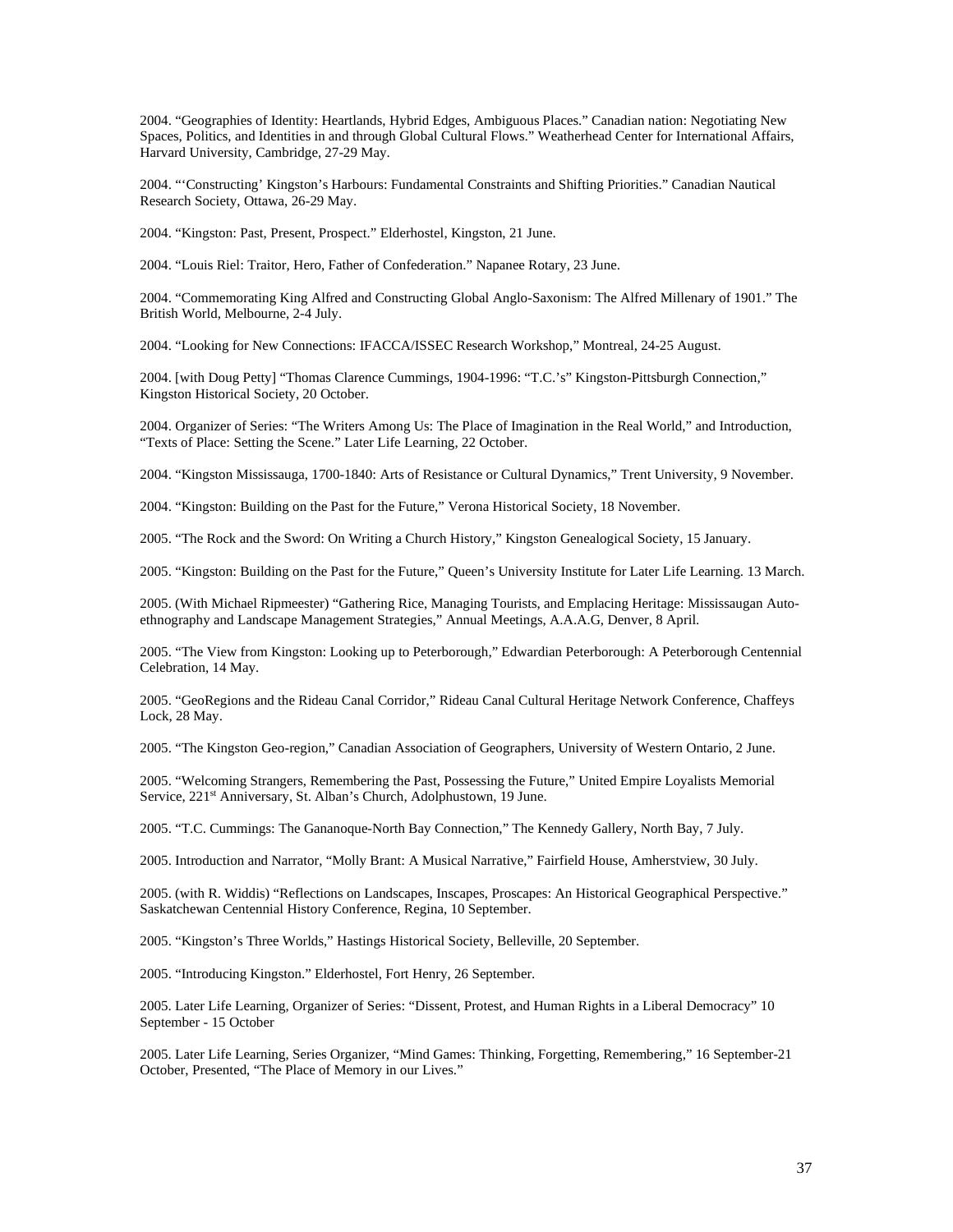2005. "T.C. Cummings: The Pittsburgh-Gananoque-North Bay Connection," Pittsburgh Historical Society, 27 September.

2005. Later Life Learning, Series Organizer, "Kingston: Thinking about this Place,"1 October-9 December, Presented, "Kingston: Past, Present, Prospects" and "Visualising Kingston: Images of Place."

2005. "T.C. Cummings: The Pittsburgh-Gananoque-North Bay Connection," Gananoque Art Gallery, 21 October.

2005. "Co-memorising, Co-memoration, Heritage," Pickering, Port Hope, and Oshawa Historical Societies, 8 November.

2005. Guest Speaker, Kingston St. Andrew's Society, "Scots, There's Naen Like Us!: Or, What Gillie John Brown Told Queen Victoria!", 25 November

2006. Later Life Learning, Series Organizer, "The New Europe: Old Problems, Expanding Edges, New Ideologies,"13 January - 10 February, Presented, "Setting the Scene for Europa: Where's the Bull Taking Her?"

2006. St. Lawrence University, New York, Department of Global Studies, "Holy Grail, Paper Cup, Glass of Wine: Trends in Tourism in the C21st Century," 7 March.

2006. St. Lawrence University, New York, Department of Canadian Studies, "From Patriotic Pines to Diasporic Geese: Placing Culture, Setting Our Sites, Locating Identity in a Trans-National World," 7 March.

2006. Carleton University, Canadian Studies, "From Patriotic Pines to Diasporic Geese: Placing Culture, Setting Our Sites, Locating Identity in a Trans-National World," 14 March.

2006. Kingston, The Clan Gordon Society, "The Scots in Kingston," 22 April.

2006. Smiths Falls, A.G.M. The Friends of the Rideau, guest-speaker, "Planning the Rideau: Past, Present, and Future," 13 May.

2006. Kingston, Queen's University, Emotional Geographies Conference, "Encountering Edges in Geographies of Identity in Trans-National Worlds," 27 May.

2006. Chaffeys Hotel, A.G.M. Community Heritage Organization of Ontario, key-note speaker, "Landscapes, Inscapes, Proscapes: Layers of Meaning throughout the Rideau," 2 June.

2006. Kingston, KEDCO speaker, Assurante Conference, "Celebrating Kingston's Past, Planning its Future," 5 June.

2006. Kingston, Elderhostel, "Kingston's Past, Present, and Future," 19 June.

2006. Shirley Gibson-Langille Exhibition, "If only walls could speak," Introduction, "Walls of Kingston," 19 August

2006. Daniel Fowler Exhibition. "An Artist after All," Introduction, Agnes Etherington Art Gallery, Queen's, 10 September.

2006. Harvard School of Business, "Kingston: Building on the Past," Kingston, 18 September.

2006. Elderhostel, "Kingston: Building on the Past," Kingston, 18 September.

2006. CN Pensioners Association, "Kingston's Seven Harbours," Kingston, 19 September.

2006. Later Life Learning, Series Organizer, "China in the C21st: An Ancient Culture, A Modern Society," Kingston, 15 Sept.-13 Oct.

2006. Queen's University Faculty Women's Association, "The New Europe: Old Problems, Expanding Edges, New Ideologies," Kingston, 5 October.

2006. Later Life Learning, Series Organizer, "Cutting Edges, New Inroads, New Horizons," Kingston, 23 Oct.-1 Dec.

2006. KEDCO, Atlantic Canada Opportunities Agency-Best Practice Mission,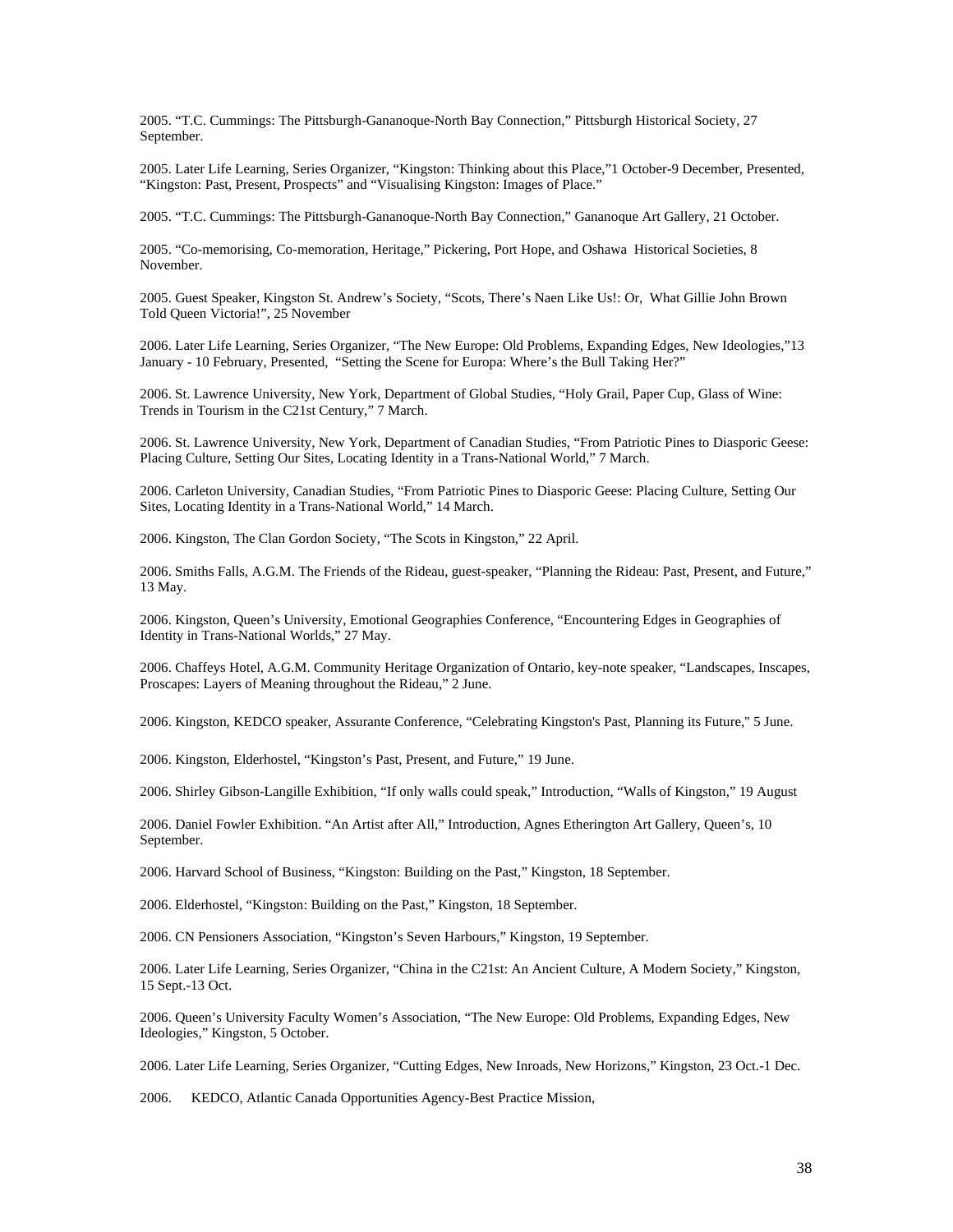"Kingston: Building on the Past for the Future," Kingston, 2 October.

2006. Queen's University Faculty Womens' Club, "The New Europe," Kingston, 11 October.

2006. Township of North Crosby, "The Power of Local Histories,"8 November.

2006. Later Life Learning, "In quest of W[h]ales," Kingston 10 November.

2006. School of Urban and Regional Planning, "Planning the Rideau: Past, Present, and Future," Queen's University, 16 November.

2006. School of Planning, "The New Tourism," University of Waterloo, 17 November.

2007. Later Life Learning, "Global Perspectives," 12 January – 16 February.

2007. "Settling Upper Canada: Developing a Region, Marketing a History," Trent University, Department of Geography, 31 January.

2007. "Constructing Identity in a Trans-national Canada." Invited Public Lecture, Nipissing University, North Bay, 13 February.

2007. "A Geographer's View of Art." Dept. Art, Nipissing University, North Bay, 13 February.

2007. "T.C. Cummings: A Local Artist, Cosmopolitan Imagination." Invited Public Lecture, Nipissing University, North Bay, 13 February.

2007. "Kingston: A Capital Question." Invited Lecture, City Hall Guides, Kingston, 22 February.

2007."Kingston's Writers of Place." Pittsburgh Historical Society, Barriefield, 27 February.

2007. "Space, Time, and Modernity: Invited Conference Overview." 9 March, CEIQ, Laval University.

2007."Planning the Rideau: Past, Present, Future Priorities," Merrickville Historcal Society, 18 March, Merrickville.

2007. "Constructing Identities in a Post-National Canada," Carleton University, 20 March, Ottawa.

2007. "Looking into Kingston: Framing the Seen, Focussing the Gaze," Kingston Historical Society/Kingston Arts Council, 21 March, Kingston City Hall.

2007. "Planning the Rideau: Past, Present, Future Priorities," *Kingston Whig Standard* Seminar, 22 March, Kingston.

2007. "The Rideau as World Heritage Site," Pickering Historical Society," 10 April, Pickering.

2007. Ontario Welsh Society, Cymanfa Ganu, "Constructing Welsh Identities," 28 April, Kingston.

2007, Later Life Series, "Constructing Canadian Identity in a Post-National World," 2 May, Belleville.

2007. After-Dinner Speaker, Simcoe County Historical Society A.G.M., "The Power of the Local in Canadian History," 15 May, Barrie.

2007 (with M.J. Ripmeester), "Conserving Place: Exploring Mississauga Environmental Management Strategies," Canadian Association of Geographers," Saskatoon, June.

2007. "Approaching the Rideau," Queen's University Biology Station Lectures, Chaffeys Locks, 27 June.

2007. "Kingston: Building on the Past for the Future," Queen's University Archives Public Lecture Series, 24 September.

2007. "Changing Perspectives on the Rideau," AGM Kingston Canoe and Outdoor Club, 26 September.

2007. "Planning the Rideau for the Future," Elderhostel, Jones Falls, 27 September.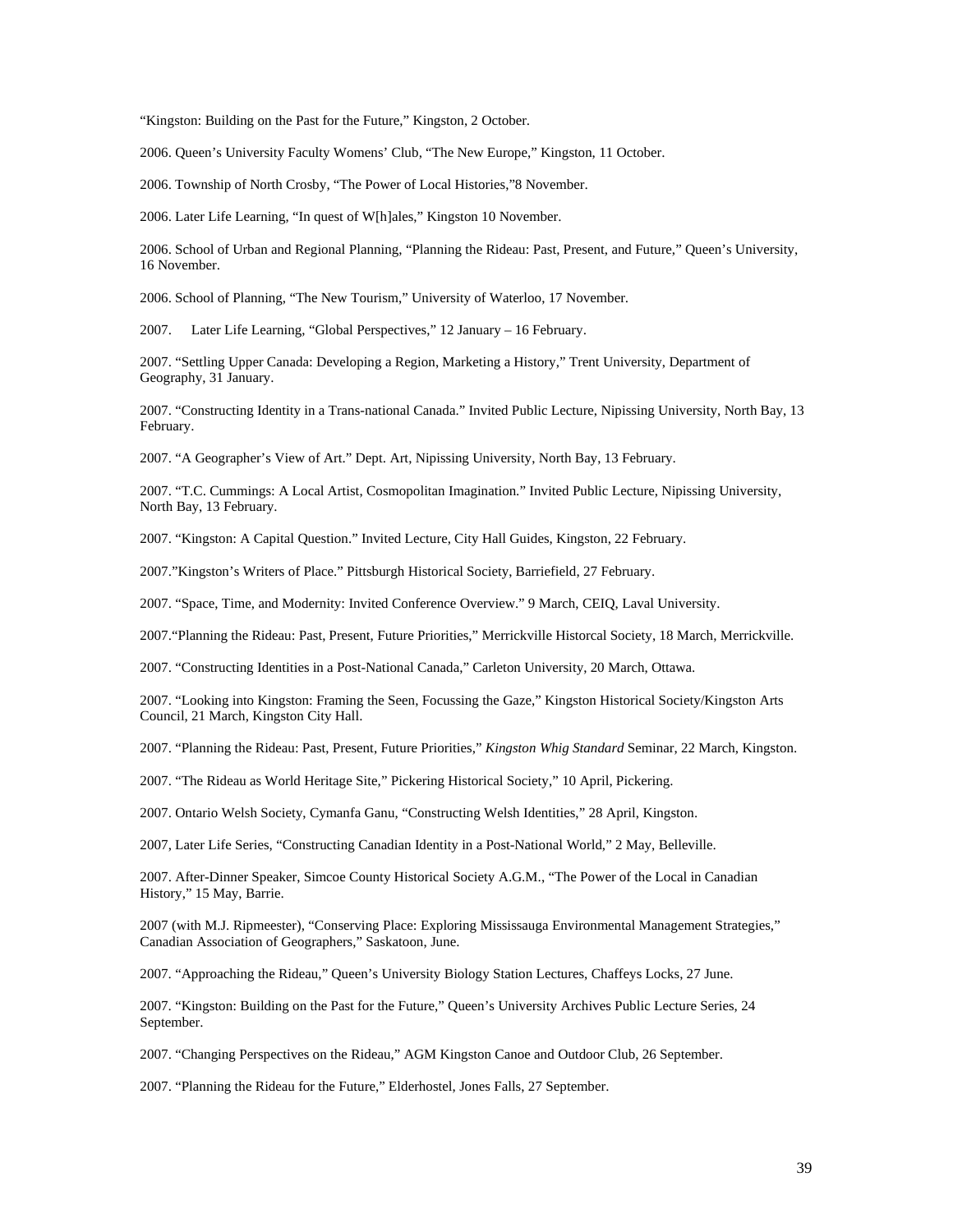2007. Series Organizer, "Facing up to Ethics," Later Life Learning, Kingston, 28 September-26 October.

2007. "The Rideau: Past, Present and Future," Marine Museum of the Great Lakes, 30 September.

2007. "Changing Perceptions of the Rideau: Landscapes, Palimpsests, Inscapes, Proscapes," Key-note address, National Historic Sites Meeting, Chaffey's Lock, 2 October.

2007. "The Paradox of Heritage: The Case of the Rideau World Heritage Site, The Annual Archives Lecture, Queen's University, 4 October.

2007. "The Future of Kingston," Canadian Club, Kingston, 11 October.

2007. "The View from the Hill: Different Perspectives on the Rideau," Ottawa Women's Canadian Club," Ottawa, 16 October.

2007. "Planning the Rideau: Past, Present, and Future," Gananoque Historical Society, 16 October.

2007. "Planning the Rideau," Probus Club of Kingston, Kingston, 17 October.

2007. "A View from Another Hill: The Rideau," Pittsburgh Historical Society, 30 October.

2007. Series organizer, "Placing Politics in a Geopolitical Perspective," opening address "The future ain't what it used to be!: The New Geopolitics," Later Life Learning, Kingston, 3 November-14 December.

2007. "Digging Up the Dirt on Kingston," Guest Speaker, Ontario Archaeological Association, Kingston, 3 November.

2007. "Sustaining World Heritage: The Case of the Rideau Canal, Canada," University of Western Australia, Perth, 15 November.

2007. "Introduction: Book Launch," Roy Jones and Brian Shaw (eds.), Geographies of Australian Heritages: Loving a Sunburnt Country? Padstow, UK: Ashgate, 2007. University of Western Australia, Perth, 15 November.

2007. "Constructing National Identities in a Trans-National World," Department of Sustainable Tourism, Curtin University, Perth, 16 November.

2007. "Rideau 2007 Symposium": Presentation and Round Table Chair, Kingston, 26 November.

2008. Series organizer, "Cities of the Future," Later Life Learning, Kingston, 11 January-15 February.

2008. "Kingston: Past, Present, Future," The Invisible College, Queen's, 21 January.

2008. "Landscapes, Inscapes, Proscapes: Thinking about Place," Canadian Studies, Carleton, 13 February.

2008. "So What Does the Future Have in Store for Kingston: Will it be Smart and Creative?", Later Life Learning, Kingston, 15 February.

2008. "The Rideau Canal: A C19th Concept, a C20th Problem, a C21st Opportunity," Fort Henry, Kingston, 19 February.

2008. "Local History, World Heritage, Glocal Reactions: The Case of the Rideau Canal," Geography 101, Queen's University, 25 February.

2008. "The Distaff side of the Canadian Imagination: Women's [Art]work," in Canadian Studies Symposium: "Landscape, Women, and Identity," Queen's University, 15 March.

2008. Series Organizer "Placing Politics in a Geopolitical Perspective: Looking at the Globe Politically, Looking at Politics Globally"; Opening lecture, "'The Future Ain't What it Used to Be', or 'It's Deja Vu All Over Again!': Old/New Geopolitics," Belleville Later Life Learning, 26 March.

2008. "Shifting Constructs of the Kingston Environment," Symposium: National Security and the Environment in the C21st.", R.M.C., 27 March.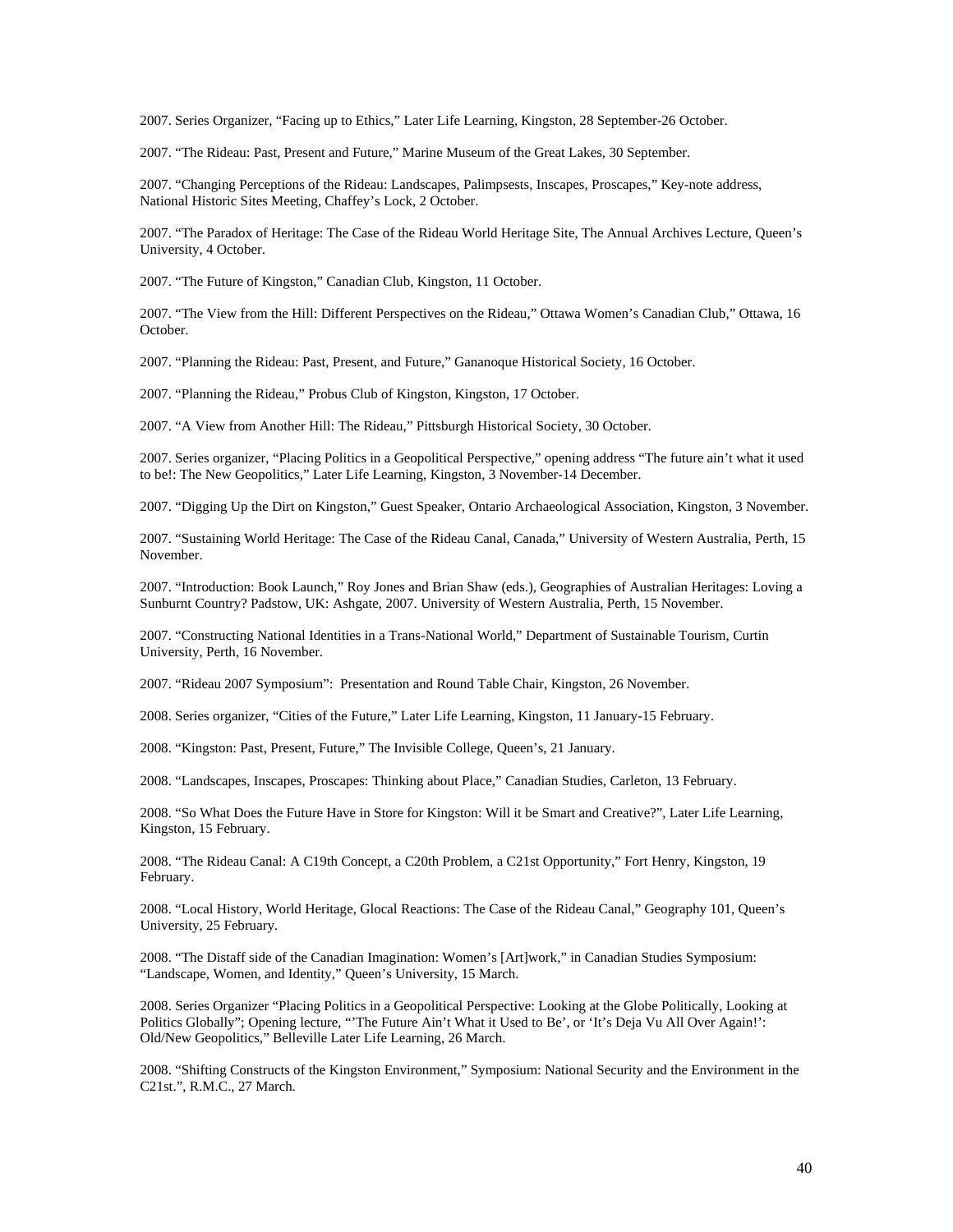2008. "Digging up the Dirt on Kingston: A Midden Approach to History," Queen's University Women's Association, Queen's University, 15 April.

2008. "Changing Perceptions of the Rideau Canal," Probus Club, Belleville, 21 April.

2008. "The paradox of heritage in a globalizing world: The case of the Rideau Canal-Kingston Fortifications UNESCO/WHO designation," World Heritage and Sustainable Development, Vila Nova de Foz Coa, Portugal, 8 May.

2008. "Putting the Mississauga in their Place," Alderville, 20 May.

2008. "The Rideau: Past, Present, and Future," Dog Lake Cottagers' Association, 24 May.

2008. "The *genius loci* of McBurney Park: From urban edge to the centre of a community," McBurney Park Plaque Dedication, 25 May.

2008. "Convocation Address: Diverse Responsibilities for the Future," Queen's University, 5 June.

2008. "The Paradox of World Heritage Sites", Symposium on Culture and Heritage Tourism: Preserving Built Heritage, Centennial College, Toronto, 9 June.

2008. "Shifting Perceptions of the Rideau Corridor: From Geopolitics, through Regional Economics, to Global Heritage," Ontario Historical Society Conference, "Celebrating Ontario's Environmental Heritage", Guelph, 14 June.

2008. "Kingston's Market Square," Unveiling of Plaque, First Capital Day, 15 June.

2008. "Introduction: Celebrating our Heritage: Kingston Roots," Opening of "T.C." Cummings Exhibition, The Robert Macklin Gallery, 11 July.

2008. "T.C. Cummings: Communicator of Places and People," The Robert Macklin Gallery, 23 July.

2008: "Planning Networks, Respecting the Venue: Golden Geese, Eggs, and Omelettes," World Canal Conference, Kingston, 17 September.

2008. "Sir John A. Macdonald's Kingston: A Tour," School of Democracy," Queen's University, 18 September.

2008. Organizer: "A Braver New World in the C21st," Later Life Learning, Kingston, 19 September-17 October.

2008. "Molly Brant: The Kingston Years," Dolgeville-Manheim Historical Society New York, 23 September.

2008. "Planning the Rideau: Past, Present and Future," Elderhostel, Jones Falls, 25 September.

2008. "Kingston's St. Paul's Graveyard: 221 years of a Loyalist Connection," United Empire Loyalists AGM, 27 September.

2008. "Planning the Rideau: About Geese and Golden Eggs," Elderhostel, Fort Henry, 8 October.

2008. "The Promise of Failure: Planning a Creative City," Queen's School of Business Executive Programme, 23 October.

2008. Organizer: "Nothing is Easy in Politics: But How Do We Get Things Done?" Later Life Learning, Kingston, 24 October- 28 November.

2008. "Digging up the Dirt on Kingston: A Midden Approach to History," Ontario Librarians Association, Fort Henry, 24 October.

2008. "Marketing the County: A Matter of Land and Water, Sun and Wind, Time and Place," Environmental Sciences 801, Queen's, 14 November.

2008. "Digging up the Dirt on Kingston: A Midden Approach to History," Sydenham Ratepayers Association, AGM, Kingston, 18 November.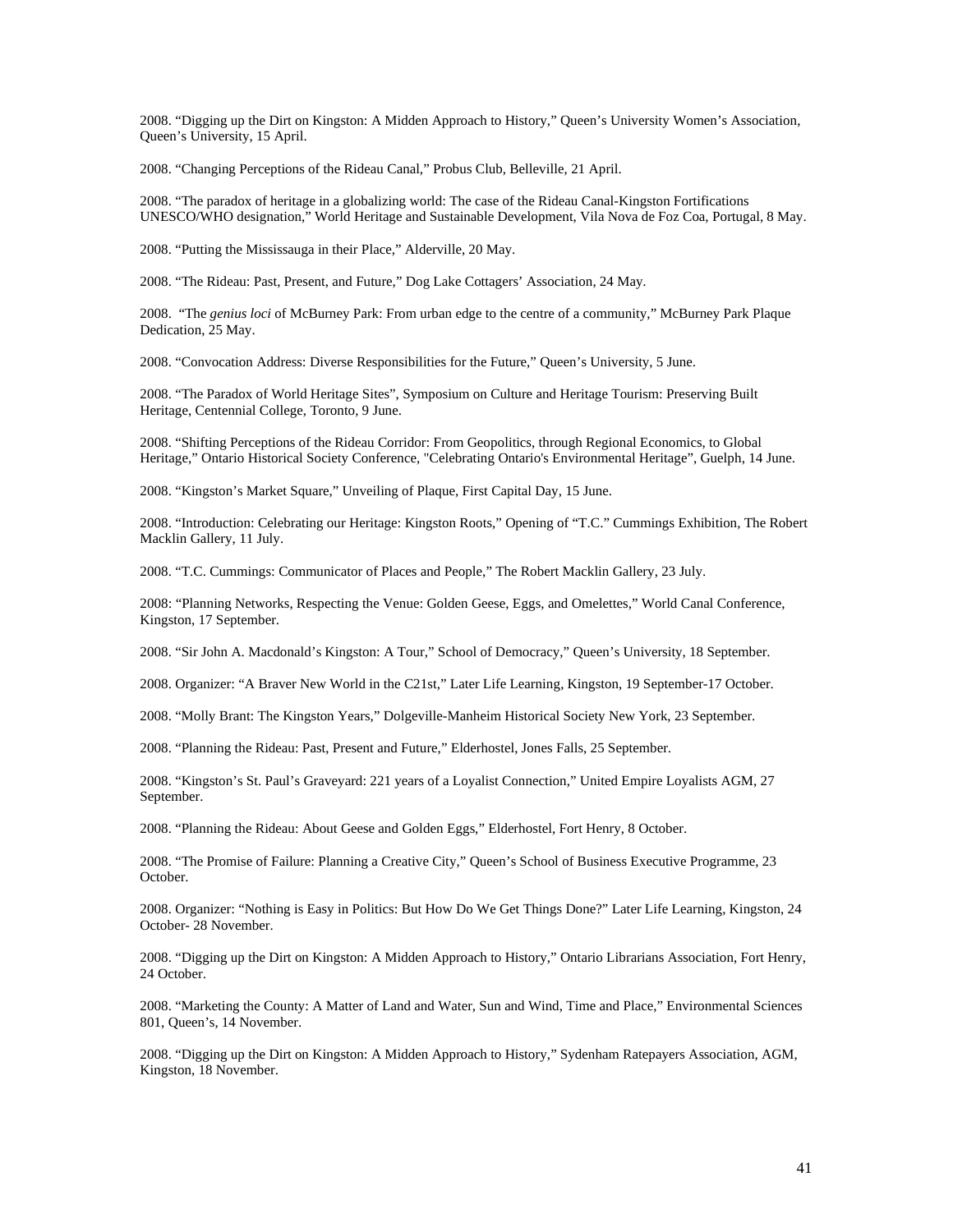2008. "The Arrival of the Mississauga, the Return of the Mohawk, the Exclusion of the Algonquin: Truth and Consequences," Development Studies, Queen's, 26 November.

2008. "The Arrival of the Mississauga, the Return of the Mohawk, the Exclusion of the Algonquin: Truth and Consequences," St. Lawrence College, 2 December.

2009. Series organizer, "Northern Approaches: Shifting Perceptions of the Canadian North. Opening address, "The "North," "Nordicity," "Norditude!" Later Life Learning, Kingston, 9 January-13 April.

2009. "Landscapes, Inscapes, Proscapes," Trent University, 2 February.

2009. "Patriotic Pines and Diasporic Geese: Constructing Canadian Identity in a Post-Nationalist World," Carleton University, 25 February.

2009. "Geese and Golden Eggs: Planning the Rideau WHS," Probus, 10 March.

2009. "Kingston's Place in History," St. Margaret's United Church/Know Your Kingston, 3 April.

2009. 22 April-6 May, Series Organizer, Belleville Later Life Learning, 22 April-6 May.

2009. "Layered Landscapes," in series "Our Hills and Heritage: Five views of Northumberland County," presented by Northumberland Learning Connection, sponsored by Architectural Conservancy of Ontario, Cobourg, 23 April.

2009. "Remembering and constructing intangible heritage along Canada's Upper St. Lawrence," Heritage 2009: Sharing Cultures, Azores, 31 May.

2009. "Kingston's historic waterfront: A tour," Marine Museum Great Lakes Celebration, Kingston, 15 August."

2009. Series organizer, "Canada-U.S. relations in a post-Bush/post-Harper (?) World." Later Life Learning, Kingston, 18 September-16 October.

2009. "Planning the Rideau," Elderhostel, Fort Henry, Kingston, 22 September.

2009. "Kingston in the C21st: A Tour," Queen's School of Business Executive Programme, Kingston, 2 October.

2009. "Planning the Rideau," Elderhostel, Fort Henry, Kingston, 6 October.

2009. "A canal, a wall, and a river: Planning Heritage Trails," Centennial College Culture and Heritage Symposium, Fort York, Toronto, 8 October.

2009. Series organizer, "Nit-Picking the New Information Technologies: Problems, Challenges, Opportunities" Later Life Learning, Kingston, 23 October- 27 November.

2009. Series organizer, "Northern Approaches: Shifting Perceptions of the Canadian North" Later Life Learning, Belleville, 4-25 November.

2009. "Heritage Trails: The Case of a Wall, A Valley, and a Canal," Waterloo University Seminar, 12 November.

2010. "From A2A to XYZ: Shifting Perceptions of Nature in Landscaps, Inscapes, and Proscapes," Mississippi Valley Naturalist Society, Almonte, 21 January.

2010. "Sustaining Kingston: A Peripatetic Seminar," School of Business Executive Programme, 18 February.

2010. "People as Part of Planning the Landscape of AtoA," Portland A2A Committee, 27 March.

2010. "Sustaining Kingston: Old Paths, New Directions," RAQonteurs, Kingston Memorial Hall, 30 March.

2010. Series organizer, "Nit-Picking the New Information Technologies: Problems, Challenges, Opportunities" Later Life Learning, Belleville, 7-28 April.

2010. "Planning the Rideau: Three Years Later," Friends of the Rideau AGM, Merrickville, 8 May.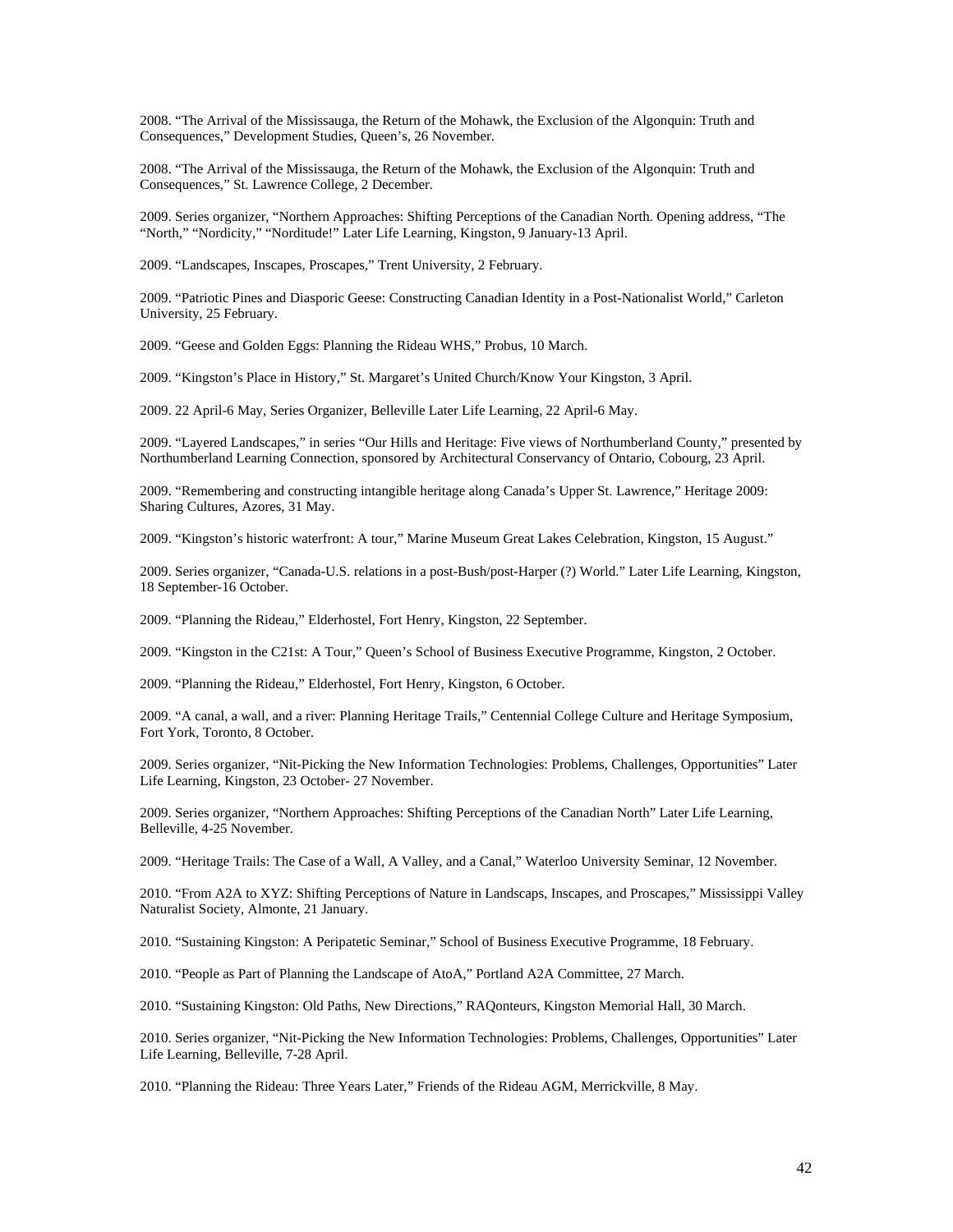2010. "Sustaining Kingston: A Peripatetic Seminar," School of Business Executive Programme, 11 June.

2010. "Introduced "Constructing Intangible Heritage," in 2010. Conference, Heritage and Sustainable Development, Evora, Portugal, 23 June.

2010. "Golden ages and green/black valleys: A patrimony of landscapes, memories, and testimonies for a modern Wales," Conference, Heritage and Sustainable Development, Evora, Portugal, 25 June.

2010. "The history of the Rideau since 2007: Global and Local Developments", AGM, Rideau Heritage Network," Smith's Falls, 8 September.

2010. Series organizer, "Second thoughts on Canada's First Nations." Opening address, "The departure of the Iroquois, the coming of the Mississauga, exclusion of the Algonquin: Truth and Consequences," Kingston Later Life Learning, 10 September- 22 October.

2010. (with Dorothy Farr) "The Chancellor Richardson Memorial Fund: The Richardson's most generous gift to Queen's University," Kingston Historical Society, 15 September.

2010. "The Spirits of the Wall: The Sacred Space of Kingston's Lower Burial Ground," St. Paul's Heritage Committee, 27 October.

2010: Series organizer, Introduction, "Canadian Problematics: Current Issues, New Directions, Future Priorities," Kingston Later Life Learning, 29 September- 3 December.

2010. Series organizer, "Second thoughts on Canada's First Nations." Opening address, "The departure of the Iroquois, the coming of the Mississauga, exclusion of the Algonquin: Truth and Consequences," Belleville Later Life Learning, 3-24 November.

2010: Presentation to Mayor and City Council of Downtown Kingston!'s 2010 Pewter Collectibles, 2 November.

2011: Kingston Newcomers, "Kingston: Old Paths, New Directions," 8 February.

2011. "Sustaining Kingston: A Peripatetic Seminar," School of Business Executive Programme, 18 February.

2011. "New Challenges, Fresh Perspectives, Carleton University, "Does Heritage Work?," 26 March.

2011. "Kingston: Past, Present, and Future," Kingston Ladies' Probus, 21 April.

2011. "Gateways," Brockville Ladies' Probus, 21 April.

2011. "Local history, world heritage, "glocal" reactions," Queen's University Biological Station, 3 August.

2011. "Lest we forget," What should we remember? Commemorating the Great War 1914-19, sustaining memories, seeking universal values," Workshop: Landscapes and sites of memory of the Great War, 16 -18 September, Ieper, Flanders.

2011. "Kingston: Old Paths, New Directions," Kingston Probus, 20 September.

2011. "Kingston: Old Paths, New Directions: An Ecological Perspective," Queen's, Environmental Studies, 28 September.

2011: "Lest we forget," What should we remember? Commemorating the Great War 1914-19, sustaining memories, seeking universal values," Kingston, Later Life Learning, 30 September.

2011: "In the beginning was the word…but Oh, how it's changed!" Kingston Later Life Learning, 28 October (with R, Pike).

2011: "Deep mapping waterscapes," NICHE workshop, Kingston, 30 October.

2011: "Our local food system: Past, present, and prospects," National Farmers Union, Harrowsmith, 10 December.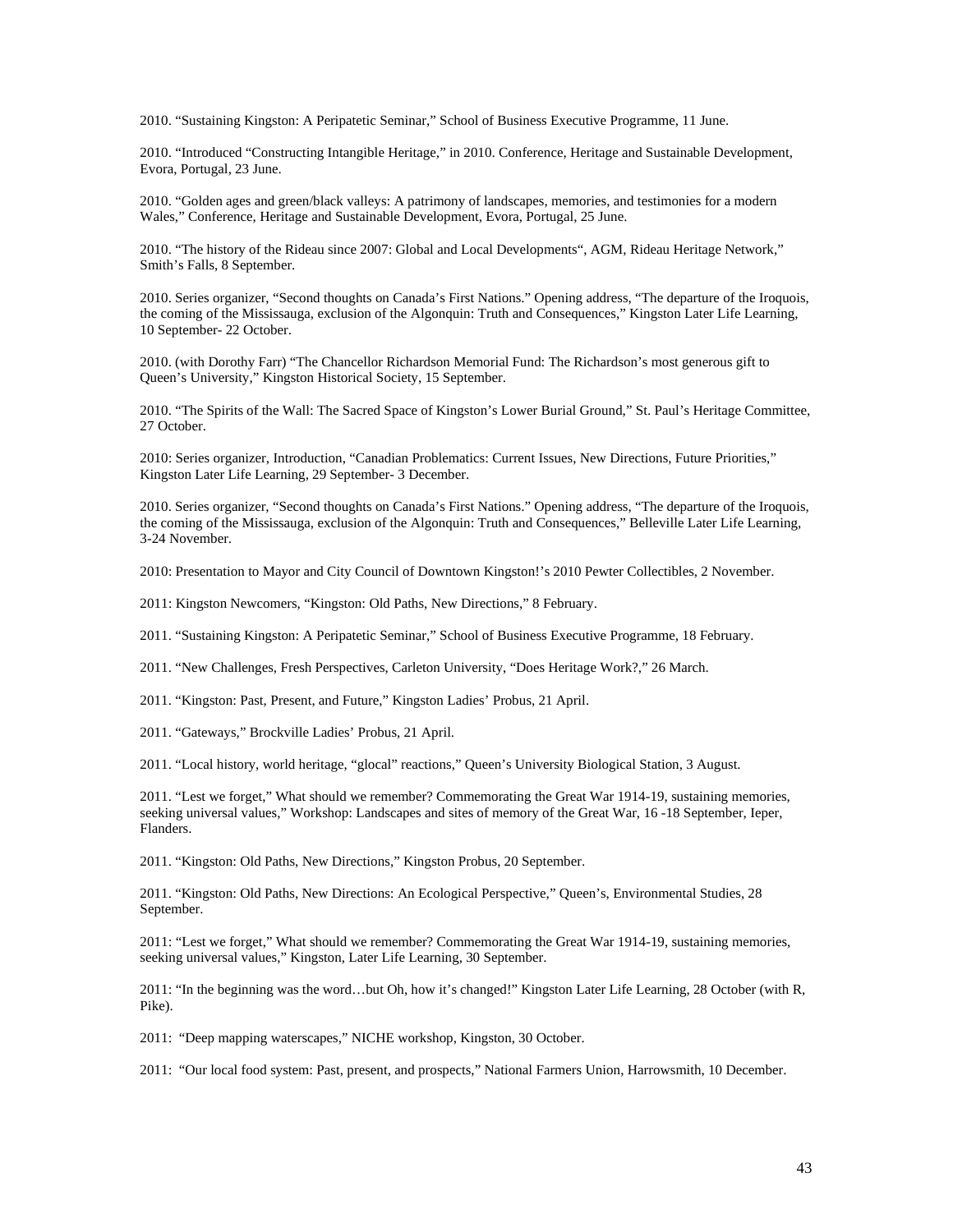2012: "Looking ahead into the C21st Century: Will it be long or short? Belleville Later Life Learning, 1l April - 2 May, Belleville.

2012: "Kingston's 'brownlots'!", Public meeting on "Brownfields," Kingston PublicLibrary, 21 April.

2012: "Adventures in history: Setting the scene/see," Kingston Rotary School Initiative, Kingston, 9 May.

2012: "The consequence of the War of 1812 for Kingston: The Panama connection!" Royal Military College Banquet, 10 May.

2012: "Locking Up The Rideau: Recent Pressures on a WHS" in "Seasons Change," CHA Round Table, Waterloo University Congress, 30 May.

2012: Ontario Heritage Conference, Kingston, Field Trip "Towers and domes, spires and fires, Knaves and naves: Kingston's 'shared legacy of 'sacred places'," 31 May; Chair, "First Nations Consultation Session, 1 June; Heritage Best Practice Session "The current heritage dialectic: Tangible/Intangible, Marketable/Sustainable," 2 June.

2012: World Heritage Tourism Research Network, Laval University, "What was "Great" about the First World War? What should we remember, celebrate, and forget?" 14 June.

2012: Elderhostel, Fort Henry, "Kingston: Change and Continuity," 29June.

2012: Buck Lake Cottagers' Association, "How Does Buck Lake Fit into the C21st: Lessons from the past," 7 July.

2012: School of Business Executive Programme, "A Peripatetic Seminar on Change and Continuity in Kingston," 28 September.

2012: Queen's Environmental Studies Field Trip, "Perspectives on Inner Harbour Brown Lots," 28 September.

2013: "People in Planning the MMLTC: Wilderness, Resource, Icon, Home?" AGM, Mississippi-Madawaska Land Trust Conservancy, Lanark, 2 March.

2013. [with Mallika Das, E. Wanda George, Myriam Jansen-Verbeke]. "The Great War: Should we keep the memories alive?" Conference: A Century in the Shadow of the Great War, Kansas, 25 March.

2013. "Constructing memories of the "Great" War: Images, Messages, Reflections," Exhibition Lecture, Mount Saint Vincent University, Halifax, 18 July.

2013. "What was so 'Great' about the First World War: How should we remember it in 2014-19," QUILL (Queen's Institute for Lifelong Learning), Kingston, 8 September.

2013: School of Business Executive Programme, "A Peripatetic Seminar on Change and Continuity in Kingston," 4 October.

2013: Queen's Biology Station, Professionals in Rural Practice, "Kingston's Geo-Region: An historical foundation, economic restructuring, new way of life," 20 October.

2013: Rotarians, City Hall, "High School Students: Myths in History," 23 October.

2013: Syracuse University Visit, "Welcome to Fort Henry?" 1 November.

2013: Art History Class, "Imagining the Great War," 12 November.

2013: Later Life Learning Belleville: "What was so 'Great' about the First World War: What should we remember, forget, co-memorize?" 13 November.

2013: Kingston Community Foundation: "Our Changing North: New Pressures, New Directions, New Horizons," Moderator, 22 November.

2014: "Important women in my life: Academic that is!", Introductory lecture to Later Life Series, "The Distaff Side of Society: Powerful Women in Our History," 10 January.